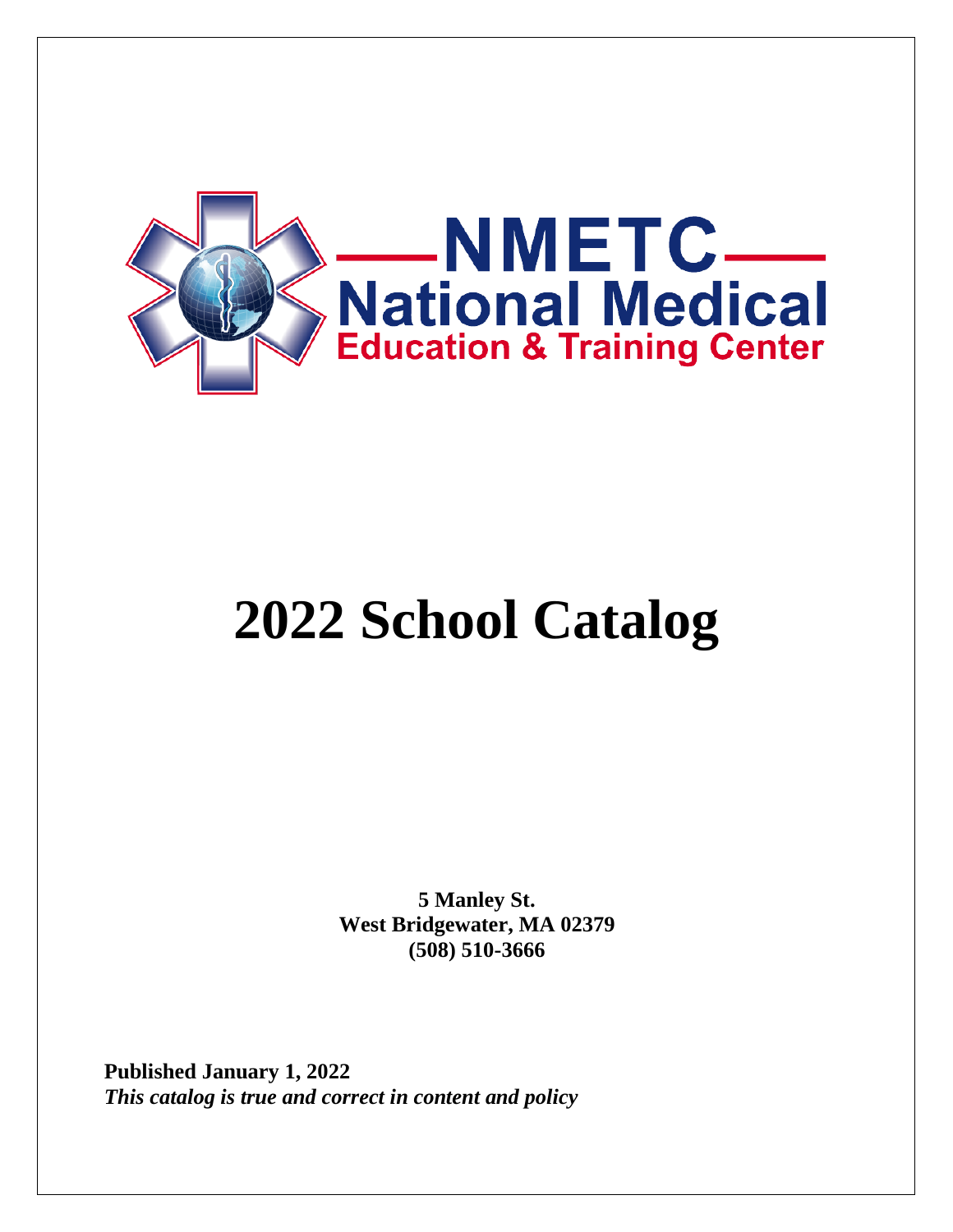| <b>Institutional Information</b>                                     | 6 |
|----------------------------------------------------------------------|---|
|                                                                      |   |
|                                                                      |   |
|                                                                      |   |
|                                                                      |   |
|                                                                      |   |
|                                                                      |   |
|                                                                      |   |
|                                                                      |   |
|                                                                      |   |
|                                                                      |   |
|                                                                      |   |
|                                                                      |   |
|                                                                      |   |
|                                                                      |   |
|                                                                      |   |
| <b>Admission Information</b>                                         | 9 |
|                                                                      |   |
| Paramedic Program and Advanced Emergency Medical Technician Program9 |   |
|                                                                      |   |
|                                                                      |   |
|                                                                      |   |
| <b>Student Information and Services</b><br>11                        |   |
|                                                                      |   |
|                                                                      |   |
|                                                                      |   |
|                                                                      |   |
|                                                                      |   |
|                                                                      |   |
|                                                                      |   |
|                                                                      |   |

# **Table of Contents**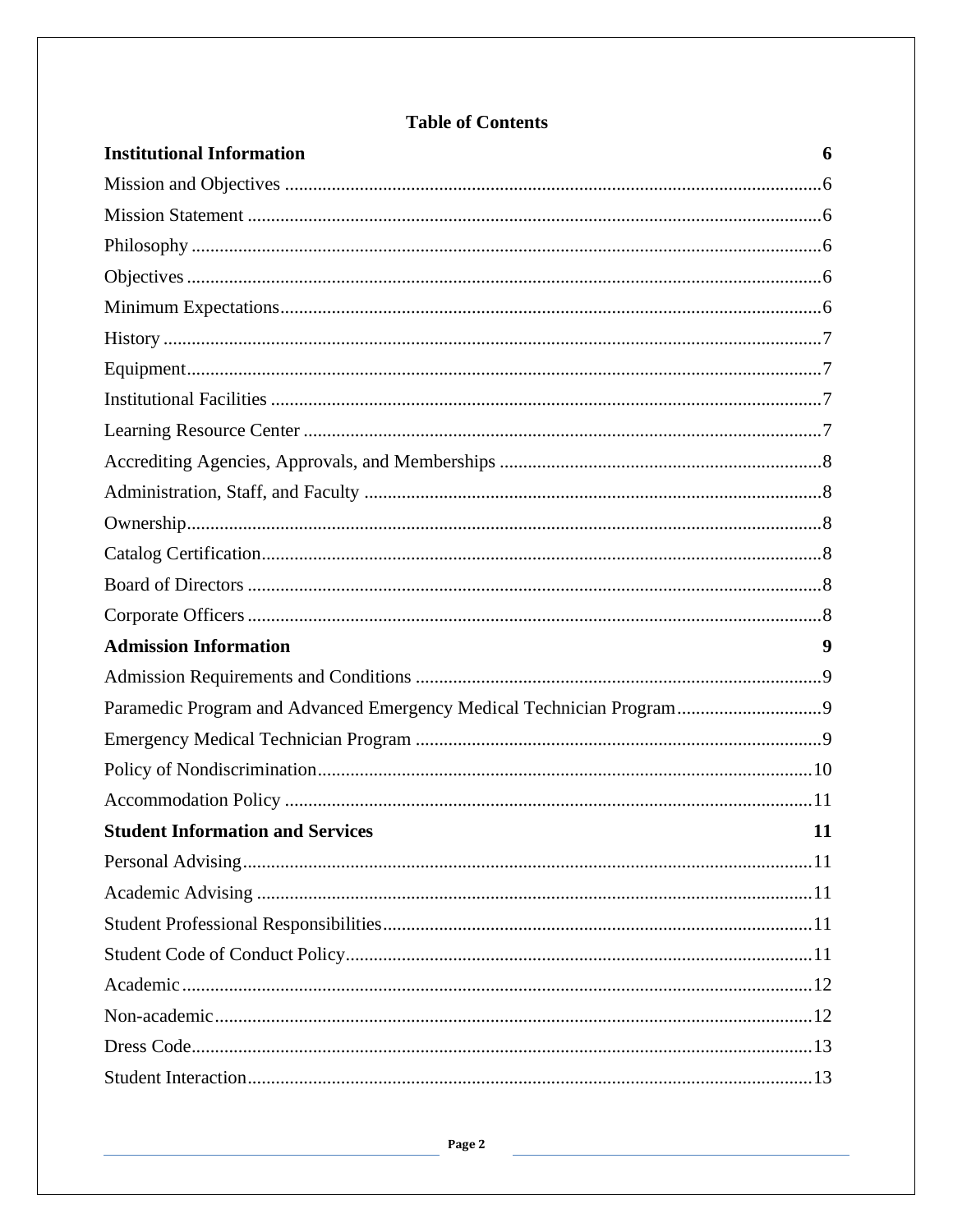| <b>Student Activities</b>    | 15 |
|------------------------------|----|
|                              |    |
|                              |    |
|                              |    |
|                              |    |
|                              |    |
|                              |    |
|                              |    |
|                              |    |
| <b>Academic Information</b>  | 19 |
|                              |    |
|                              |    |
| <b>Attendance Policy</b>     | 19 |
|                              |    |
|                              |    |
|                              |    |
| 20                           |    |
|                              |    |
|                              |    |
| <b>Academic Standards</b>    | 21 |
|                              |    |
|                              |    |
|                              |    |
|                              |    |
| <b>Financial Information</b> | 25 |
|                              |    |
|                              |    |

Page 3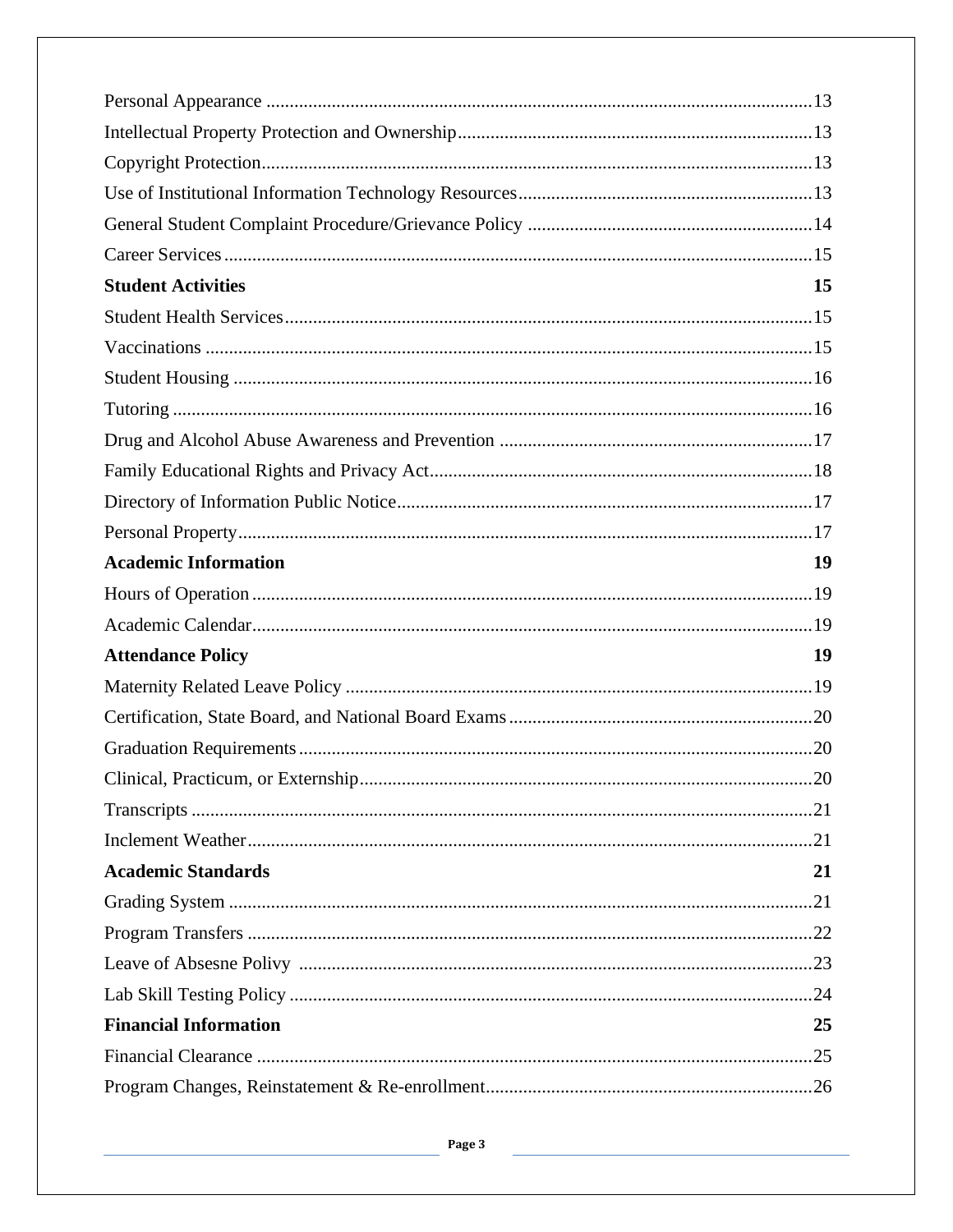| <b>Academic Programs</b>                                                      | 28 |
|-------------------------------------------------------------------------------|----|
| <b>National Medical Education &amp; Training Center Paramedic Program</b>     | 31 |
|                                                                               |    |
| <b>Course Descriptions</b>                                                    | 35 |
|                                                                               |    |
|                                                                               |    |
|                                                                               |    |
|                                                                               |    |
|                                                                               |    |
|                                                                               |    |
|                                                                               |    |
|                                                                               |    |
|                                                                               |    |
|                                                                               |    |
|                                                                               |    |
|                                                                               |    |
|                                                                               |    |
|                                                                               |    |
|                                                                               |    |
|                                                                               |    |
| <b>Advanced Emergency Medical Technician Field Internship</b>                 | 59 |
|                                                                               |    |
|                                                                               |    |
|                                                                               |    |
|                                                                               |    |
|                                                                               |    |
|                                                                               |    |
|                                                                               |    |
| <b>Advanced Emergency Medical Technician Clinical and Field Documentation</b> | 61 |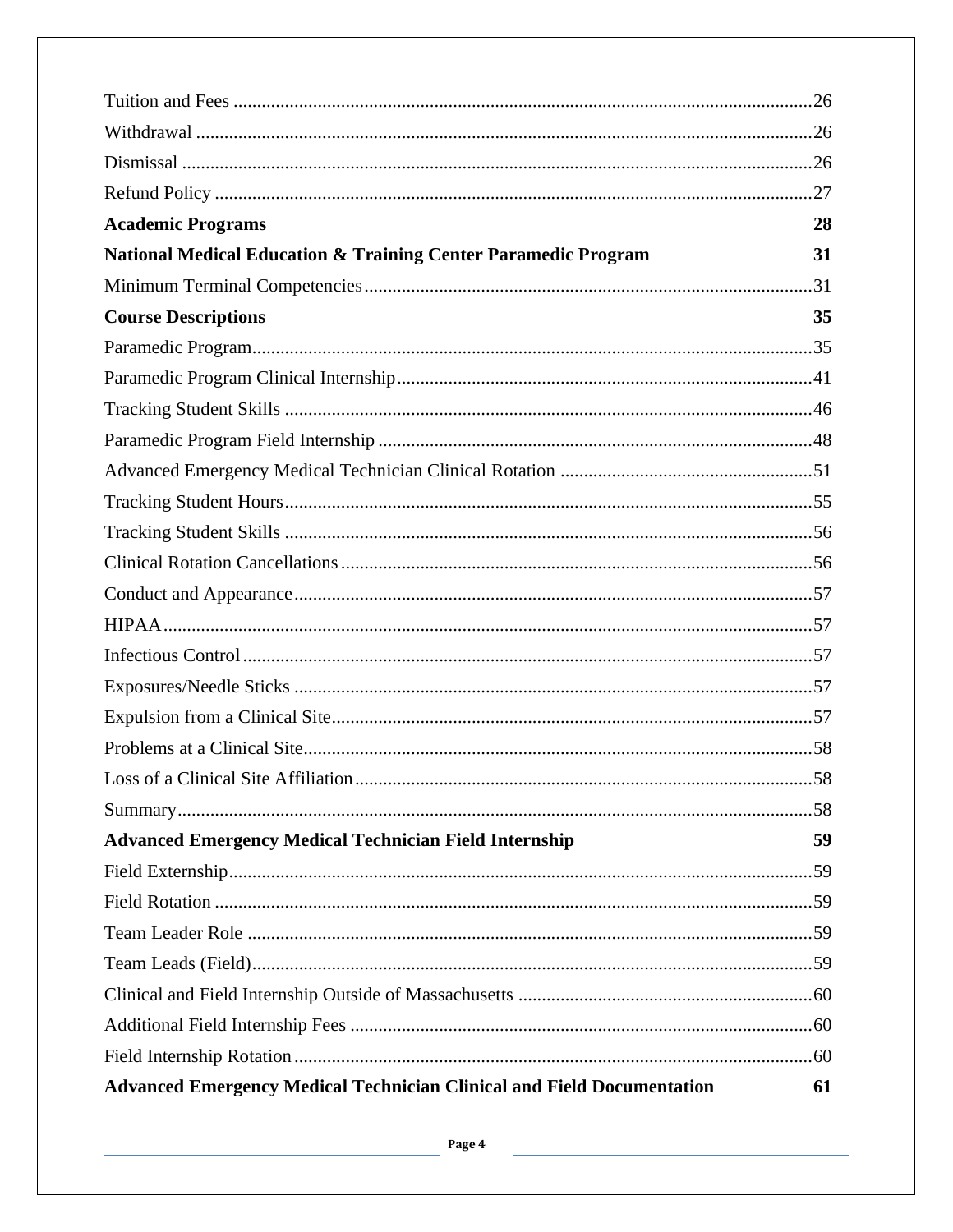| <b>Emergency Medical Technician Field Rotations</b> | 61 |
|-----------------------------------------------------|----|
|                                                     |    |
| <b>Tuition and Fees</b>                             | 62 |
|                                                     |    |
|                                                     |    |
|                                                     |    |
|                                                     |    |
| <b>Administrative Staff and Faculty</b>             | 64 |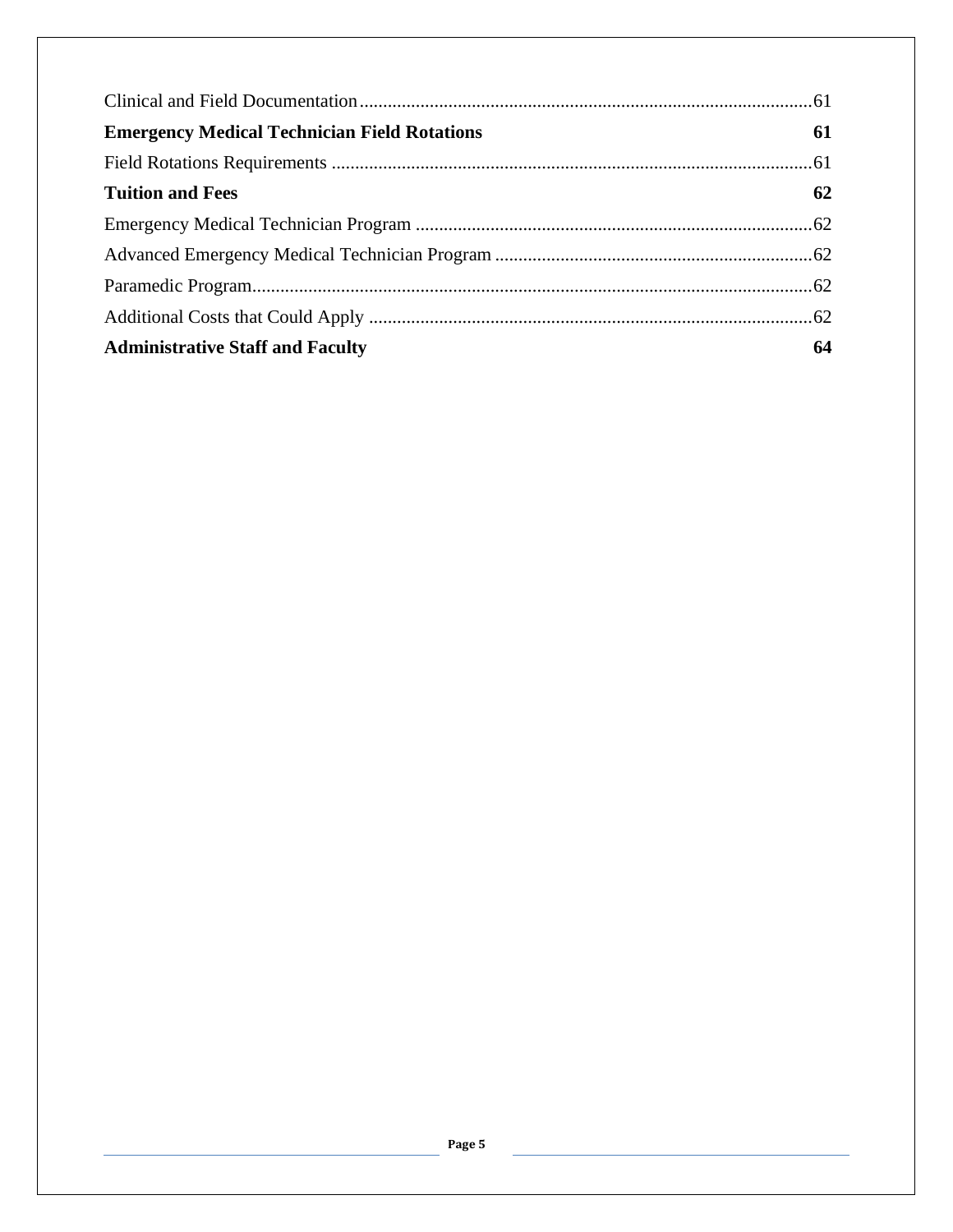#### **Institutional Information**

#### **Mission and Objectives**

#### **Mission Statement**

The mission of National Medical Education & Training Center is to prepare students to be competent, caring, and honorable individuals to serve in entry-level positions as members of inter-disciplinary teams in paramedic and emergency technician settings.

#### **Philosophy**

National Medical Education & Training Center operates according to the belief that each person is unique, with the ability to think and to do. The Institute provides an atmosphere of mutual respect, student support, a learning environment, faculty and staff to assist and encourage students to develop to their maximum potential—intellectually, socially, physically, and emotionally. While emphasizing academic achievement and professional competence, National Medical Education & Training Center prepares students to be committed to life-long learning and selfless service.

#### **Objectives**

In the accomplishment of its primary mission, National Medical Education & Training Center actively directs its resources in achieving the following objectives:

• **Quality**

Sets standards of quality and plans to accomplish them in teaching and learning, in academic programs including core and general education course content, in student services, in all social functions, in facility appearance, and in workmanship.

• **Respect**

Attracts a diverse student population; makes professional and career training opportunities available to minorities, international and adult students; and provides an environment of mutual respect for ethnic, religious, economic and social backgrounds practiced by welcoming and valuing all without regard to race, color or gender.

#### • **Academic Scholarship**

Strives for high standards in teaching, research and instructional presentations, and in the use of technologies commensurate with the scope and requirements of the programs offered.

• **Service**

Promotes service to our campus, to local and global communities.

• **Integrity**

Consciously integrates ethical values, openness, fairness and transparency of actions into all courses and activities.

• **Safety**

Creates an atmosphere where all within the academic community feel safe physically, socially, philosophically, and psychologically.

• **Health**

Advocates clean and wholesome body, mind, and spirit.

• **Accountability**

Meticulously implements outcomes-based accountability measures to meet the expectations of the institute's many stakeholders including accrediting, state, and federal agencies.

#### **Minimum Expectations**

To prepare competent entry-level Emergency Medical Technician-Basic, Emergency Medical Technician-Advanced, and Emergency Medical Technician-Paramedics in the cognitive (knowledge), psychomotor (skills), and affective (behavior) learning domains.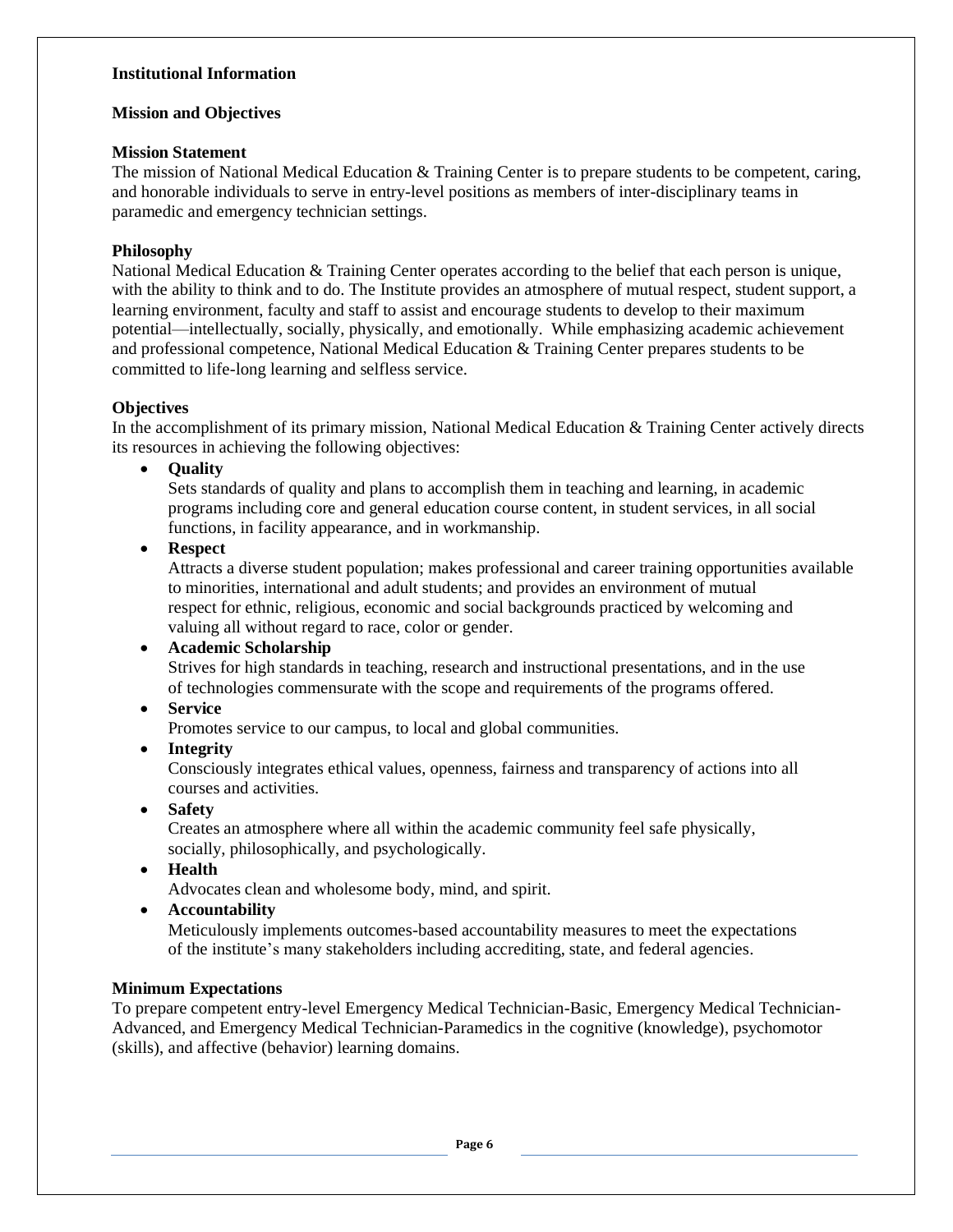#### **History**

The organization known today as National Medical Education and Training Center was founded by Brad and Kimberly Newbury in 2010. In 2014 JTC Education Inc. acquired National Medical Education & Training Center, however in January of 2016 NMETC was returned to its original owners.

#### **Equipment**

In keeping with the high educational standards of the institution, the equipment used in all programs affords students the opportunity to develop a practical, working knowledge of the equipment and materials they likely will be using on the job.

Students will participate in all skills sessions and simulations. Such sessions utilize various manikins, medical and biomedical equipment, audiovisual equipment, and medical supplies. Students must exercise safety, gentleness, and caution when utilizing such equipment. Additionally, students are expected to assist with movement of equipment to and from various skills labs.

#### **Institutional Facilities**

NMETC is located in West Bridgewater, MA. The facility is over 8,000 square feet and includes two lecture classrooms and ten (10) lab rooms was well as an interactive simulation area for skills training. Appropriate administrative space is available for staff.

#### **Learning Resource Center**

The learning resource center serves the study and research needs of the students, faculty, and staff. The collection consists of a combination of hardcopy media types such as books, periodicals, databases, and electronic resources. Students are oriented to the resources available by appropriately trained support personnel. Relevant research assignments maybe made throughout each program of study that requires students to utilize the resources to strengthen their research and analytical skills.

#### **Secondary Lab Location:**

**Address:** 35 United Drive West Bridgewater, MA 2nd Floor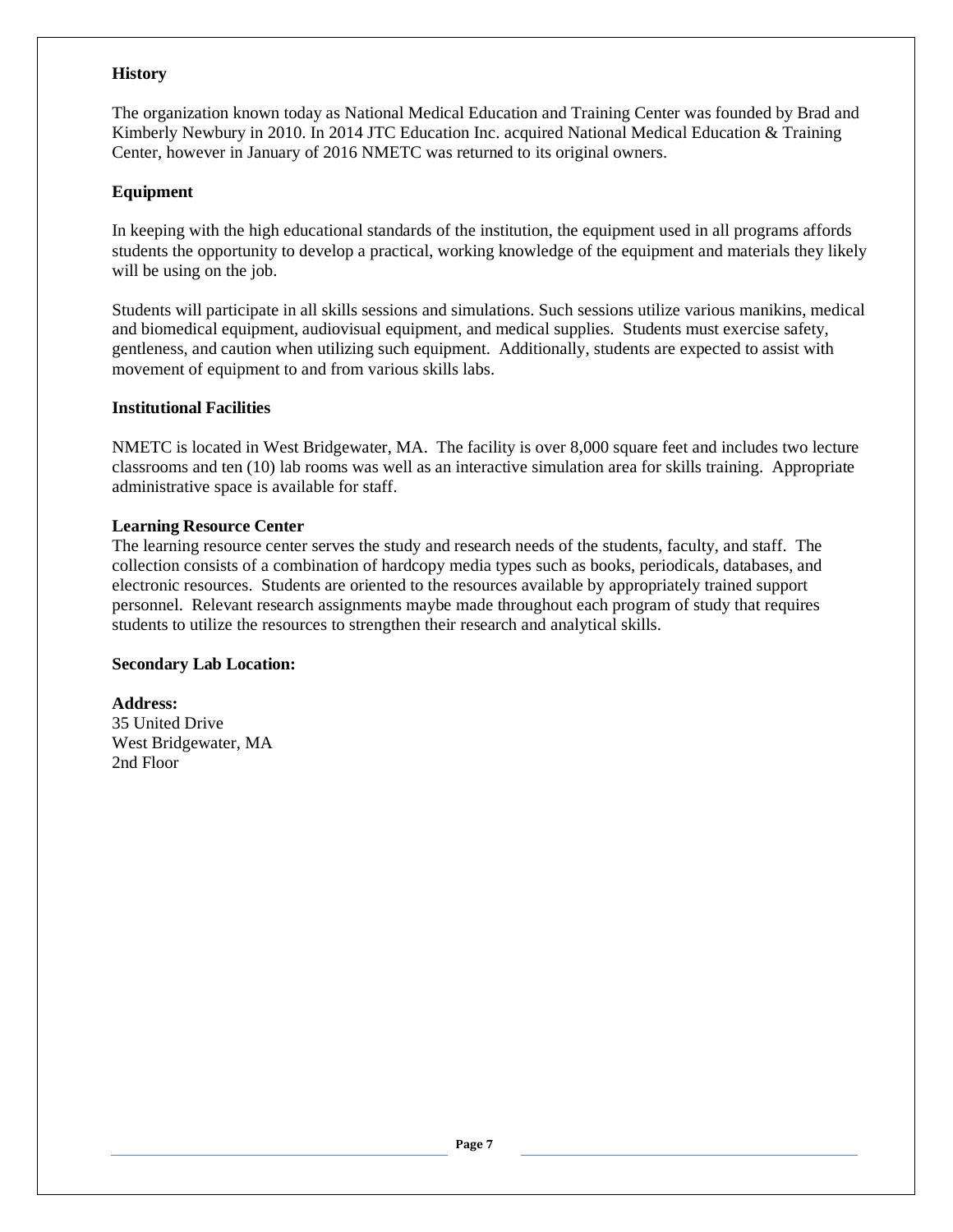#### **Accrediting Agencies, Approvals, and Memberships**

The Department of Public Health issues initial EMS training institution accreditation at the Paramedic level.

The Commonwealth of Massachusetts Executive Office of Health& Human Services Department of Public Health Office of Emergency Medical Services 99 Chauncy Street, 11<sup>th</sup> Floor Boston, MA 02111 (617) 753-7300

The National Medical Education & Training Center/Anna Maria College Consortia is accredited by the Commission on Accreditation of Allied Health Education Programs [\(www.caahep.org\)](http://www.caahep.org/) upon the recommendation of the Committee on Accreditation of Educational Programs for the Emergency Medical Services Professions (CoAEMSP).

Commission on Accreditation of Allied Health Education Programs 25400 U.S. Highway 19 North, Suite 158 Clearwater, FL 33763 [www.caahep.org](http://www.caahep.org/)

Anna Maria College the Sponsor for the Paramedic program Consortia is accredited by the New England Association of Schools and Colleges Inc.

#### **Administration, Staff, and Faculty**

#### **Ownership**

National Medical Education & Training Center is owned and operated by Worldwide Health Alliances Inc. a Nevada corporation. WWHA Inc. has principal offices located at 5 Manley St. West Bridgewater, Ma 02379

#### **Catalog Certification**

This catalog is current at the time of printing. At any time, it may be necessary or desirable for the institution to make changes to this catalog due to requirements and standards of the state, licensing agency, U.S. Department of Education, market conditions, employer needs, or other reasons. The institution reserves the right to make changes to any portion of this catalog, including the amount of tuition and fees, academic programs and courses, program completion and graduation requirements, policies and procedures, faculty and administrative staff, the academic calendar and other dates, attendance policies, grievance and complaint procedures, and other provisions.

#### **Board of Directors**

Bradford Newbury Kimberly Newbury

#### **Corporate Officers**

Bradford Newbury – President/CEO and Treasurer Kimberly Newbury – Vice President and Secretary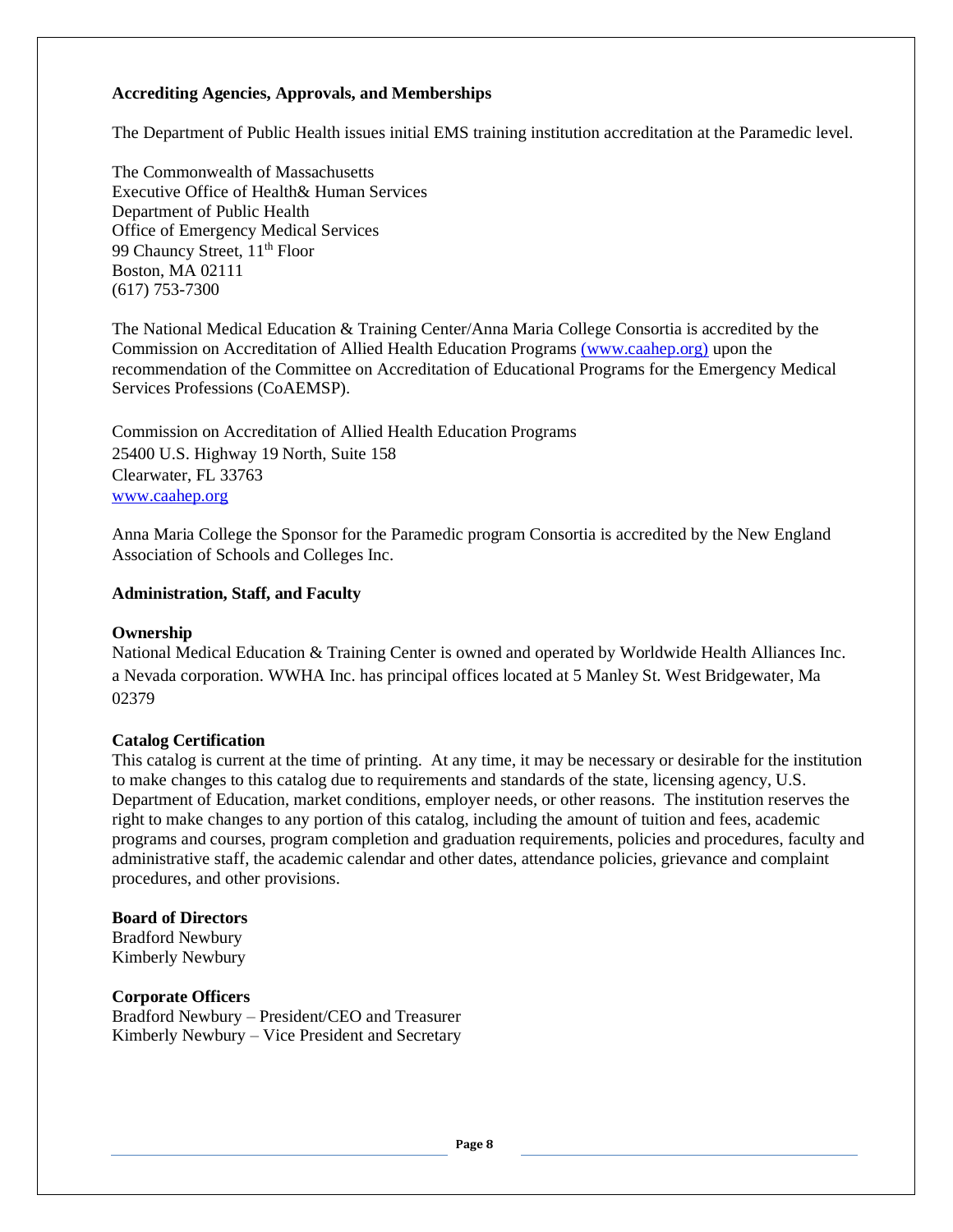#### **Admission Information**

#### **Admission Requirements and Conditions**

#### **Paramedic Program and Advanced Emergency Medical Technician Program**

- 1. All applicants must be a high school graduate, possess a General Education Development (GED) certificate, possess a Home Study certificate or transcript from a Home Study program that is equivalent to high school level and is recognized by the student's home state or is a college graduate with at least an Associate degree.
- Evidence of College degree, high school graduation or equivalent must be presented prior to the first day of class. Acceptable documentation would include a copy of an original high school diploma, a copy of a high school transcript, which indicates the date of graduation, or a GED certificate, or official notification it has been earned.
- In some cases, extenuating circumstances may exist which prevent students from submitting evidence of college degree, high school graduation or GED prior to beginning classes. In these cases, applicants may provide a written attestation, but must provide documentation within 30 days that they graduated from high school or possess a GED. Under unusual circumstances, such as the receipt of foreign transcripts, etc., the 30-day period may be extended. The Campus President must approve all exceptions.
- 2. All applicants must hold a current EMT-B Certification, Licensure or foreign equivalent.
- 3. All applicants must complete an interview with a campus representative.
- 4. All applicants must meet anatomy and physiology requirements through previous college credit or by completing an online anatomy and physiology course as a co-requisite at the beginning of the program. This course must be completed within the first 90 days from the start of the program. Failure to complete the A&P co-requisite within the first 90 days of the program may result in immediate dismissal from the program.
- 5. All applicants must complete a successful criminal background check. It is the student's responsibility to notify NMETC in writing of any subsequent changes in criminal history that occur after the admission background check has been completed. Failure to do so may result in immediate dismissal from the program.
- 6. All applicants are required to be immunized for the protection of themselves and patients. The student may be subject to specific requirements imposed by state, local, or clinical agencies.
- 7. All applicants are required to complete an application and pay an application fee.
- 8. All applicants are required to attend an orientation prior to the start of classes.

#### **Emergency Medical Technician Program**

- 1. All applicants must be at least 17 years of age. (Students must be 18 to be eligible for the certification exam)
- 2. All applicants are required to complete an application and pay an application fee.
- 3. All applicants are required to attend an orientation prior to the start of classes.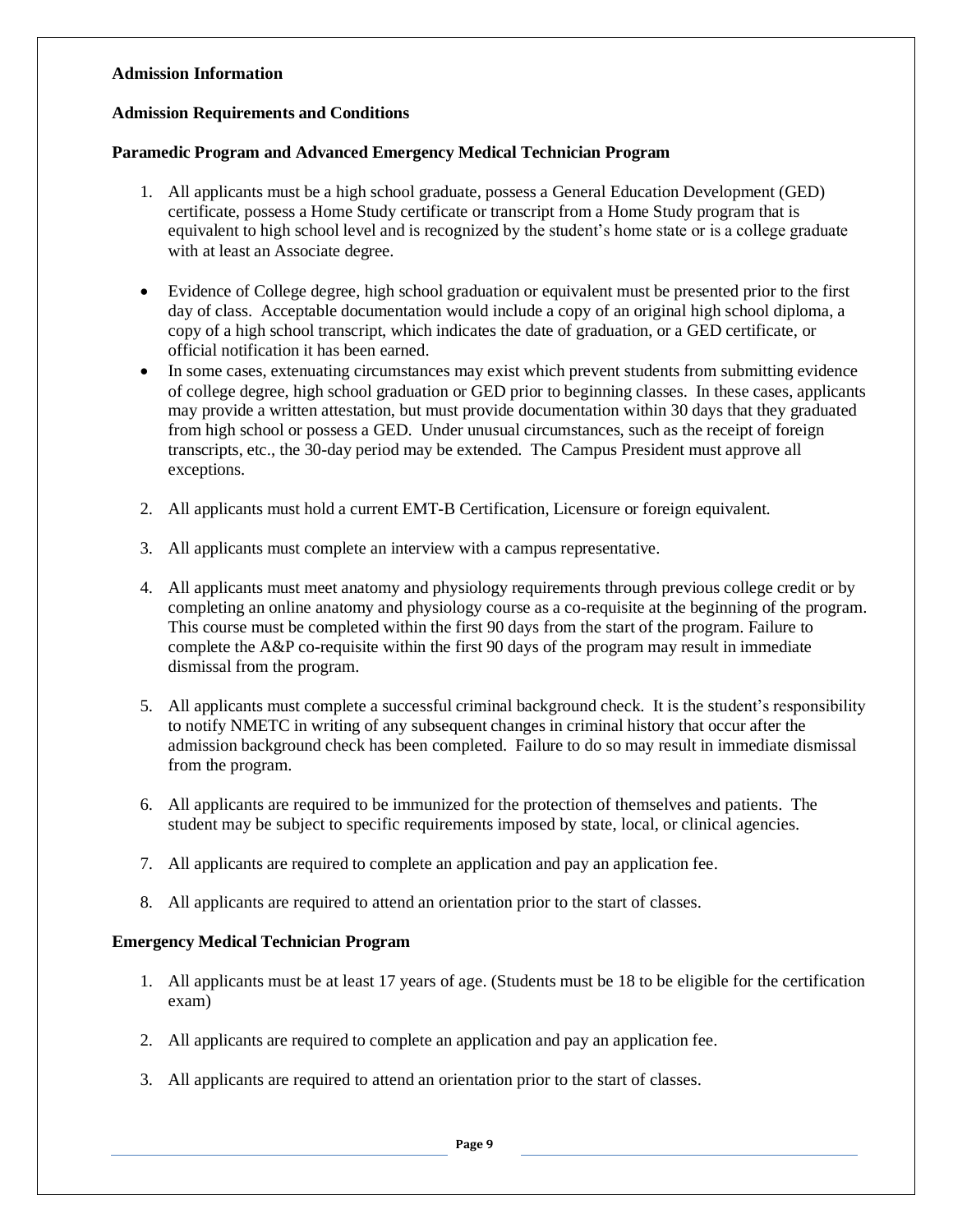#### **Policy of Nondiscrimination**

The institution is committed to affirmative implementation of equal employment opportunity in education and employment. The institution does not discriminate against individuals on the basis of race, color, religion, gender, national origin, age, disability, sexual orientation or veteran status in the administration of admissions policies, educational policies, employment policies or any other programs or activities.

For additional assistance related to civil rights under Title IX, contact:

Office for Civil Rights U.S. Department of Education 400 Maryland Avenue, SW Washington, DC 20202 1-800-USA-LEARN FAX (202) 401-0689 TDD 1-800-437-0833 E-mail[: CustomerService@inet.ed.gov](mailto:CustomerService@inet.ed.gov)

#### **Unlawful Harassment Policy**

It is the policy of the institute that all students shall be provided an environment free of unlawful harassment (including sexual harassment), discrimination and intimidation. All students are expressly prohibited from engaging in any form of harassing, retaliating, discriminating or intimidating behavior or conduct. Any student who has engaged in prohibited behavior or conduct will be subject to disciplinary action up to and including dismissal.

Reporting Offenses as described in the Violence Against Women's Act (VAWA):

This applies in the event of an accusation of a rape, acquaintance rape, domestic violence, dating violence, sexual assault or stalking offense.

The proceeding for all reported offences will:

- 1. Have a prompt, fair and objective investigation and resolution
- 2. Be conducted by campus officials who receive annual training on the issues related to the offenses
- 3. Allow accuser and the accused the same opportunities to have other present during the disciplinary proceedings, including the opportunity to be accompanied to any related meeting or proceeding by an advisor of their choice
- 4. Inform both the accuser and the accused simultaneously in writing of the outcome
- 5. Allow the accused and the victim the right to appeal the results using the General Student Compliant Procedure/Grievance Policy as outlined in the school catalog
- 6. Provide notice to all parties once results become final

All reported offenses will be strictly confidential. The Campus President will maintain any document with the mention of the victim information in a secure location.

If the alleged victim is deceased as a result of the crime or offense, the campus must provide the results of the disciplinary hearing to the victim's next of kin, if so requested.

All students are encouraged to report any act of offenses mentioned above by:

- 1. Notifying your Campus President
	- OR
- 1. Calling the HOTLINE: (866) 307-3527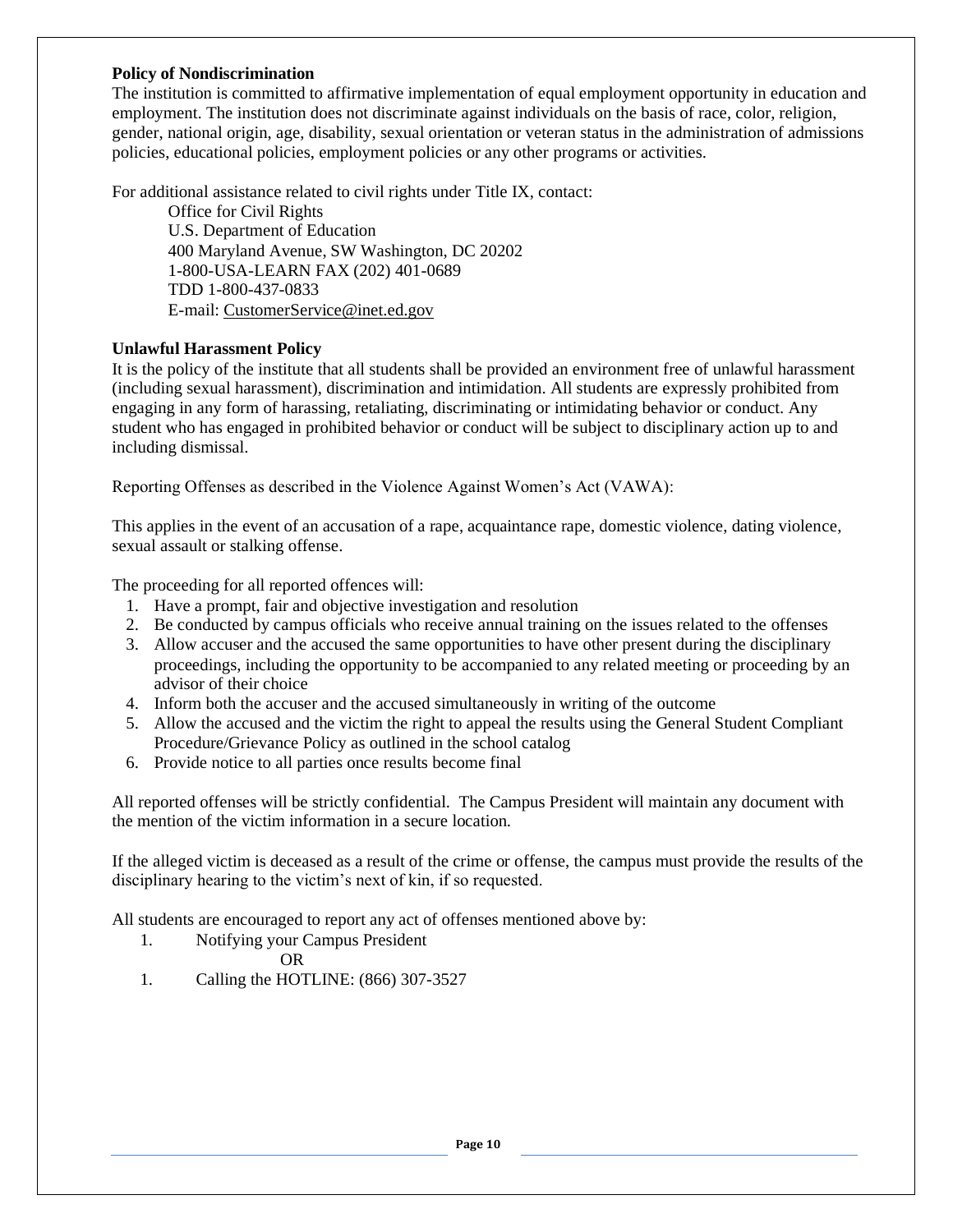#### **Accommodation Policy**

Information pertaining to an applicant's disability is voluntary and confidential. NMETC is committed to providing reasonable accommodations to students with disabilities. In order for the NMETC to assist students with disabilities under the provisions of the Americans with Disabilities Act (ADA), students who request accommodations must do so by submitting NMETC's Accommodations Request Form with attached documentation supporting their request. Documentation requirements are listed below. No accommodation will be granted retroactively.

- Documentation must be completed by a doctor, psychiatrist, psychologist, or other professionals whose credentials substantiate ability to provide documentation regarding disability.
- Documentation must be signed and dated by the certified professional who provided the diagnosis and/or recommendations for accommodation.
- The date of diagnosis may not exceed five years prior to the class start date.
- Once a student submission is completed and reviewed the student will be provided with their authorized accommodations.

#### **Student Information and Services**

#### **Personal Advising**

Students are encouraged to seek assistance from any member of the faculty or staff when problems of a personal nature arise that will have a negative impact on a student's ability to meet his/her educational goals. Information is available on outside agencies that students may contact at their discretion. Neither staff nor faculty members serve as certified or licensed counselors.

#### **Academic Advising**

The institute offers academic advising services all students. The institution encourages students to seek academic advisement at any period throughout their program when questions arise.

#### **Student Professional Responsibilities**

Courteous behavior and professional conduct, appropriate to a professional environment, is to be displayed at all times. Inappropriate conduct and/or communication will not be tolerated and may be a cause for sanctions or dismissal. Every student is subject to federal and state law and respective county and city ordinances. The conviction of a student for any criminal offense which interferes with the orderly operation of the institute or which the administration feels would endanger members of the institute community may be subject to disciplinary action, up to and including dismissal.

#### **Student Code of Conduct Policy**

Students will be held accountable for any breach of the following code of conduct. All students are expected to abide by the institute-wide honor system, which is based on high standards of academic, personal and ethical conduct. Such conduct extends to language, behavior and overall demeanor inside the facilities, on the campus grounds and in off-campus learning settings, whether professional or academic. Students who after not able to behavior in a professional manner may be subject to disciplinary action, up to and including dismissal.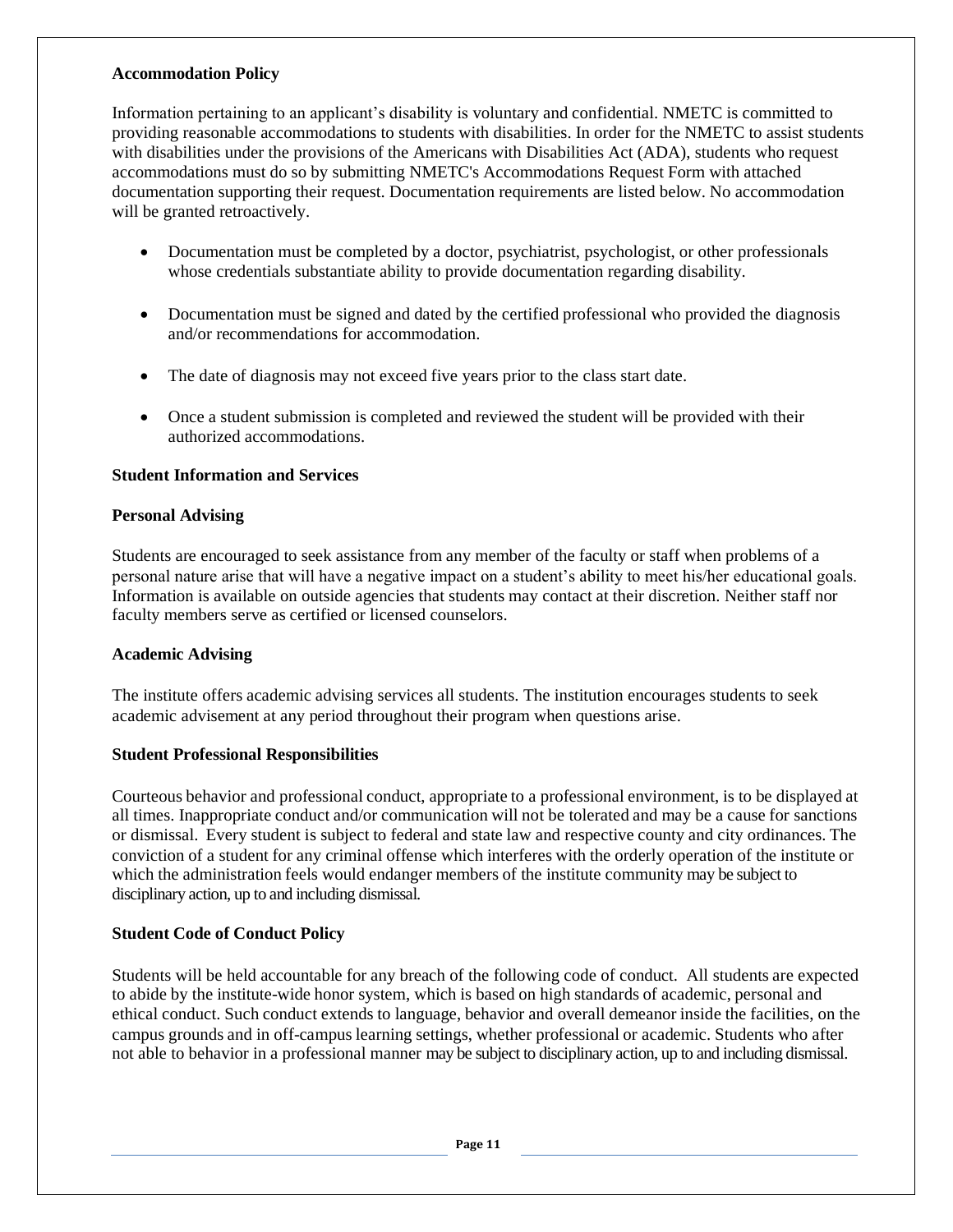#### **Academic Misconduct includes, but is not limited to, the following:**

- 1. Knowingly helping or assisting another person to engage in academic misconduct.
- 2. Any form of cheating including attempted use of unauthorized materials, copying the work of another student, unauthorized access to and use of computer files, or representing as one's owned an examination or any other work submitted for a grade taken by another person.
- 3. Falsification of any information or citation in an examination or any other written or oral work submitted for evaluation and/or a grade.
- 4. Submitting another's published or unpublished work in whole, in part or in paraphrase, as one's own without fully and properly crediting the author with footnotes, quotation marks, citations, or bibliographical reference.
- 5. Submitting as one's own original work, material obtained from an individual or agency without reference to the person or agency as the source of the material.
- 6. Submitting as one's own original work material that has been produced through unacknowledged collaboration with others without release in writing from collaborators.
- 7. Obtaining teacher editions of textbooks, test banks, or other instructional materials that are only intended to be accessed by officials, administrators, or faculty members of the institute.

#### **Non-Academic Misconduct includes, but is not limited to, the following:**

- 1. Disorderly, lewd, or indecent conduct, including public physical or verbal action; language commonly considered offensive (not limited to, but including profanity); or distribution of obscene or libelous written or electronic material.
- 2. Mental or physical abuse of any person (including sex offenses) on institute or at institute-sponsored or institute-supervised functions, including verbal or physical actions which threaten or endanger the health or safety of any such persons.
- 3. Any act, behavior, or clothing which is of a sexually suggestive, harassing, offensive, or intimidating nature.
- 4. Stalking or behavior which in any way interferes with another student's rights or an employee's performance or creates an intimidating, hostile, or offensive environment.
- 5. Intentional obstruction or interruption of teaching, research, administration, disciplinary proceedings, or other institute activities, including public service functions, and other duly authorized activities on institute premises or institute-sponsored activity sites.
- 6. Failure to comply with directions of institute officials and/or failure to identify oneself to these persons when requested to do so.
- 7. Theft of, misuse of, or harm to institute property, or theft of or damage to property of the institute community or a campus visitor on the institute premises or at an institute function.
- 8. Participation in or conducting an unauthorized gathering that threatens or causes injury to person or property or that interferes with free access to institute facilities or that is harmful, obstructive, or disruptive to the educational process or functions of the institute.
- 9. Tampering with any fire safety equipment except with reasonable belief in the need for such alarm or equipment. Obstruction of the free flow of pedestrian or vehicular traffic on institute premises.
- 10. Gambling or holding a raffle or lottery at the institute without approval.
- 11. Unauthorized possession, use, sale, or distribution of alcoholic beverages or any illegal or controlled substances.
- 12. Unauthorized use, possession, or storage of any weapon, dangerous chemical, or explosive element.
- 13. The theft of, misuse of, or harm to institute property. Including the destruction of or harm to equipment, software, or data belonging to the institute.
- 14. Unless otherwise permitted the use of electronic devices in classrooms, labs, and other instructional, event, or support facilities.
- 15. Students are not permitted to bring their children to class. Children cannot be in the student lounge or anywhere in the building where a student attends class.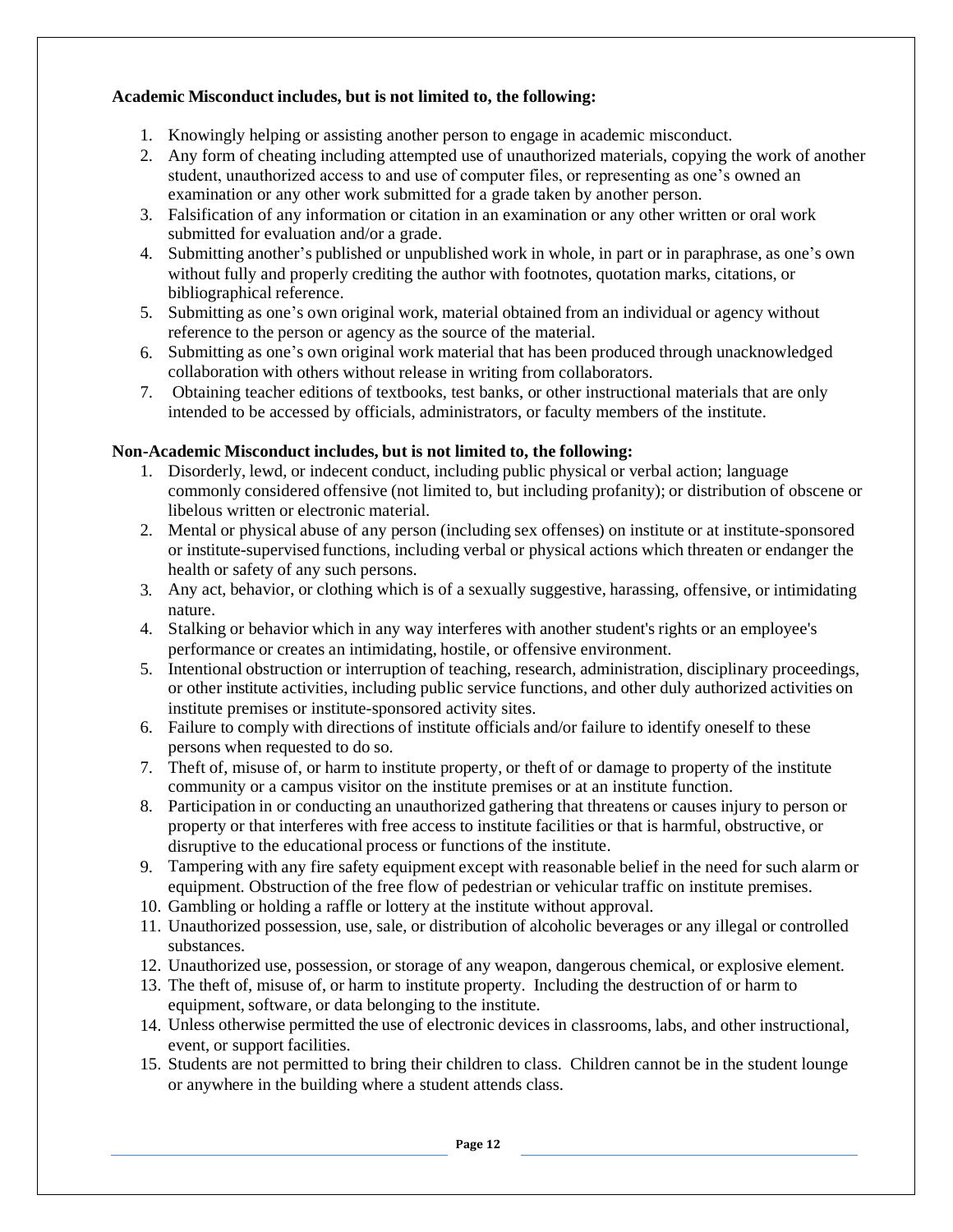#### **Dress Code**

Students will be training for positions in which they in will interact with the public; therefore, it is important that good grooming and dress habits be followed. Students must be clean and well-groomed at all times. Inappropriate clothing is listed below. Students not following the dress code could be asked to leave classes for the day.

- 1. No torn shorts or shirts are allowed.
- 2. No T-shirts, which could be deemed offensive.
- 3. No shirts or pants that would be deemed too revealing.
- 4. No short shorts or miniskirts.
- 5. No tank tops or sleeveless shirt.
- 6. No open toe shoes or sandals.

#### **Student Interaction**

The majority of the institute's student body is non-traditional and represents a wide range of age groups, cultures, nationalities, and religions. The institution promotes an atmosphere of free and honest inquiry and expression on the part of students in their dealings with each other and faculty and staff.

#### **Personal Appearance**

Modesty, cleanliness and well-kept hair, nails and general appearance are important values that reflect personal dignity and integrity for students entering into a professional career. Additional requirements may apply for specific programs.

#### **Intellectual Property Protection and Ownership**

The Institution respects intellectual property rights and ownership. These policies ensure against unauthorized use of copyrighted material and information technology systems and provide clear guidance as to ownership of intellectual property.

#### **Copyright Protection**

The Institution requires its students to respect the rights of others, including intellectual property rights. The federal Copyright Act (17 U.S.C. § 101, *et seq.*) prohibits the unauthorized making and distribution of copyrighted material. Violations of the Copyright Act, including unauthorized peer-to-peer file sharing, may subject students to civil and criminal liabilities. These liabilities include, but are not limited to, actions by a copyright owner to recover actual damages, profits, or statutory damages, as well as reasonable attorneys' fees and costs, and federal criminal charges that may result in fines and imprisonment.

#### **Use of Institutional Information Technology Resources**

The Institution provides its students with access to computer equipment, e-mail accounts, facsimile equipment, copier machines, and the Internet, exclusively for educational activities. The Institution's students are prohibited from using any of the foregoing, or any of the other Institution's information technology systems, for the unauthorized copying or distribution of copyrighted materials, including but not limited to unauthorized peer-to-peer file sharing of copyrighted materials. Downloading, viewing, distributing, or sending pornographic or obscene materials are also prohibited. This prohibited conduct includes bookmarking any pornographic or obscene Web sites or Web sites intended or used for the distribution of unauthorized copies of copyrighted materials, or knowingly opening or forwarding any e-mail, fax, or voice mail messages containing unauthorized copies of copyrighted materials, or any pornographic or obscene materials. Any violation of these policies may result in disciplinary action, up to and including dismissal from the Institution.

Any communications by students via e-mail, instant messenger, voice mail, or fax that may constitute slander or defamation or may be considered abusive, offensive, harassing, vulgar, obscene, or threatening are prohibited. This content includes, but is not limited to, sexual comments or images, racial slurs, genderspecific comments, or any other comments that would offend someone on the basis of age, race, sex, color,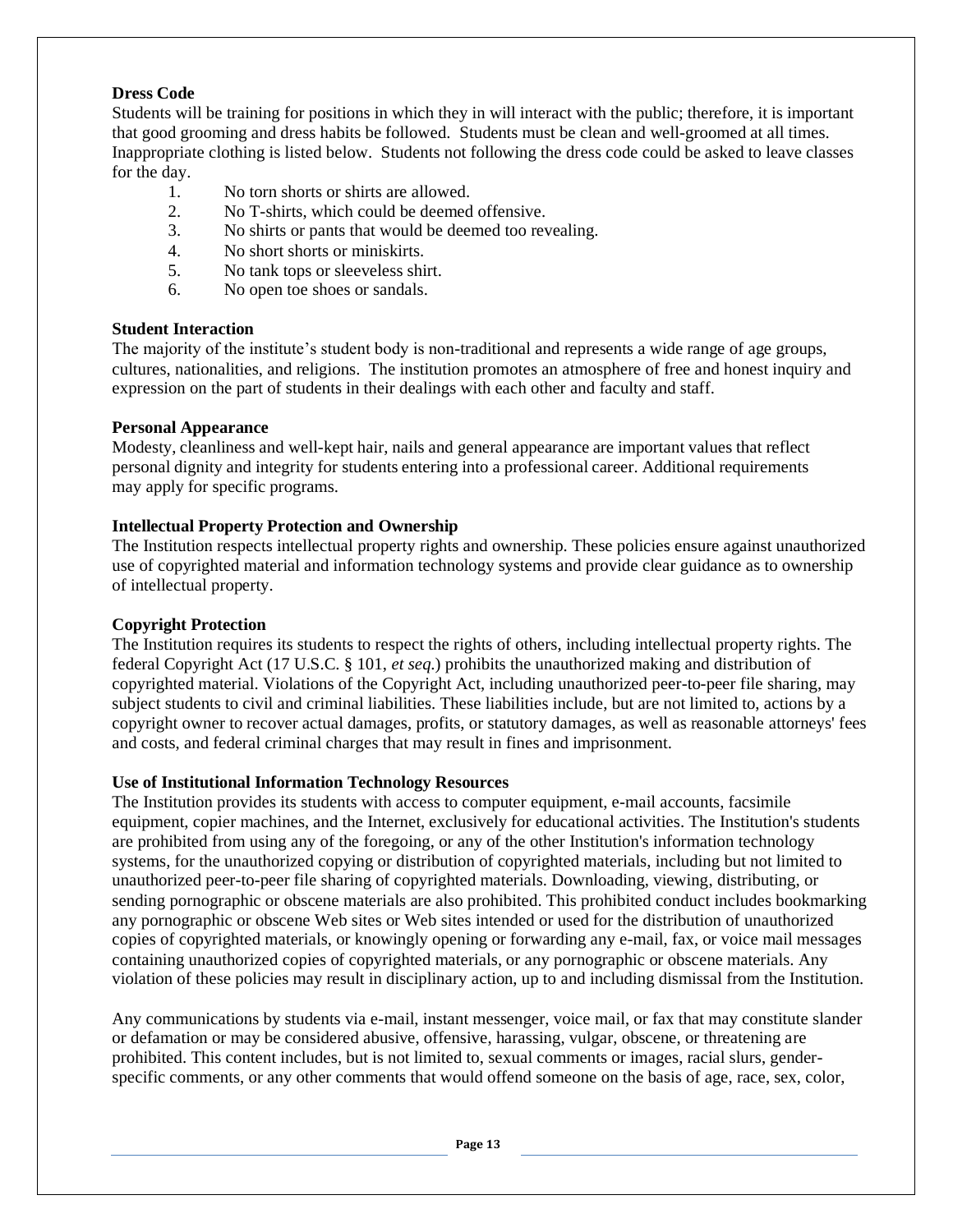religion, national origin, ancestry, physical challenge, sexual orientation, or veteran status. Any individual with a complaint about such communications should refer to the Policy of Nondiscrimination.

Students should not expect computer files, e-mail, voice mail, or Internet bookmarks to be either confidential or private. The Institution employs a number of technology-based and other means to detect and deter unauthorized copying and distribution of copyrighted materials. Students should have no expectation of privacy whatsoever related to their use of the Institution's systems. Even when a message or file is erased, it is still possible to recover the message or file, and therefore privacy of messages and computer files cannot be ensured to anyone. Any computer-generated correspondence, the contents of all computer hard drives on the Institution's premises, and saved voice mail messages are the sole property of the Institution, may be considered business records, and could be used in administrative, judicial, or other proceedings. The Institution licenses software to support its educational processes. Students are not permitted to copy, remove, or install software. By using the computer equipment, software, and communications devices, all students knowingly and voluntarily consent to being monitored and acknowledge the Institution's right to conduct such monitoring. The equipment is intended for educational purposes only and any other use by students, including but not limited to any of the prohibited conduct described herein, will be treated under the Conduct section of this catalog and may result in disciplinary action up to and including permanent dismissal from the Institution.

#### **General Student Complaint Procedure/Grievance Policy**

The institution encourages students to bring all complaints or grievances to the Administration's attention. Many questions or concerns that students may have can be resolved simply through discussion. A student may present a grievance through the following complaint and dispute resolution procedures. The campus will review all complaints or grievances fully and promptly.

Grievances may include misapplication of the campus's policies, rules, regulations or procedures. Please follow these steps when filing a grievance:

STEP 1: A student should first bring the grievance to the attention of the appropriate instructor or staff member.

STEP 2: The student should next bring the grievance to the attention of his or her Campus Management Team member, such as the Director of Clinical Services, Director of Student Services, Enrollment Coordinator etc. as applicable.

STEP 3: The student should next submit an appeal in writing to the Grievance Committee, if the complaint is unresolved, or if steps 1 and 2 are not possible since the complaint is related to an individual listed above.

STEP 4: The Grievance Committee will schedule a meeting with the student to hear the student's complaint and will rule within three business days, or as soon as possible.

STEP 5: The Grievance Committee will notify the student in writing of their decision.

STEP 6: The student may appeal the decision of the Grievance Committee to NMETC's President/CEO Brad Newbury at bnewbury@nmetc.com. The President will review the appeal and issue a final determination.

Documentation of all complaints and their resolution are maintained in the office of the President.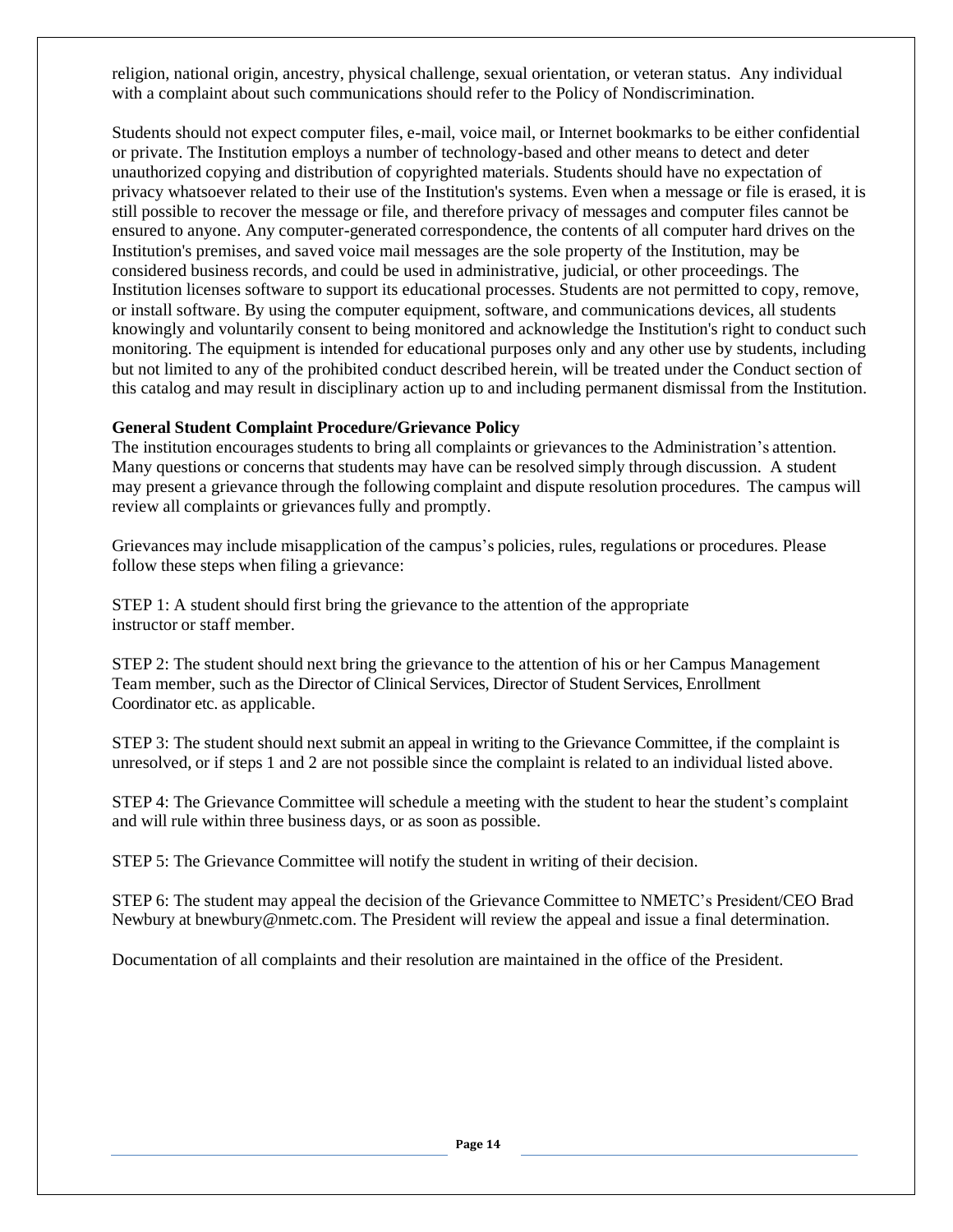#### **Career Services**

Many students who enroll in our program are currently employed in the field. They enroll in our programs to increase their knowledge and skills in the profession in order to advance in their current positions. The institution is dedicated to the success of its students and graduates; therefore, it provides career assistance should it be needed. The goal of career servicesis to successfully assist graduates to obtain in-field or related field employment. The team is available to assist students throughout their training programs and continues to offer assistance beyond graduation. It should be understood the career services offered are not a guarantee of employment.

All programs of study require students to complete some type of clinical or field training experience. These activities are an excellent way for students to develop their new skills through hands-on, in-field training experiences and to network with potential employers. In some instances, students who successfully complete off-site training requirements are made offers of employment or are referred by site supervisors to other potential employers. Site assignment is not a guarantee of employment.

#### **Student Activities**

#### **Student Health Services**

The institute does not provide health services for students. In the event of a student medical emergency, an alerted staff member will dial 911 for medical services. Students requiring nonemergency medical care will be given information about medical services and agencies they may contact. Any costs incurred for medical services will be the student's responsibility.

#### **Vaccinations**

Documentation of health examinations, pathology tests, and immunizations will be required for certain programs. Information on any required health examinations, pathology tests, and immunizations including when they are due will be provided during the admissions process.

If a paramedic student is seeking a vaccine exemption, and as a result, the internship site refuses the student placement based on their vaccination status, the student must then find their own alternative clinical or field site location that does not have the vaccination as a requirement or allows for patient contact with a religious or medical exemption, if the student qualifies for either exemption. Internship sites may change their vaccinations requirements at any time, students will be notified of any changes and must stay in compliance.

NMETC strongly recommends that all paramedic students obtain all vaccinations required to prevent any delays in the internship phase of their program. Please note that students will not receive any extended time to complete their clinical or field internship due to delays caused by vaccination status. Students who submit false or inaccurate vaccine information will be dismissed from their program. Students traveling to our campus must comply with all travel vaccinations requirements, travel delays caused by vaccination status will also not results in any program extensions.

#### **NMETC SARS-CoV-2 (COVID-19) Vaccination Policy**

#### **Enrollment:**

NMETC students are not required to present documentation that they have received a COVID-19 vaccine to enroll or attend any on-campus activity in either our EMT or Paramedic Programs.

#### **Vaccination Status:**

Paramedic students will be required to provide the school with their COVID-19 vaccination status during the didactic portion of their program. Students that have received a COVID-19 vaccine will be required to provide the school documentation of their COVID-19 vaccination. Documentation will be placed in their student file for internship and onboarding purposes.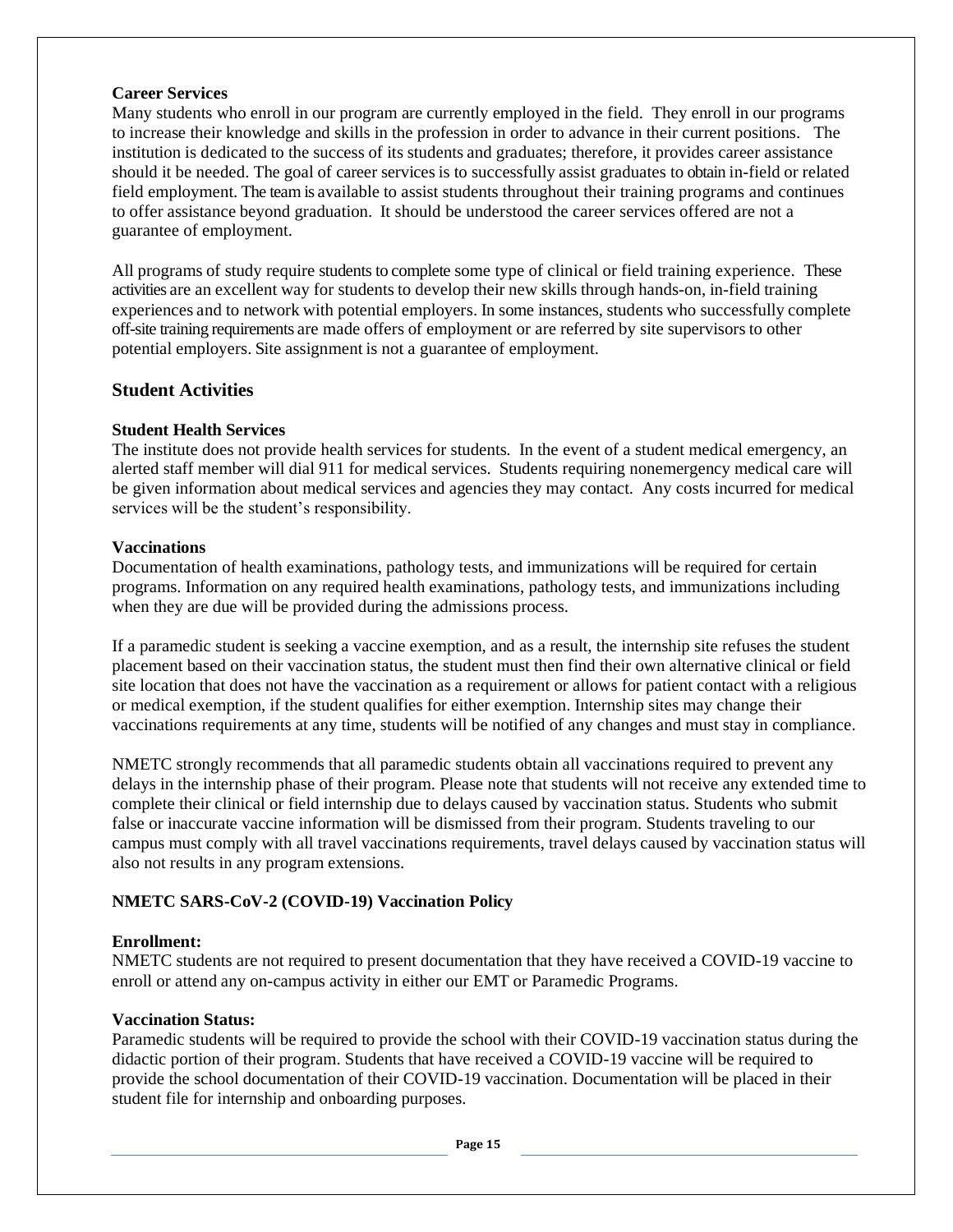#### **NMETC SARS-CoV-2 (COVID-19) Vaccination Policy Continued**

#### **Internship Requirements:**

All students must comply with their assigned clinical or field site vaccination requirements. If a student is placed at a clinical or field site that requires proof that they have received a COVID-19 vaccine the student will need to comply with the site requirements. Internship sites may change their vaccinations requirements at any time, students will be notified of any changes and must stay in compliance.

#### **Non COVID Vaccinated Students:**

If a student refuses to obtain a COVID -19 vaccination or is seeking a COVID -19 vaccine exemption, and as a result, the internship site refuses the student placement based on their COVID-19 vaccination status, the student must then find their own alternative clinical or field site location that does not require proof a COVID-19 vaccination or allows for patient contact with a religious or medical exemption, if the student qualifies for either exemption. Internship sites may change their vaccinations requirements at any time, students will be notified of any changes and must stay in compliance.

#### **Program Delays:**

NMETC strongly recommends that all paramedic students obtain a COVID-19 vaccination to prevent any delays in the internship phase of their program. Please note that students will not receive any extended time to complete their clinical or field internship due to delays caused by vaccination status. Students who submit false or inaccurate vaccine information will be dismissed from their program. Students traveling to our campus must comply with all travel vaccinations requirements, travel delays caused by COVID -19 vaccination status will also not results in any program extensions. NMETC COVID vaccine policy is subject to change, students will be notified if any changes are made in a timely manner.

#### **Student Housing**

The Institution does not have dormitory facilities. It is the student's responsibility to find living accommodations.

#### **Tutoring**

Students may request tutoring in specific subject matter through their instructors or Program Director.

#### **Reporting Crimes and Other Emergencies**

Any individual who wishes to report a crime or other emergency should contact the Campus President or Program Director at the time of the incident. In addition, individuals may wish to call 911. The institute encourages the prompt and accurate reporting of all crimes and other incidents to the National Medical Education & Training Center staff listed above and to the proper authorities as warranted.

The Campus President maintains a log of all reported crimes occurring on campus, which is available for review by interested parties with 48 hours' notice. However, information from the log may be withheld if its release would jeopardize an ongoing criminal investigation or the safety of an individual, cause a suspect to evade detection, or result in the destruction of evidence.

#### **Timely Warnings**

National Medical Education & Training Center will issue a timely warning to all students and associates of any on-campus crimes that are reported to campus staff and/or police and are considered a threat to students and associates by means of postings on bulletin boards, flyers and announcements in classrooms.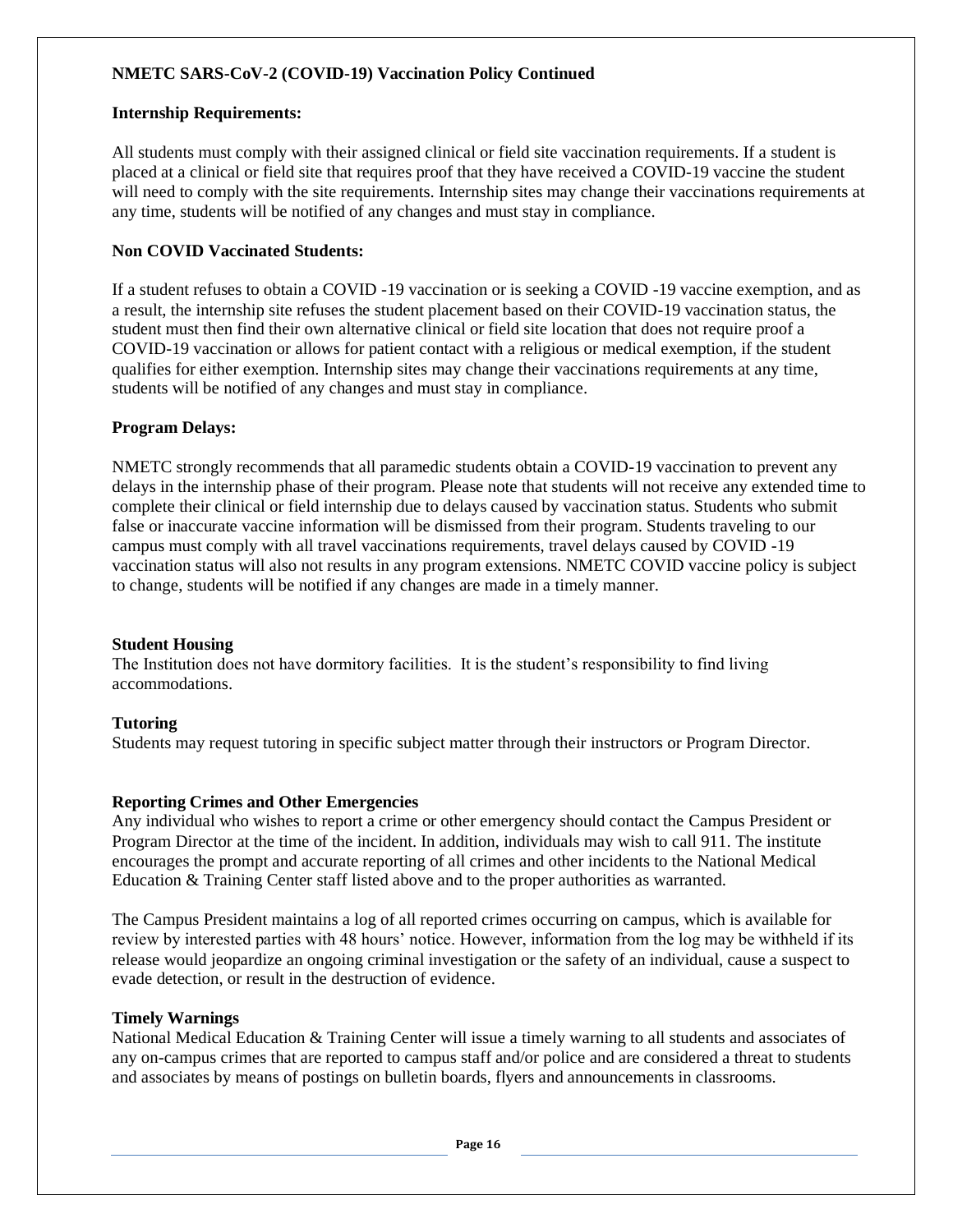#### **Drug and Alcohol Abuse Awareness and Prevention**

In compliance with the Drug-Free Institutes and Communities Act of 1989, National Medical Education & Training Center has established the following policy toward promoting a drug-free learning environment:

#### **Institute Sanctions**

Sanctions will be imposed on a student in violation of the policy regarding use, possession or being under the influence of a controlled substance. For a first infraction, the student and Campus President will have an advising session that will be documented and become a part of the student's permanent record. Students will be directed to professional drug counseling. Any student found to be using or under the influence will be required to re-test within 30 days of the first infraction. Should the re-test result in a positive result the student will be administratively withdrawn from the Institution with no opportunity for appeal. Negative results will result with the student being allowed to continue in the program, but he/she will be subject to random drug testing at any point during the remainder of the program. Positive results from a random drug test will result in the student being administratively withdrawn from the Institution with on opportunity for appeal.

Sanctions will be imposed on a student in violation of the policy regarding the selling or trafficking of controlled substances. Upon the first infraction, the Institution will immediately administratively terminate for students, and will refer the matter to the appropriate authorities for prosecution. The institution reserves the right, to immediately dismiss any student in violation of this policy, the above outlined procedure notwithstanding. The institution further reserves the right to refer students to the proper legal authorities for prosecution.

#### **Voluntary Treatment, Counseling or Rehabilitation**

The institution encourages any student who feels that he or she may have a problem with drugs or alcohol to seek treatment, counseling or rehabilitation. Students are encouraged to meet with the Campus President, in strictest confidence, for assistance in locating appropriate sources of help. The institution will make every effort to work with any individual who voluntarily seeks treatment.

Brochures and information on alcohol and drug use and abuse are located in the Learning Resource Center. Students are encouraged to take this information and share it with others.

#### **Educational Programming**

The institution is committed to a drug- and alcohol-free environment, and periodically offers an educational program on substance abuse for the entire student body. Students, staff and instructors are strongly encouraged to attend.

#### **Directory of Information Public Notice**

Directory Information may be disclosed without the specific authorization of the eligible student. Directory Information is defined as student's name, address, telephone number, e-mail, date and place of birth, photographs/videostaken at events, honors and awards, and dates of attendance. The campus must notify students annually about their FERPA rights and the definition of Directory Information. This may be done by e-mail, by mail or in the catalog.

#### **Personal Property**

The institution is not responsible for loss or damage to the property of students.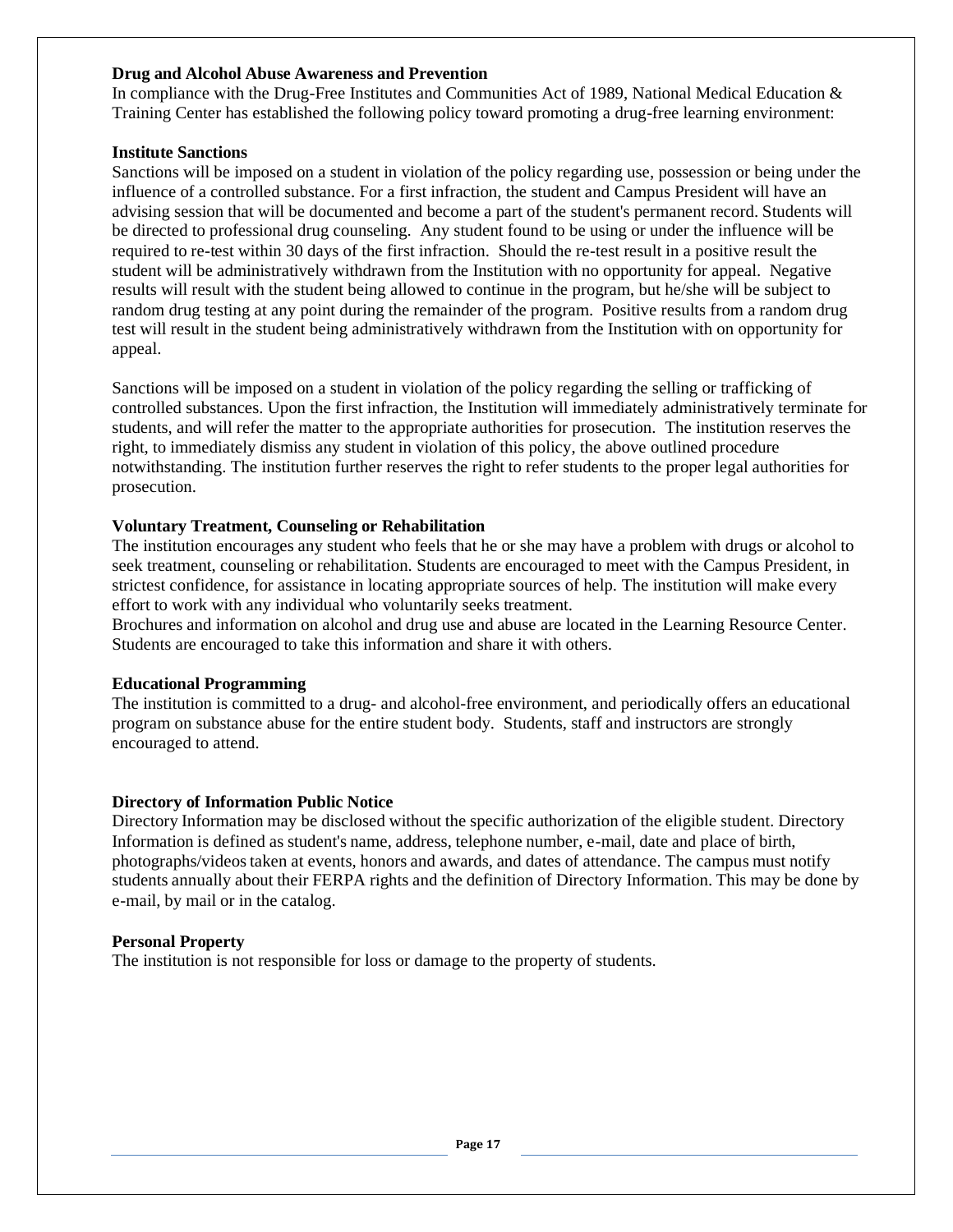#### **Family Educational Rights and Privacy Act:**

Student records are maintained for a minimum of seven years from the student's last day of attendance, with academic transcripts maintained indefinitely. The Family Educational Rights and Privacy Act (FERPA) affords eligible students and their parents certain rights with respect to their education records including:

- 1. The right to inspect and review the student's education records during normal school hours with an appointment within 45 days of the day the Campus President receives a written, dated request for access. The Institution does not permit students to inspect or review confidential student guidance notes maintained by the Institution, or financial records (including any information those records contain) of their parents or guardians.
- 2. The right to request the amendment of educational records that the student believes are inaccurate, misleading, or a violation of privacy. Students requesting amendment of an education record should submit a written, dated request to the Campus President, clearly identify the part of the record they want changed, and specify why it is inaccurate, misleading, or a violation of privacy. If the Institution decides not to amend the record, the Institution will notify the student in writing and/or verbally of the decision and of the student's right to a hearing regarding the request for amendment. Additional information regarding the hearing procedures will be provided to the student when he/she is notified of the right to a hearing.
- 3. The right to consent to disclosures of personally identifiable information contained in the student's education records, except to the extent that FERPA authorizes disclosure without prior consent from the parents or the eligible student, as applicable. The Institution may neither release nor disclose personally identifiable information contained in the student's education records to outside employers, agencies, or individuals without first securing a written release from the parent or eligible student, as applicable, unless permitted by the Act.
- 4. One exception to the above student record release policy permits disclosure without consent to school officials with legitimate educational interests. A school official is a person employed by the Institution in an administrative, supervisory, academic or research, or support staff position (including law enforcement unit personnel and health staff) or a person or company with whom the Institution is affiliated or has contracted (such as an attorney, auditor, or collection agent). A school official has a legitimate educational interest if the official needs to review an education record in order to fulfill a professional responsibility. Upon request, the Institution discloses educational records without consent to officials of another school in which a student seeks or intends to enroll.
- 5. The right to file a complaint with the U.S. Department of Education concerning alleged failures by the Institution to comply with the requirements of FERPA. The name and address of the office that administers FERPA is:

Family Compliance Office U.S. Department of Education 400 Maryland Avenue SW Washington DC 20202-4605

6. These rights transfer to the student when he or she reaches the age of 18 or attends a school beyond the high school level. Students to whom the rights have transferred are eligible students.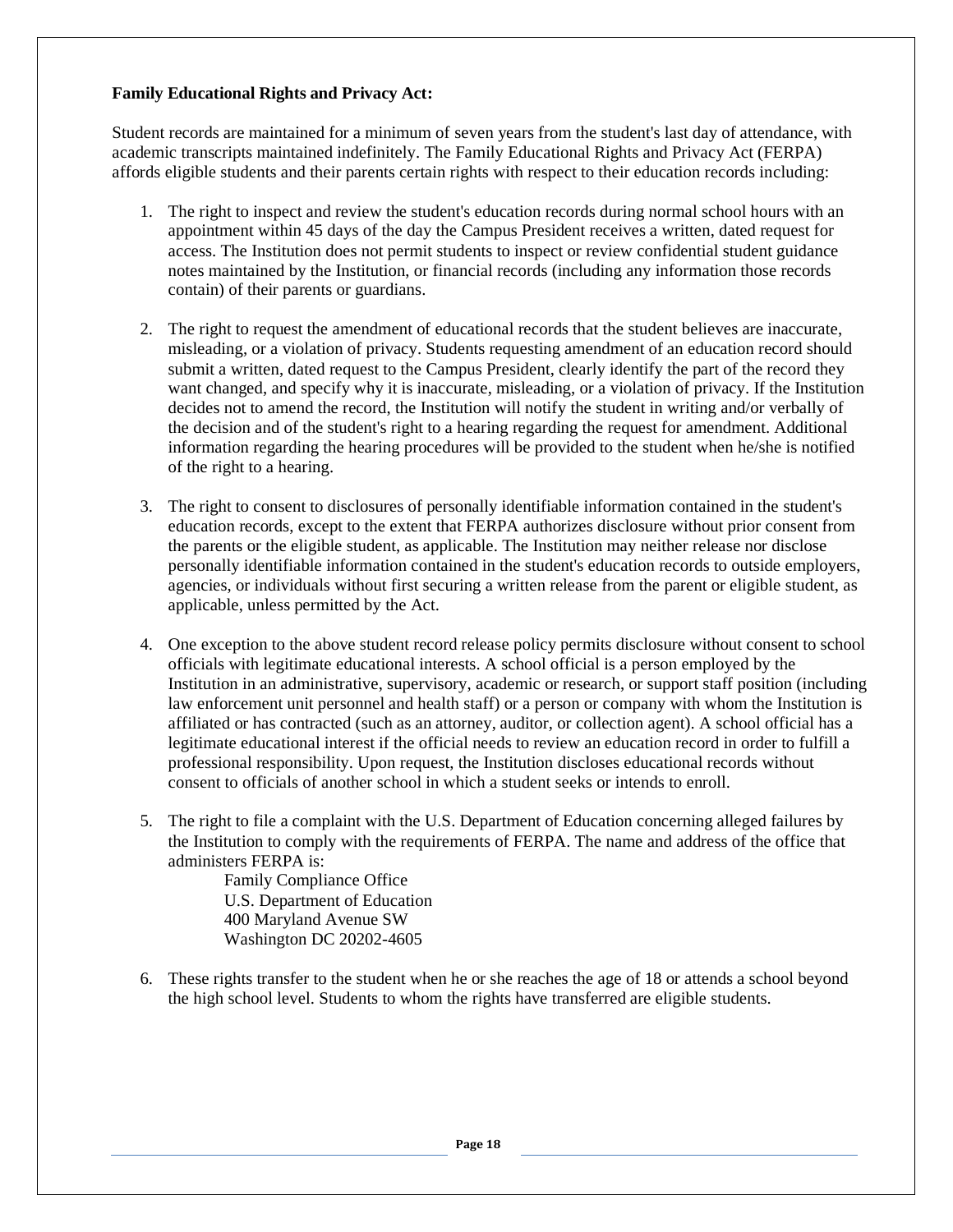# **Academic Information**

#### **Hours of Operation**

The normal hours of operations for the institution are as follows:

| <b>Business Offices</b> |                        | Classes & Labs              |                         |
|-------------------------|------------------------|-----------------------------|-------------------------|
| $Monday - Friday$       | 9:00 a.m. to 5:00 p.m. | Monday – Sunday (Day)       | 8:00 a.m. to 6:00 p.m.  |
|                         |                        | Monday – Thursday (Evening) | 6:00 p.m. to 10:00 p.m. |

#### **Academic Calendar**

The academic calendar is found as a supplement to the catalog.

#### **Online Course Attendance Policy:**

Students must complete the entire curriculum for their selected programs. All students enrolled in synchronous programs must watch all lectures in their assigned module within 5 days of their original scheduled date. Asynchronous students have 14 days from the end of week date listed in their module outline to submit for attendance unless the end of module date precedes the 14-day window, then attendance must be submitted by the end of the module. Students may be dismissed from the program if they do not complete their attendance requirements by their deadline.

#### **On-Campus Course Attendance Policy:**

Students must complete the entire curriculum for their selected programs. The student may be dismissed from the program if absent for more than three (3) scheduled classes. Make up assignments for missed lectures will be at the discretion of the school. Make-up assignments may include use of recorded lectures, videos, and written summary of missed material. All make-up work must be completed within five (5) days of being assigned by the Lead Instructor. Failure to complete make up work will result in dismissal from the program. Students being tardy for class are disruptive to the learning process, excessive tardiness could negatively impact a student's success in the program.

#### **Lab Attendance Policy:**

Students must complete the entire curriculum for their selected programs. The student may be dismissed from the program if absent for more than two (2) lab sessions. Any missed labs must be made up within two weeks of the scheduled missed lab unless an extension is approved. In the event of an absence, the student must notify the Education Department and initiate the make-up process. A fee of \$300 per lab session will be assessed for any make-up lab hours by the student as a result of an absence of a paramedic lab session. EMT students will be assessed a \$200.00 flat rate per make up lab. Students being tardy for lab are disruptive to the learning process, excessive tardiness could negatively impact a student's success in the program.

#### **Maternity Related Leave Policy**

- In accordance with Title IX, the school will permit a student to take a leave from classes due to pregnancy or related conditions, childbirth, false pregnancy, termination of pregnancy, and recovery for a period of time as is deemed medically necessary by the student's physician. Students should notify the Director of Student Services if a leave becomes necessary.
- Students who leave for pregnancy must contact the Director of Student Services or equivalent and provide an estimated date of return for planning of academic activities. Students who are out less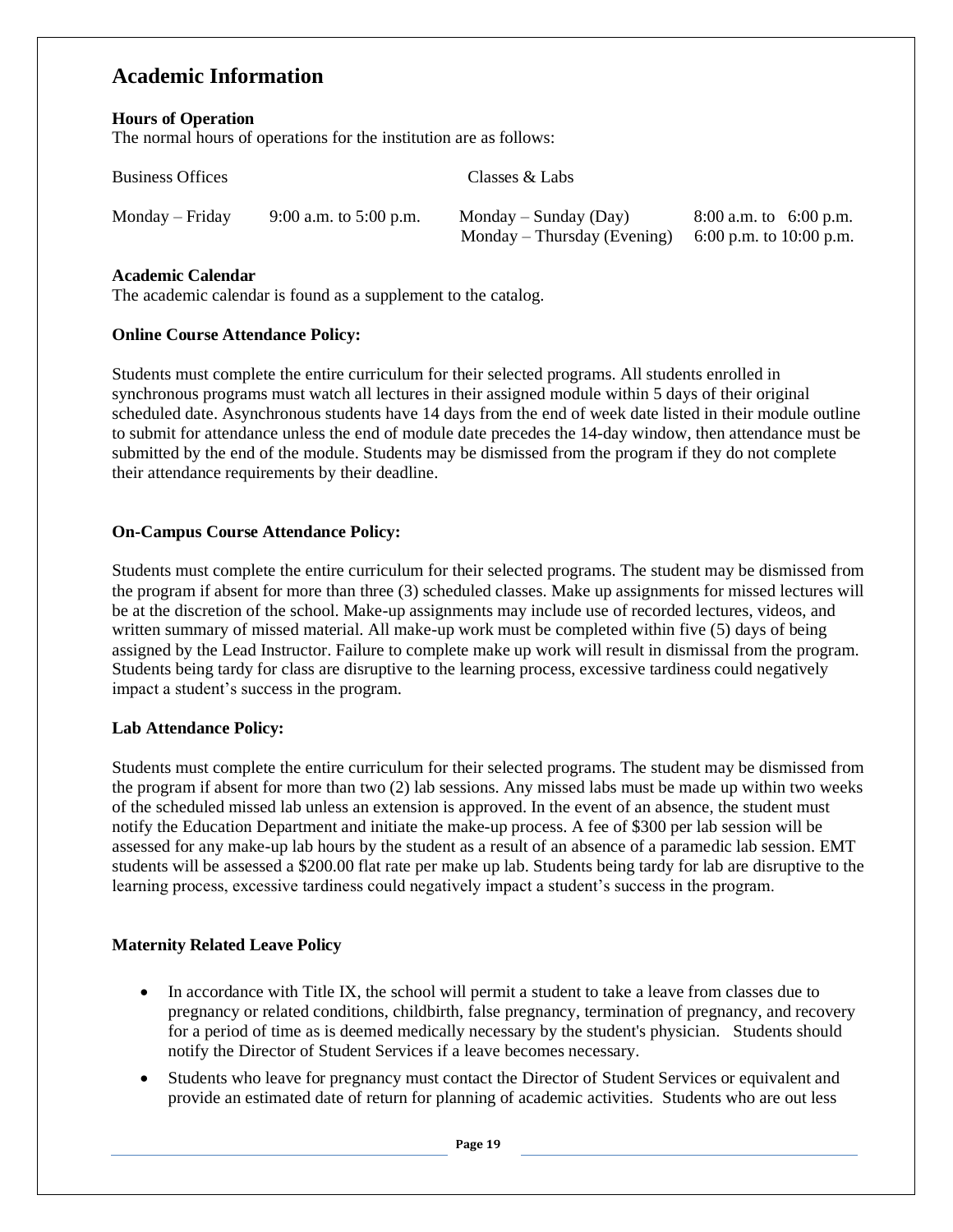than 14 days are allowed to complete and submit any work missed. Missed attendance and any class participation requirements will not negatively impact students' final grades.

• Should students be out longer than 14 days, they will be allowed to return and retake the course at no additional cost. Documentation from their physician showing that the student was on leave due to pregnancy, childbirth, false pregnancy, termination of pregnancy, and recovery therefrom must be provided to the school.

#### **Certification, State Board, and National Board Exams:**

Understanding the requirements of certification, state board, or national board licensing exams is the individual student's responsibility. Such requirements may change during the course of a program. No student is automatically certified or licensed in any way upon program completion, and even if a student obtains certification, the Institution does not guarantee job placement. Although certain programs are designed to prepare students to take various certification and licensing exams, the Institution cannot guarantee students will pass these exams. The Institution makes a reasonable attempt to provide accurate information about test dates and fees for exams.

In some cases, field experience may be necessary to be eligible to take or to successfully pass these exams. In addition, a GED or high school diploma may be required for graduates to take their state, national, or certification exams. Furthermore, the state, employers, and various other agencies may require a criminal background check, fingerprinting, and/or drug testing before a student can be placed in an externship or take professional licensing, certification, or registration exams. Students who have prior felony convictions or serious misdemeanors may be denied the opportunity to take professional licensing, certification, or registration exams. These students may also be denied a license or certification to practice in some states, even if the certification or licensing exam is taken and passed.

Students are responsible for inquiring with the appropriate agencies in their state or country about current licensing or reciprocity requirements prior to enrolling in the program of their choice or, if the student's circumstances change, at the time of making application for certification or licensure.

#### **Graduation Requirements**

To become a graduate of the institution, students must meet the following requirements:

- 1. Meet all academic requirements set forth in this catalog.
- 2. Complete required externship/practicum or clinical experience successfully.
- 3. Complete all coursework within the maximum program length.
- 4. Satisfy all financial obligations to the institution.

Students who satisfy all other requirements for graduation, but do not satisfy all financial obligations to the institute will be granted a completer status.

#### **Clinical, Practicum, or Externship**

Students must have health care insurance to attend paramedic clinical/field experiences. Students are responsible for their health care bills associated with accidental exposure to communicable diseases and/or injury while participating in any program at NMETC or attending any clinical rotation or field internship.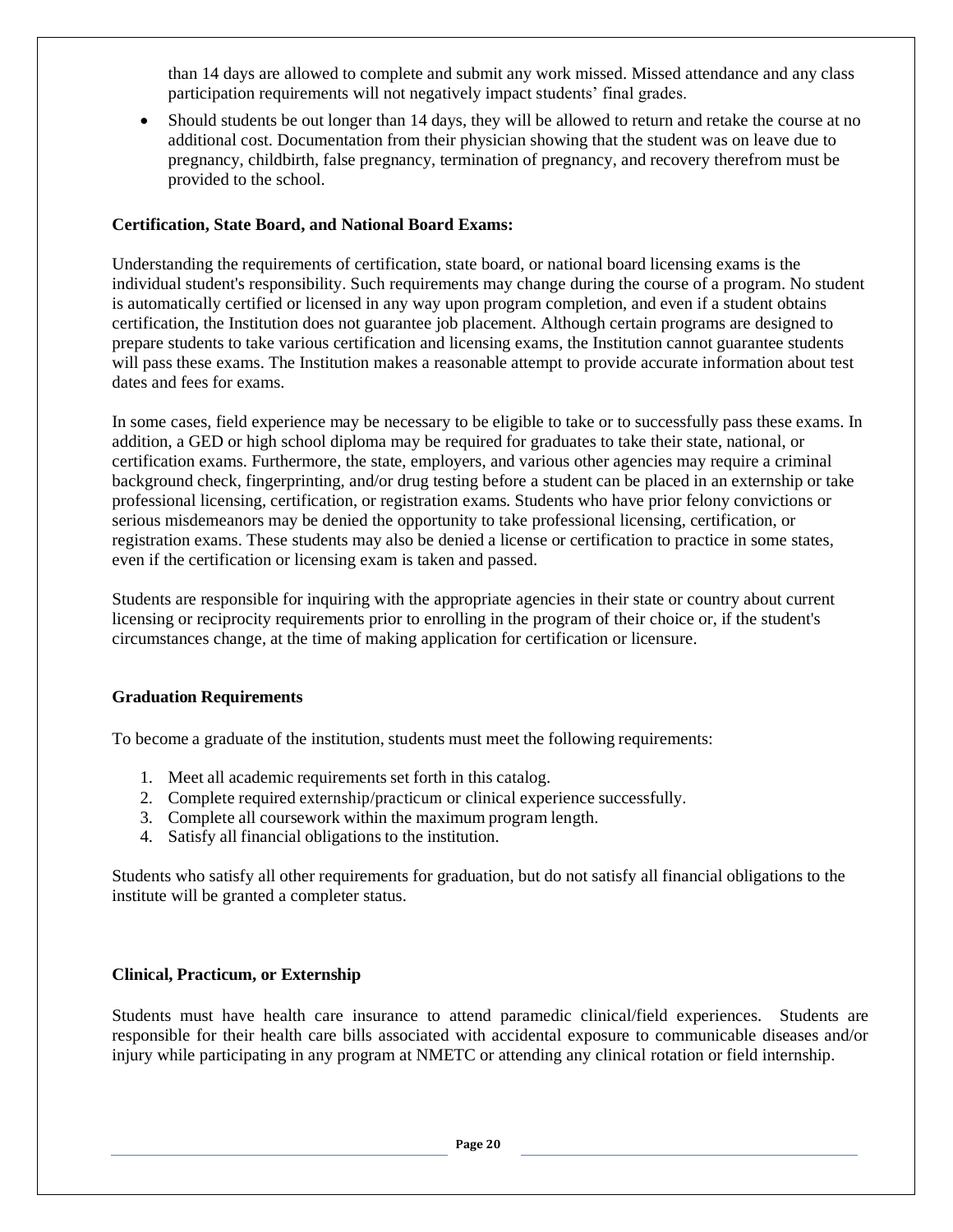#### **Transcripts**

Current or former students may request one free copy of their official transcript by submitting our transcript request form located on our website nmetc.com. A fee will be charged for additional copies and must be paid in advance before they are processed. Official transcripts will not be released for students who have a pastdue account with the institution.

#### **Inclement Weather**

In the event of inclement weather, students will be notified of any changes via email. Delays and closing will also be posted on our Facebook page.

#### A**dvanced Placement Students**

Students that hold an advance license (RN, PA, MD) who have applicable verified prior experience may receive advanced placement and therefore exemption from certain courses in the program. These situations will be addressed on an individual basis. Students who desire to be considered for this option must apply in writing to the Program Director. Program Director along with the Education Department will consider the application and determine if advanced placement is appropriate in that case.

#### **Academic Standards**

#### **Grading System**

The institution prepares for entry-level employment and success in the student's chosen career. Grading is administered to correlate the student's progress in terms related to employee proficiency expected by the healthcare field. Student knowledge, skills, grades, conduct and professional behavior are factors in successful completion of the course. The grading requirements for each program are discussed within the respective program description section of the catalog.

#### **Mitigating Circumstances**

In unusual situations, such as students' prolonged illness or accident, death in the family or other circumstances that make it impractical for students to complete their course of study, National Medical Education & Training Center will determine a reasonable and fair resolution for both parties. Students shall meet with the Campus President and the determination will be made on a case-by-case basis.

#### **Outside Credit Transfers**

NMETC will not accept credit transfers from any outside programs toward didactic, clinical or field portion of the program.

#### **Transfer of Credit to Another Institution**

National Medical Education & Training Center's programs are career focused and are not specifically designed for transfer to other institutions. However, many institutions with programs similar to National Medical Education & Training Center may allow credit through examination in specific courses.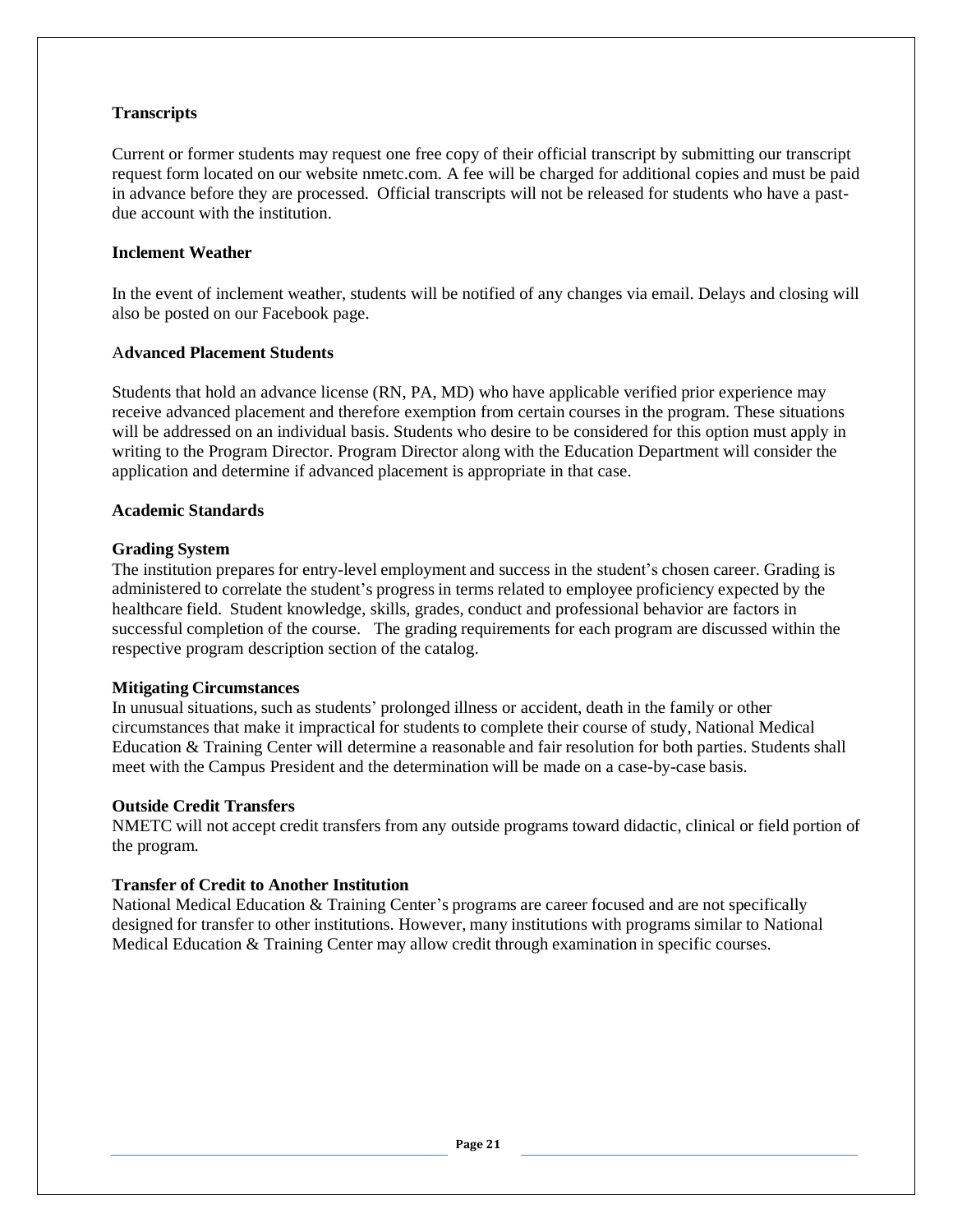#### **Internal Paramedic Program Transfers:**

- Paramedic students are allowed one program transfer while enrolled in the paramedic program. There is an associated fee with transferring based on the length of time the student was enrolled.
- Students may request a transfer at any time prior to taking their didactic HESI Exam. Transferred are based on program availability, if a student transfers to a program that has not started the student will be required to complete the entire didactic portion regardless of what module they transferred from.
- Students who have withdrawn or were dismissed for academic purposes have 14 days from their dismissal or withdrawal date to request their transfer options, if the request exceeds 14 days students are no longer eligible for a transfer but may still request their re-enrollment options.
- Once transfer options are provided students have 14 days to accept, once that time frame is exceeded the transfer options are voided the student is no longer eligible for a transfer.
- Once a program starts students are committed to their assigned lab and Bootcamp dates and cannot request to attend a different lab group or Bootcamp group. If a student was unable to attend Bootcamp due to a documented serious medical incident the student will be given an alternative Bootcamp group to attend. If the student does not attend the next Bootcamp the student will be required to transfer to a new paramedic program. If a student cannot attend Bootcamp due to military obligations, the student will need to contact the Director of Students Services to request a leave of absence and provide documentation of military orders.
- *Transfer Fees:*
	- Transferring Before the Start of Module 3: \$1500.00
	- Transferring Before the Start of Module 6: \$2000.00
	- Transferring After the Start of Module 6: \$2500.00
- If the students transfer to a program that has not started, they must stay in compliance with any financial obligations they have to NMETC. The transfer fee is due one-month prior to the transfer program start date. Failure to pay the fee or enter a financial agreement by the due date may result in termination of the transfer.

#### **Bootcamp Completion:**

If a bootcamp student leaves bootcamp due to a documented serious medical incident they will be given an alternative bootcamp group to attend. If the student does not attend the next bootcamp the student will be required to transfer to a new paramedic program and attend the entire program. Student must complete all required days of Bootcamp again regardless of how many days they attend of their original bootcamp. The student must also retest all completed skills evaluations and Out of Hospital scenarios to ensure continued competency of the skills.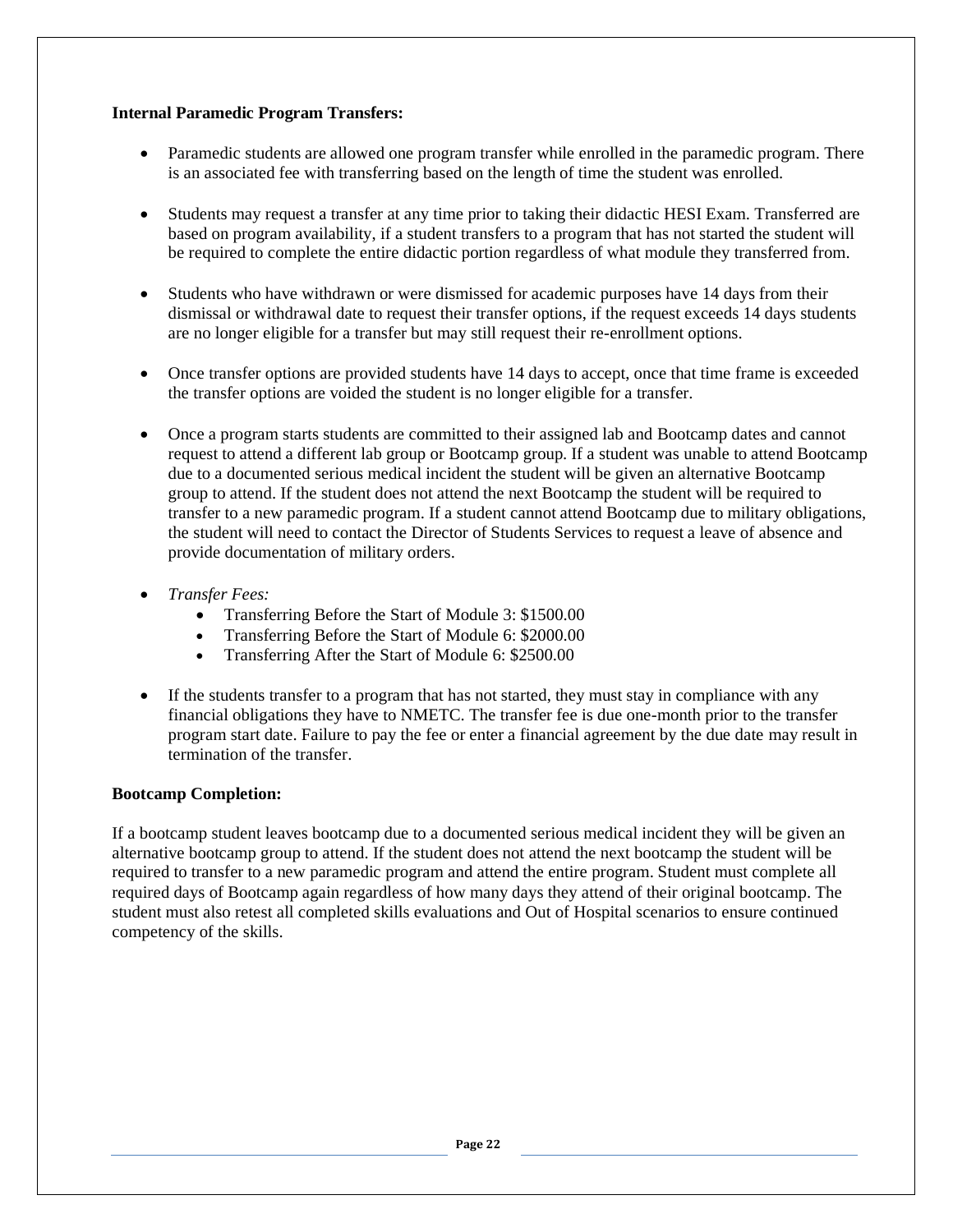#### **Internship Leave of Absence Request Process:**

If a student who is able to be placed is out of their clinical or field internship for longer than two week this student must request a leave of absence.

#### **Requesting a LOA:**

A Student may request a leave of absence by filling out our Internship Leave of Absence Request Form. A Leave of Absence must be approved by the Program Director before the term for which it is requested; it cannot be granted retroactively. There must be sufficient evidence that circumstances, medical or otherwise, exist which make it impossible or difficult for a student to continue with their internship; and there must be evidence that once these circumstances are resolved, the student will be able and committed to continuing their internship.

#### **The Term of Leave:**

LOA will be granted, for a fixed amount of time. Once an LOA term is completed the student may request an additional leave an absence or start the re-entry process.

#### **Re-entry Process:**

If a student is out on leave for longer than a 6-month period that student is required to pass a re-entry assessment to demonstrate clinical safety and proficiency. Please note that there may be testing fees associated with a student re-entry assessment. The student must comply with our clinical team to make sure all requirements are up to date upon re-entry.

#### **Appeals Procedure**

Students who wish to appeal administrative actions such as attendance, dismissal, grading or disciplinary actions should follow these steps.

- 1. Students should submit a letter of appeal to the President of the campus within three (3) days of notification of an administrative action.
- 2. The President will gather the facts and convene the Review Committee, within seven (14) days of receipt of the appeal.
- 3. The student will be invited to present his/her case to the Review Committee if necessary.
- 4. The President will notify the student of its decision within 3 days for the Review Committee meeting.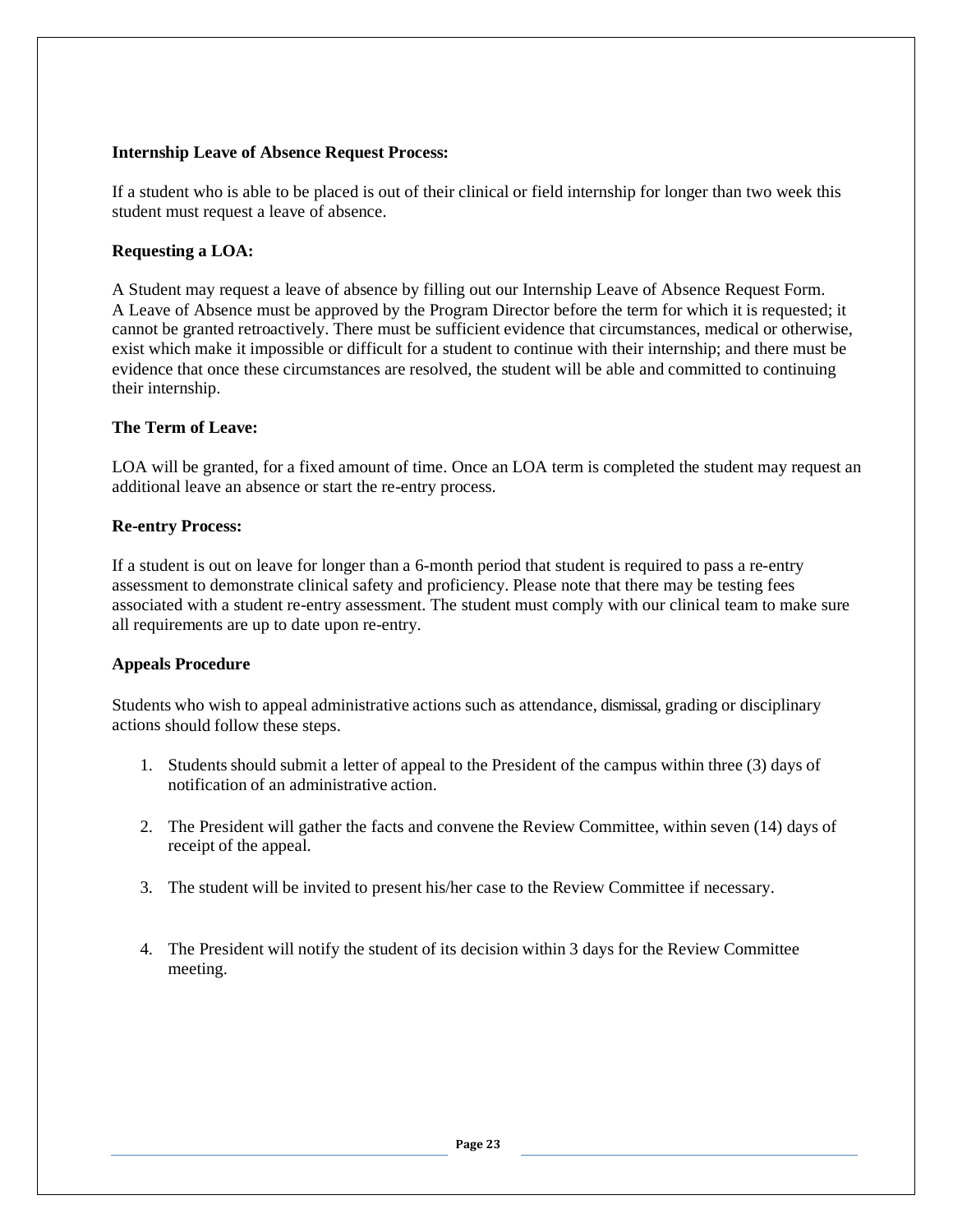#### **Grade Rounding Policy**

Grades on course assignments and examinations which are determined by percentages involving decimals should be rounded up to the next whole number when equal to 0.5 or greater. When the decimal is equal or less than 0.4 the grade is to be rounded down. This policy also applies to final course grades where the final course grade is determined using percentages with decimals.

#### **Module Exam Retest Policy:**

Students must pass all exams during the paramedic program with a score of 75% or higher. During the entire didactic portion of the program, students are given two retest options. Students cannot use both of their options for the same exam if they fail the same exam twice In the event of a module exam failure the students must contact your lead instructor via email the student will be 3 days to complete their retest. The highest grade a student can receive on a retest is an 80% with a minimum passing score of 75%. If a student uses both retest options and fails a third exam, they will be dismissed from the paramedic program. Please note that separate from the exam grades students must maintain an overall grade point average of 75% for each module. If a student's module grade is lower than 75% the student will be dismissed from the Paramedic Program.

#### **Lab Skill Testing Policy**

#### **Paramedic:**

Students have three attempts to test each lab skill station. Students who fail both their first and second attempts on a single skill station will be offered one hour of optional remediation depending on the skill. Students may refuse remediation before their third attempt by signing our remediation waiver form. Students who do not pass the skill station on their third attempt will be dismissed from the program.

#### **EMT:**

Students have three attempts to test each lab skill station. Students who fail both their first and second attempts on a single skill station will be offered one hour of optional remediation depending on the skill. Students may refuse remediation before their third attempt by signing our remediation wavier form. Students who do not pass the skill station on their third attempt will be dismissed from the program.

#### **HESI Retest Policy**

#### **Paramedic:**

Paramedic student must pass a paramedic HESI exam twice during the program.

- 1st HESI Administered at the end of didactic. Student must pass with a score of a 600 or greater
- 2nd HESI Administered after the completion of their field internship. Student must pass with a score of a 650 or greater.

If a student does complete the exam with a passing score, they have one attempt to retake the exam the student has a total of 30 days form the original HESI dates to complete their second attempt. If the student doesn't pass on their second attempt they will be dismissed from the program.

#### **EMT:**

EMT student must pass an EMT HESI exam at the end of their program. Student must pass with a score of a 600 or greater. If a student does not complete the exam with the required passing score, they have one attempt to retake the exam the student has a total of 30 days form the original HESI dates to complete their second attempt. If the student doesn't pass on their second attempt they will be dismissed from the program.

#### **Capstone Completion Policy:**

Students have 4 months after they finish their field rotation to complete the capstone process.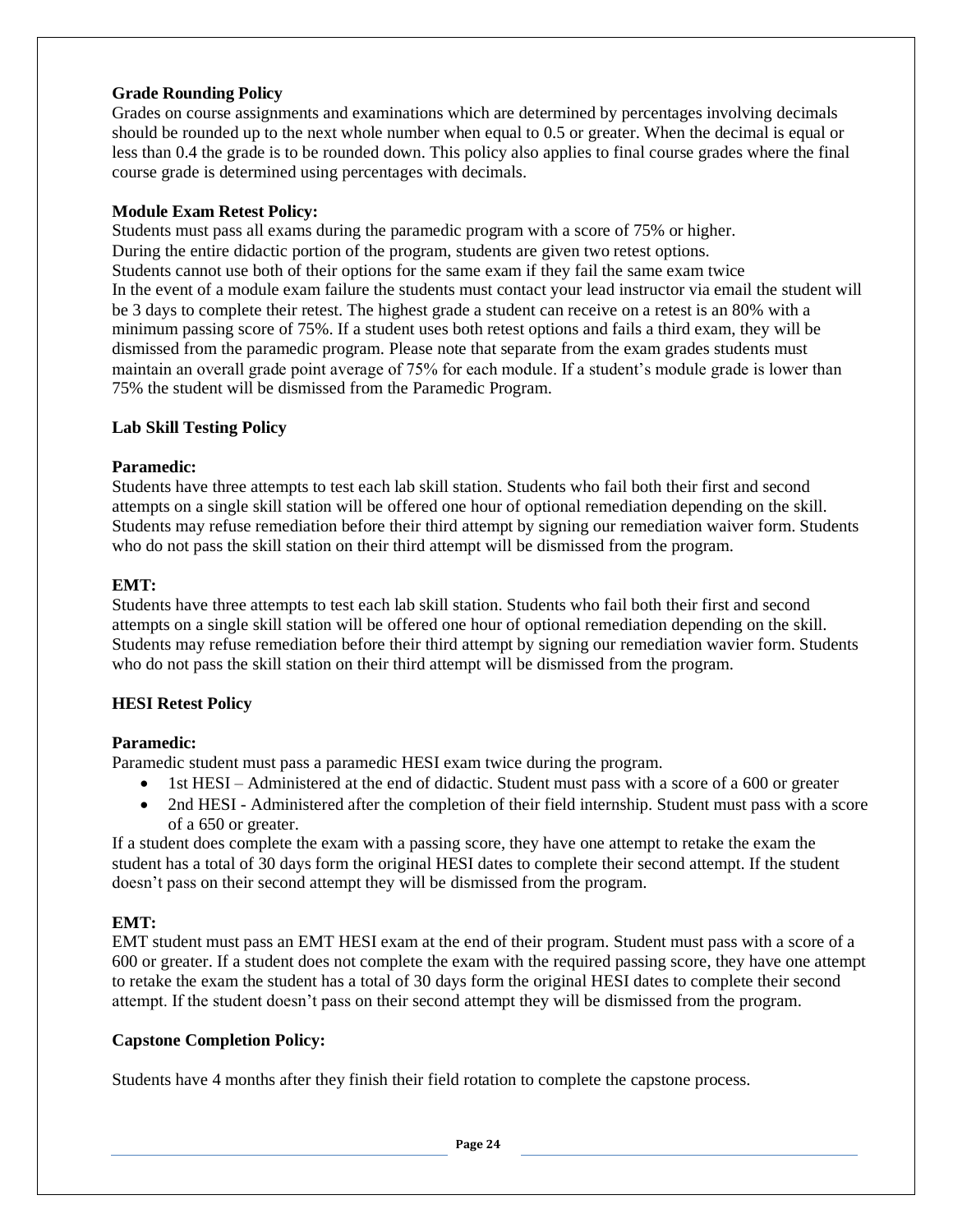#### **Paramedic Portfolio Completion Policy**

The NREMT developed a portfolio of vital skills that each paramedic student must master to qualify for the NRP Certification examination. The program tracks each student's portfolio throughout the formative and summative phases of education in the laboratory, clinical, and field internship settings. The completed portfolio provides a mass of evidence that documents a candidate's acquisition of psychomotor competency in the skills we currently evaluate on the 12-skill NRP Psychomotor Examination. All students that begin their paramedic program on or after August 1, 2016 are required to complete a portfolio that becomes a part of their permanent educational file and is a prerequisite to seeking NRP Certification." (NREMT,2020)

Based on the standard set by the NREMT each Paramedic student at NMETC must complete a Paramedic Portfolio consisting of the required skills noted in this catalog as well as twenty out of hospital scenarios by the end of the didactic portion of the program. Failure to progress with your class on your portfolio completion will result in a written warning. If a student continues to not make progress towards the completion of the objectives of their portfolio after their written warning the student may be dismissed from the Paramedic Program.

#### **Financial Information**

#### **Financial Clearance**

Before the first day of class, all students must obtain financial clearance. Financial clearance is defined as:

- 1. Payment in full for enrolled program
- 2. Signed financial agreement on file with outline payment plan
- 3. All required forms on file as requested by NMETC Finance Manager

Students with approved payment plans must maintain the payment schedule listed on their financial plan. If the student misses a payment, the student's entire balance becomes due immediately. The obligation to pay for tuition, book and other fees charged is solely the responsibility of the student.

The institute, as a courtesy to the student, provides information and access to available third-party alternatives to help the student meet and satisfy financial obligations to the institute. Students are expected to approach their financial obligation to the institute in a proactive and responsible manner and fulfill payment obligations in a timely manner. Students who fail to meet their financial and payment obligations are subject to the disciplinary process as outlined in the Student Discipline policy. Students who are sixty (60) or more days late on financial obligations are subject to dismissal from National Medical Education & Training Center at the discretion of the Campus President.

Students are encouraged to consider all available options for paying for their education. The following are sources that students have utilized to accomplish their educational goals:

- 1. Savings
- 2. Employer reimbursement
- 3. Scholarships
- 4. Relatives who will help them succeed
- 5. Credit cards (MasterCard, American Express, Visa, Discover accepted)
- 6. Cash down payment and interest-free monthly payments
- 7. Personal loans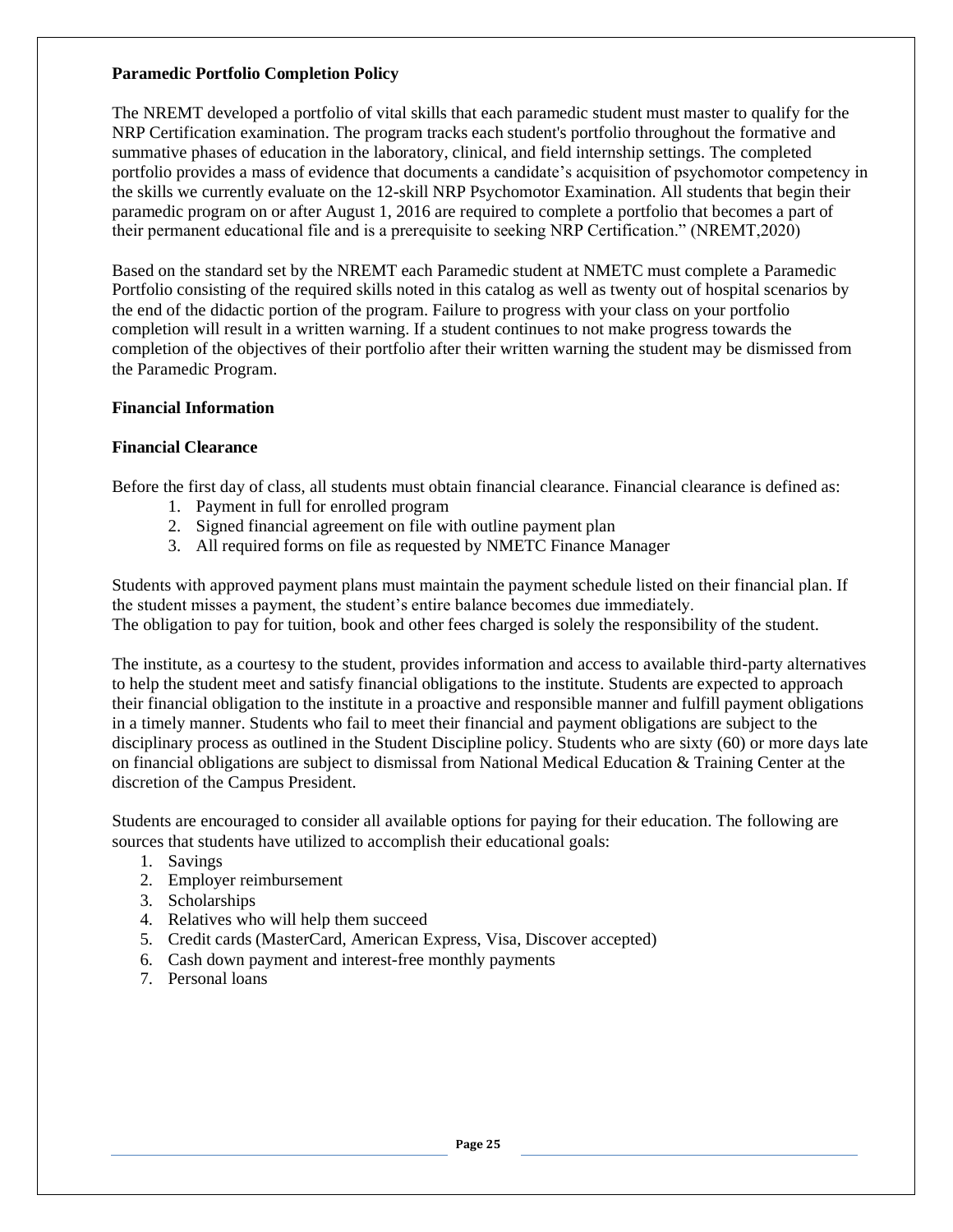#### **Reinstatement & Re-enrollment**

- EMT and Paramedic students who have paid in full for a previous program or are actively paying for a previous program will only be changed 50% of tuition plus program fees for re-enrollment. Students must re-enroll 2 years from their withdrawal / dismissal date to receive this discount.
- Paramedic students obtaining a reinstatement will be charged a remediation fee based on their remediation plan.

#### **Tuition and Fees**

A complete list of attendance costs can be found as a supplement to this catalog.

#### **Withdrawal**

To withdraw from a program the student must submit a written notice of withdrawal by completing our NMETC Withdrawal Request Form.

#### **Dismissal**

Student dismissals from the Program are considered by a committee comprised of the Program Director, Program Medical Director and the Director of Operations. Any member may choose to abstain from the meeting for personal or professional reasons. If a student is dismissed, there will be no tuition refund.

#### **Criteria for Consideration of Dismissal includes:**

- 1. Failure to comply with any of the course, program, clinical site or NMETC policies.
- 2. Failure to demonstrate competency in any of the didactic or lab instruction.
- 3. Failure to satisfactorily complete all clinical and skill requirements.
- 4. Failure to work harmoniously with classmates, instructors, preceptors, or other individuals associated with the program.
- 5. Failure to act in a professional manner befitting EMS personnel while representing this program.
- 6. Evidence of cheating, plagiarism or falsifying records.
- 7. Evidence of breach of confidentiality regarding classmates, patients, preceptors, hospital staff, physicians or any other persons associated with this course.
- 8. Conviction of felonious activity while undertaking this course.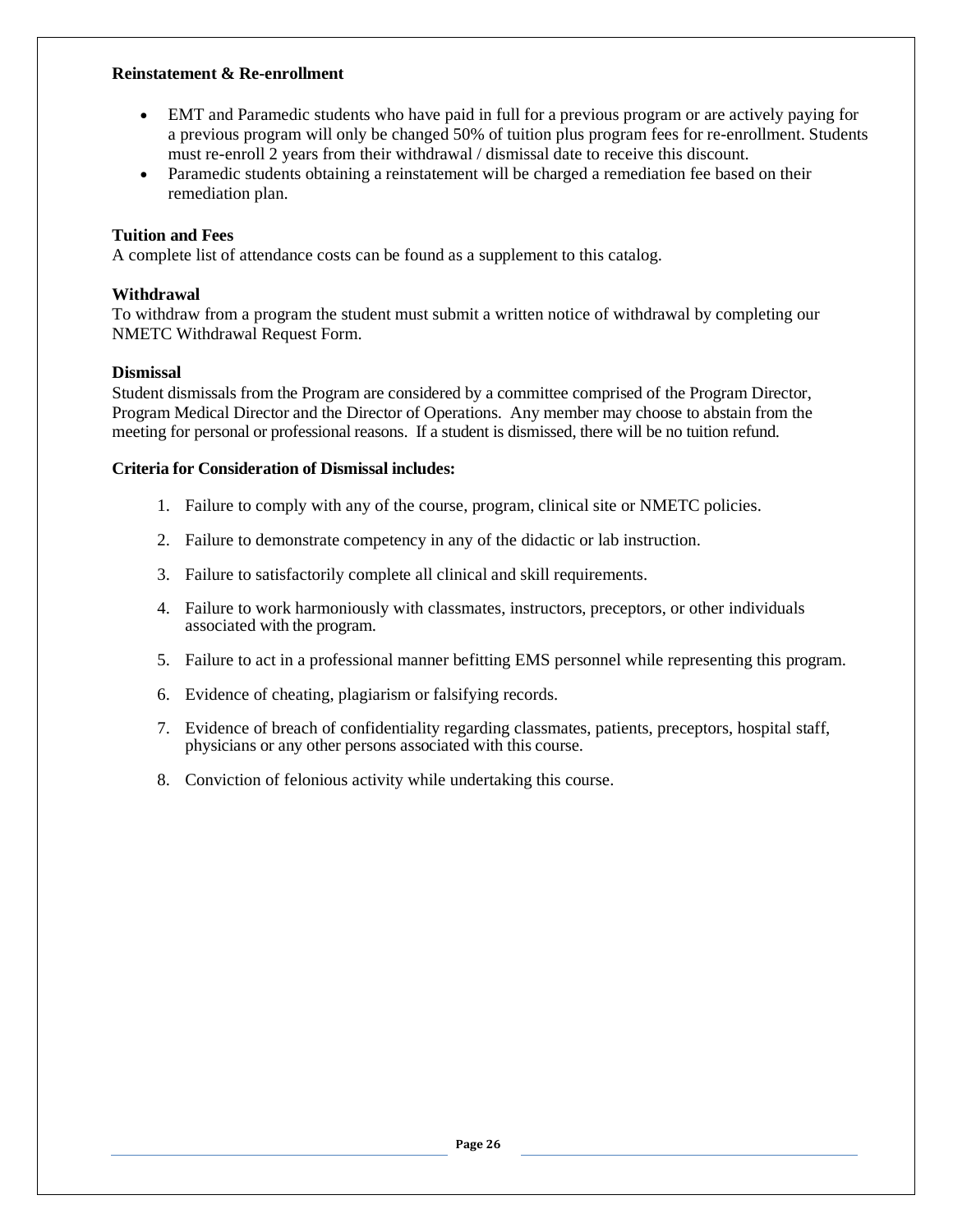#### **Refund Policy**

*Payment for our programs is due in full by the first day of class. We accept cash, checks, credit, and debit cards. NMETC does offer an in-house loan so you can pay off the total cost of the program over time with a one-time 8% fee added to the total cost of the agreement. If you do not complete the program, you are still responsible for all scheduled payments. You must understand the following:*

- Students that withdraw from a program prior to the first day of class will receive a 100% refund of tuition.
- If a student withdraws prior to the start of class number three the students are only responsible for 50% of tuition plus fees. If the student is paid in full a 50% refund of tuition will be issued, if the student is in a loan agreement with the school the agreement will be adjusted to reflect the adjusted amount.
- If a student withdraws prior to the start of class number seven the student is only responsible for 75% of tuition plus fees. If the student is paid in full a 25% refund of tuition will be issued, if student is in a loan agreement with the school the agreement will be adjusted to reflect the adjusted amount.
- Once class seven begins no refunds will be issued. If a student is enrolled in a loan agreement with the school, they are obligated to complete all the loan agreement payments.
- If a student is dismissed, there will be no tuition refund.
- The program application fee, cost of textbooks, and other non-tuition fees are not refundable
- All tuition and fees must be paid in full prior taking their final course completion exam, certificate being issued, or approval to take any state licensure or NREMT or certification exams

*Please note the number of classes is counted based on the course outline for pre-recorded classes this number is calculated by the number of recommended classes in the outline. Your withdrawal date is based on the date you informed the school you are withdrawing.*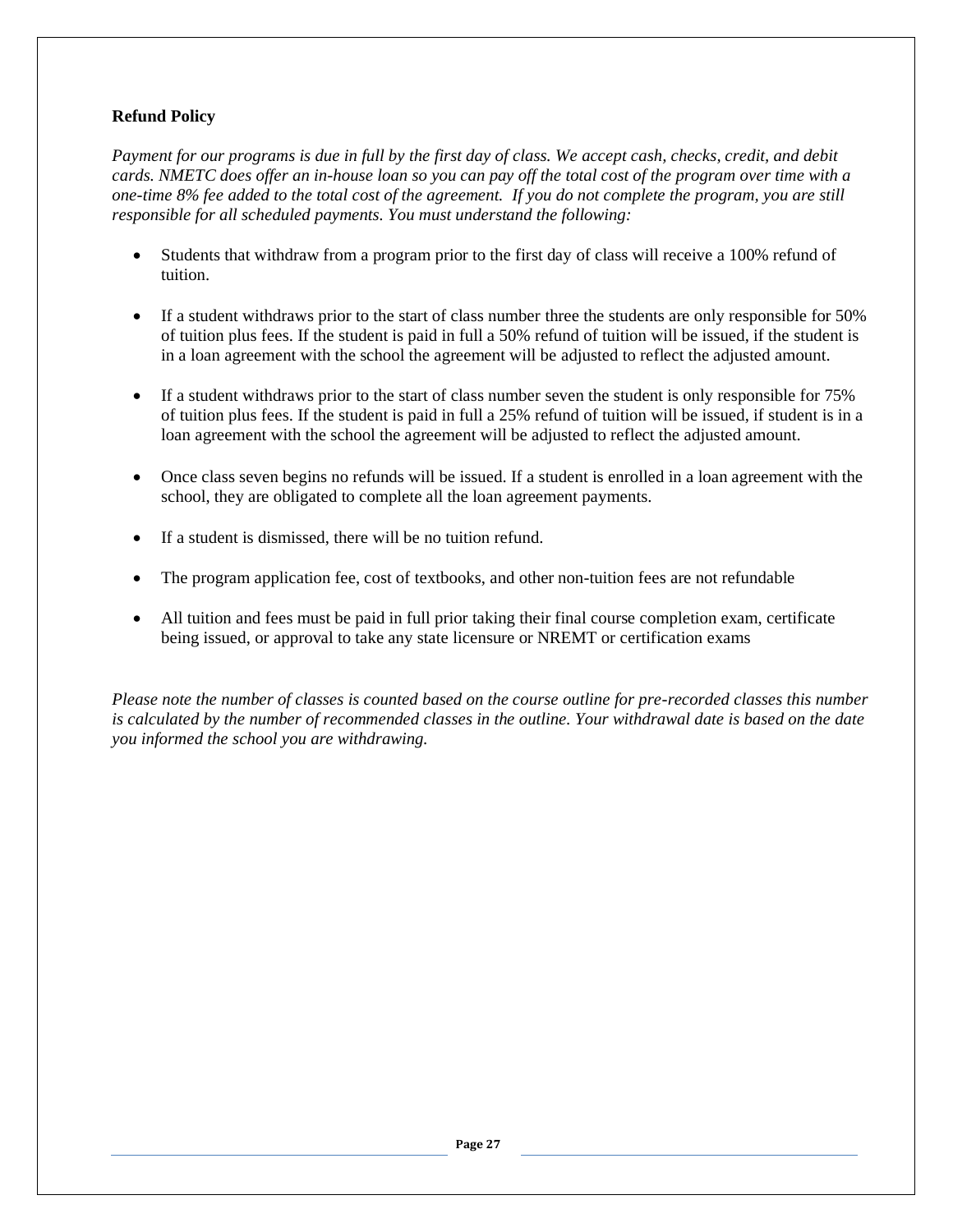# **Academic Programs**

#### **Paramedic Program 1,168** Clock Hours

#### **Description, Goals, and Objectives**

The paramedic certificate program is a professional course designed to prepare individuals to provide advanced pre-hospital care to emergency patients. The program will teach the knowledge, psychomotor skills, attitudes and personal behaviors necessary to function in the role of entry-level paramedic. The goal of the program is to prepare students to be competent paramedics in the local EMS system and prepared for the National Registry of EMT's Paramedic Written and Practical Examinations. The primary function of the National Medical Education and Training Center (NMETC) is to offer a program of study designed to prepare students for careers in pre-hospital emergency care. At a minimum, NMETC prepares students to meet the following objectives as dictated by the National EMS Core Content and Education Standards.

- Exhibit competency in handling emergencies utilizing all basic and advanced life support equipment and skills.
- Evaluate the nature and seriousness of the patient's condition or extent of injuries to assess requirements for emergency medical treatment and transportation to appropriate care.
- Demonstrate the ability to perform safely and effectively the expectations of an entry level paramedic. Provide a service in an environment requiring special skills and knowledge in such areas as communications, transportation, and keeping records.
- Display the ability to serve as liaisons with other emergency services.
- Initiate transportation of patients by safely lifting, moving, positioning and otherwise handling the patient to minimize discomfort and prevent further injury.
- Perform advanced patient assessment and serve as a team leader and patient advocate.
- Gather, interpret and report information verbally and in writing.
- Understand organ systems and pathophysiology pertaining to these systems.
- Utilize effective communication skills when working with patients, family, colleagues, and other healthcare professionals.
- Apply legal and ethical principles to professional behaviors.

#### **Total Program Hours 1,168**

| <b>Course Number</b>     | <b>Course Name</b>                       | <b>Clock Hours</b> |
|--------------------------|------------------------------------------|--------------------|
| <b>EMSP 2301</b>         | Anatomy & Physiology for Paramedic       | 64                 |
|                          | Practice                                 |                    |
| <b>EMSP 1334</b>         | <b>Introduction to Advanced Practice</b> | 64                 |
| <b>EMSP 1356</b>         | Patient Assessment & Airway Management   | 64                 |
| <b>EMSP 2248</b>         | <b>Emergency Pharmacology</b>            | 42                 |
| <b>EMSP 2444</b>         | Cardiology                               | 112                |
| <b>EMSP 2334</b>         | <b>Medical Emergencies</b>               | 66                 |
| <b>EMSP 1335</b>         | <b>Trauma Management</b>                 | 64                 |
| <b>EMSP 2330</b>         | <b>Special Populations</b>               | 64                 |
| <b>EMSP 2243</b>         | <b>Assessment Based Management</b>       | 48                 |
| <b>EMSP 2238</b>         | <b>EMS</b> Operations                    | 64                 |
| <b>EMSP 1161</b>         | Clinical $I - Hospital$ Internship       | 200                |
| <b>EMSP 1162</b>         | Clinical $II$ – Field Internship         | 300                |
| <b>EMSP 2500</b>         | Capstone                                 | 16                 |
| <b>Total Clock Hours</b> |                                          | 1,168              |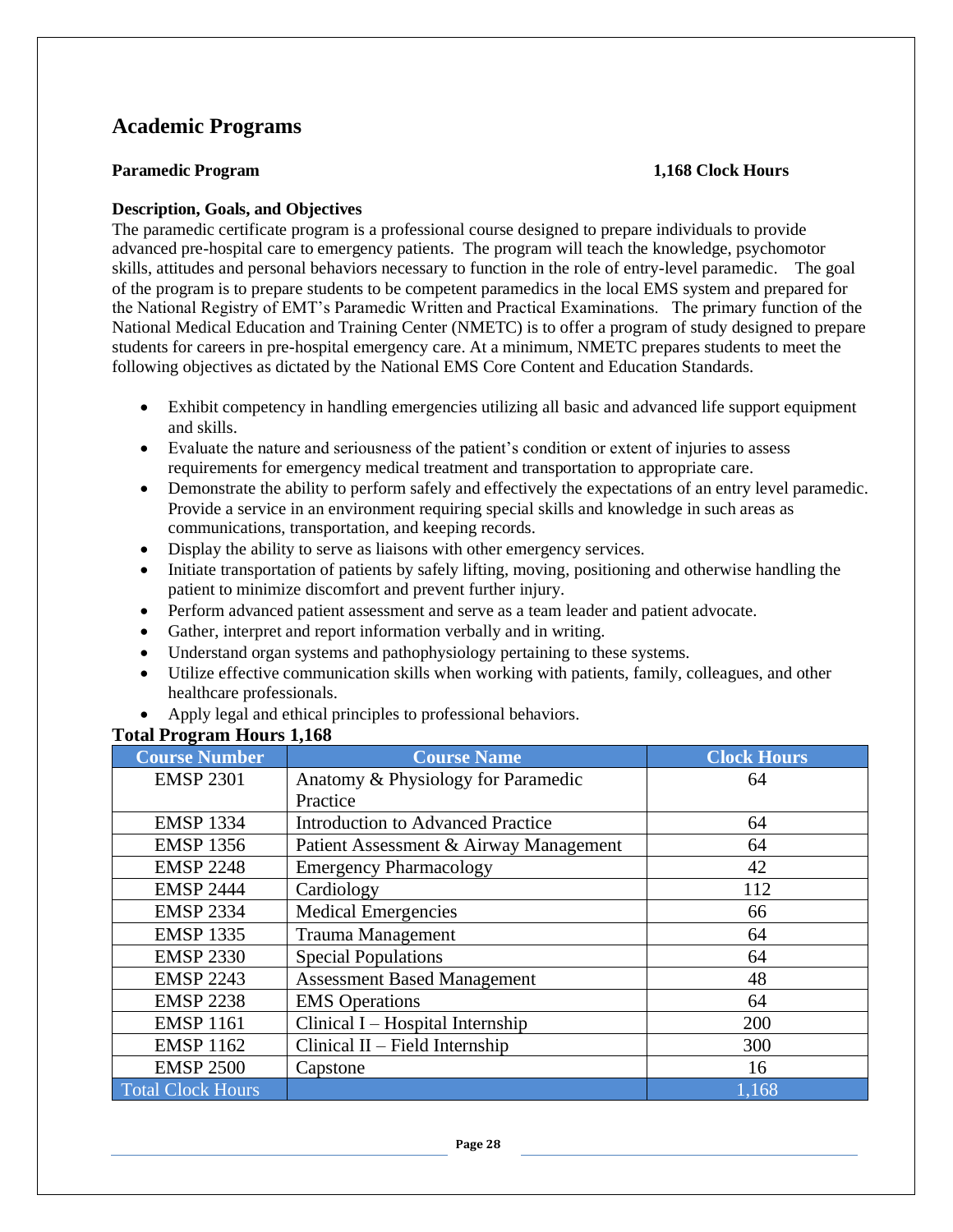# **Program Requirements**

Students must successfully complete requirements.

- 1. A grade of 75% or higher on each course exam
- 2. A score of 650 or higher on the final summative capstone exam (HESI Exam)
- 3. Successfully complete the Advanced Cardiac Life Support course
- 4. Pediatric Advanced Life Support.
- 5. Verification of all basic skills competency
- 6. Verification of advanced skills competency
- 7. Must meet the NREMT Portfolio:
	- Document successful performances in the following provider roles and patient types (as applicable) using each of the following Scenario Topic Areas:
	- Team Leader (Meet NREMT Portfolio requirement)
		- o 4 successful adult patient leads
		- o 3 successful pediatric patient leads
		- o 3 successful geriatric patient leads
	- Team Member o 10 successful team member evaluations

| Scenario Topic Areas to meet the NREMT Portfolio:                   |                       |  |
|---------------------------------------------------------------------|-----------------------|--|
| Respiratory Distress/Failure                                        | Psychiatric Condition |  |
| -Chest Pain                                                         | Seizure               |  |
| <b>Cardiac (Rhythm Disturbance including Cardiac Arrest)</b> OB/GYN |                       |  |
| $\blacksquare$ Stroke                                               | Blunt Trauma          |  |
| Overdose                                                            | Penetrating Trauma    |  |
| Abdominal Pain                                                      | <b>Burns</b>          |  |
| Allergic Reaction/Anaphylaxis                                       | -Hemorrhage           |  |
| -Diabetic Emergencies                                               |                       |  |

8. All clinical objectives from Clinical I, II.

- 9. Affective/professional behavior competencies
- 10. Successful completion of summative capstone practical exam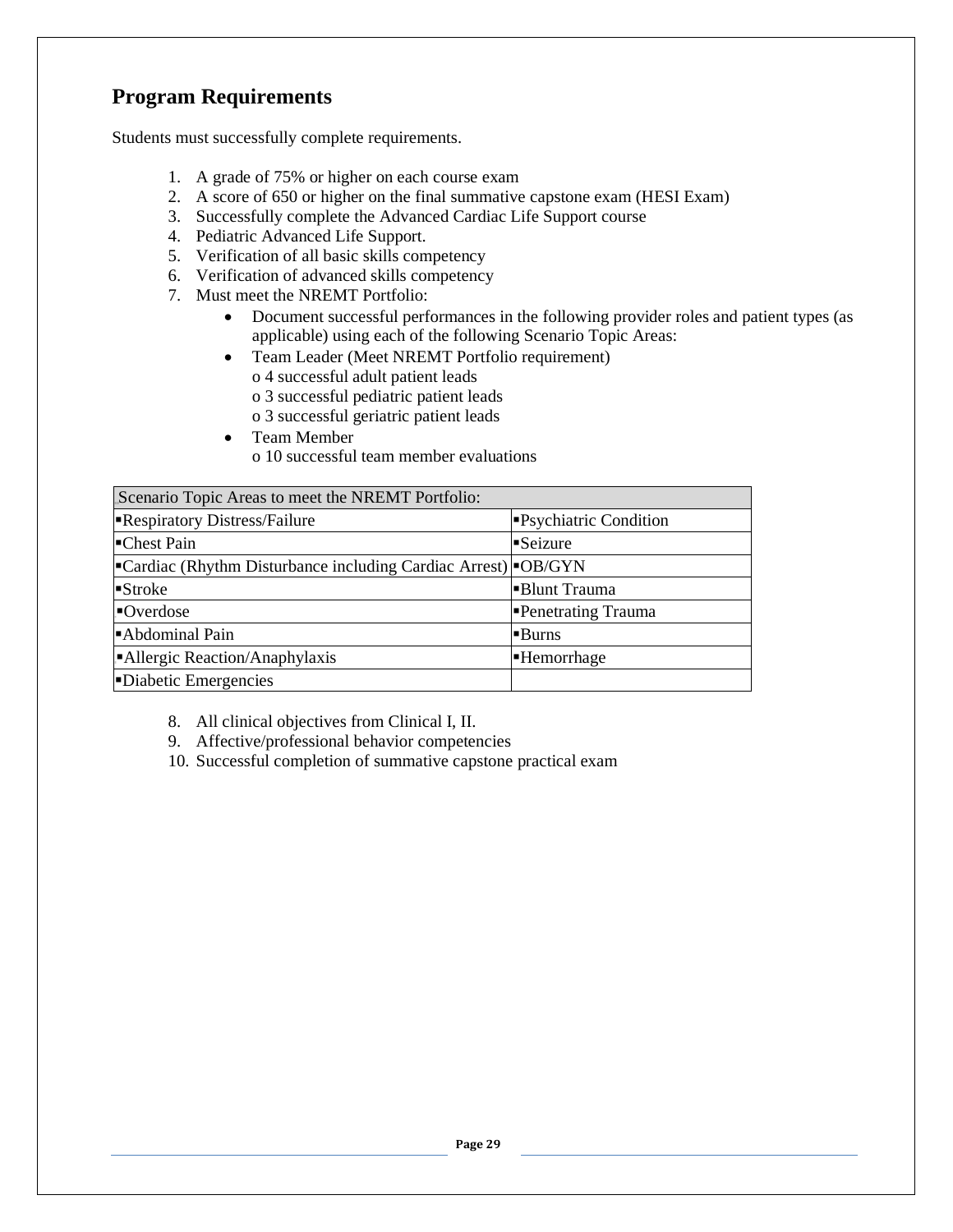# **Academic Performance**

- Student knowledge, skills, grades, conduct and professional behavior are factors in successful completion of the course. All three must be satisfactory for the student to continue in the program and graduate. The Paramedic Program consists of twelve (12) separate courses. Each of these courses includes quizzes, assignments, readings, exams, and lectures. To satisfy the objectives of each course the student must complete and submit all required assignments, quizzes and exams.
- Due dates for course work are listed on the program syllabus or course outline. If a student is going to miss an exam they need to communicate with the instructor prior to the exam. The Program Director will determine if the reason qualifies as excused. Any student who does not complete an exam by the deadline and it was not excused by the Program Director will receive a zero. They will be allowed to take the retest with a maximum possible score of 80. Exam must be taken within **three** (3) calendar days.
- In the event that the student scores less than 75% on a course exam, one (1) retest for that exam will be allowed. The retest will have a maximum possible score of 80% and the minimum passing score of 75% still applies. Students may retest **two** (2) Exams in a Paramedic Program. Students must maintain an overall grade point average of 75% throughout the program. If a student's average falls below a 75% the student will be dismissed from the Paramedic Program.
- A final capstone exam consisting of a written exam, adult and pediatric simulation and student presentation is administered after the completion of the field internship. The student must score a 650 or higher on the final cognitive HESI exam. One retest will be allowed on the final exam and the cost of that exam will be charged to the student account. Students must pass the scenario based high fidelity simulation of an adult and pediatric patient. NMETC's Medical Director, the Paramedic Program Director, and a minimum of one paramedic program faculty member will evaluate this portion of the capstone.
- Grades and course progress is tracked through the learning management system and is available to the student. Review of academic performance and academic counseling is available to the student upon request. The following grading rubric is used for the Paramedic Program:

| <b>Grading Rubric-Paramedic Program</b>                                |  |
|------------------------------------------------------------------------|--|
| <b>Quizzes 30%</b>                                                     |  |
| <b>Discussion Questions 10%</b>                                        |  |
| Course Exams 60%                                                       |  |
| <b>Final Capstone HESI Exam - Must Pass with score of 650 or above</b> |  |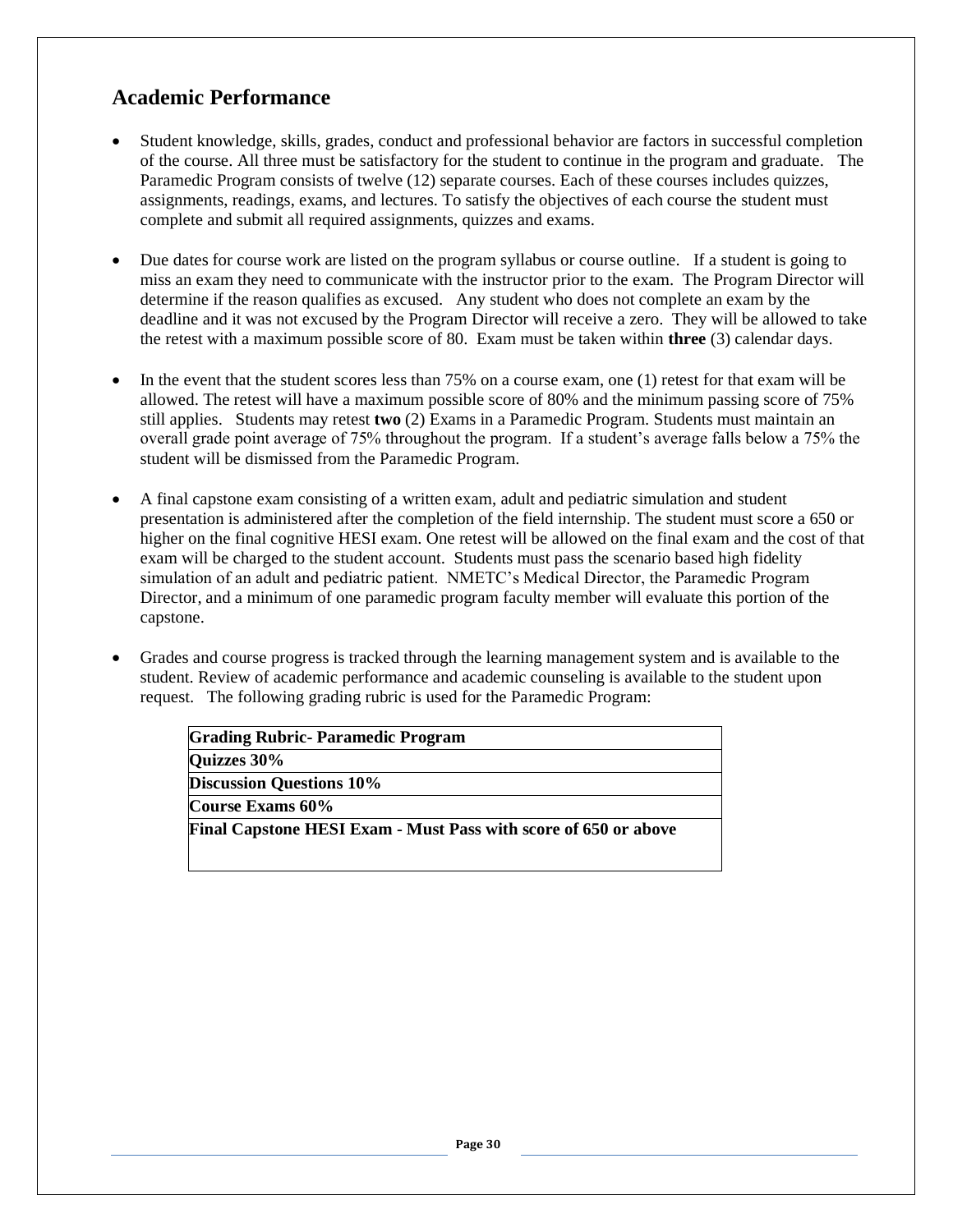# **National Medical Education & Training Center Paramedic Program**

#### **Minimum Terminal Competencie**s

The program will "prepare competent entry-level Paramedics in the cognitive (knowledge), psychomotor (skills), and affective (behavior) learning domains," with or without exit points at the Emergency Medical Responder, Emergency Medical Technician, and Advanced levels.

#### **NMETC Paramedic Program –**

#### **Terminal Competencies:**

In order to be recommended for certification to the National Registry of Emergency Medical Technicians, a graduate of the NMETC Paramedic program must meet these **Terminal Competencies**.

The EMT-P provides pre-hospital emergency care under medical command authority to acutely ill and/or injured patients and/or transports patients by ambulance or another appropriate emergency vehicle. The Paramedic shall demonstrate at 100 percent competency:

- 2. An awareness of abilities and limitations;
- 3. The ability to relate to people; and
- 4. The capacity to make rational patient-care decisions under stress.

To fulfill the role of the Paramedic, you must be able to demonstrate full competency in your abilities to:

- 1.Recognize a medical emergency; assess the situation; manage emergency care and, if needed, extricate; coordinate efforts with those of other agencies that may be involved in the care and transportation of the patient; and establish rapport with the patient and significant others to decrease their state of anxiety.
- 2.Assign priorities to emergency treatment data for the designated medical command
- 3.Authority, or assign priorities of emergency treatment.
- 4.Record and communicate pertinent data to the designated medical command authority.
- 5.Initiate and continue emergency medical care under medical control, including the recognition of presenting conditions and initiation of appropriate treatments, including traumatic and medical emergencies, airway and ventilation problems, cardiac dysrhythmias, cardiac standstill, and psychological crises, and assess the response of the patient to that treatment, modifying medical therapy as directed.
- 6.Exercise personal judgment and provide such emergency care as has been specifically authorized in advance, in cases where medical direction is interrupted by communication failure or in cases of immediate life-threatening condition.
- 7.Direct and coordinate the transport of the patient by selecting the best available method(s) in conjunction with medical command authority.
- 8.Record, in writing or dictation, the details related to the patient's emergency care and the incident.
- 9.Direct the maintenance and preparation of emergency care equipment and supplies.

*"Description of the Profession" from the Committee on Accreditation of Educational Programs for EMS Professions 1989 Standards.*

*Specific Paramedic Performance (Terminal) Competencies per NSC-99, ACLS/PALS 2015 and the 2015 National EMS Education Standards.*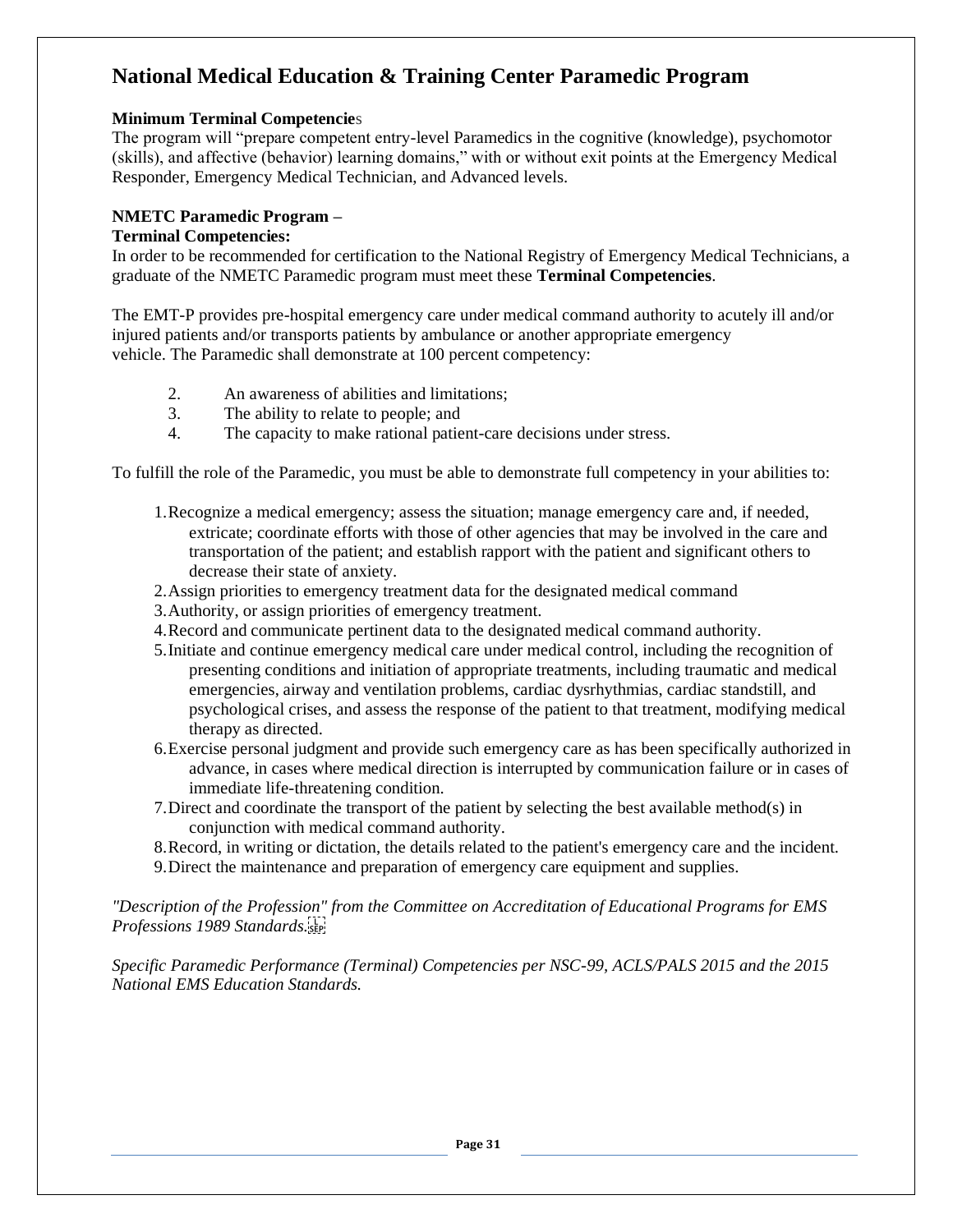**In order to receive an endorsement/recommendation to test and certify at the conclusion of the didactic, clinical and field internship portions of the paramedic program,** *AT A MINIMUM* **a basic entry level student will be expected to demonstrate at 100% competency (without assistance) the ability to:**

- 1. Perform basic life support according to the standards established by the American Heart Association maneuvers as necessitated by the situation
- 2. Administer basic emergency skills including, but not limited to: splinting, bandaging, hemorrhage control, and cold application;
- 3. Establish a therapeutic patient relationship;
- 4. Communicate verbally and in writing, using fundamental medical terminology;
- 5. Obtain a history from a communicative patient including chief complaint, pertinent history of the present illness, past medical history, and mechanism of injury;
- 6. Conduct a comprehensive physical assessment (initial and detailed) on a minimum of:
- 7. 18 Pediatric Patients (specific age groups)
- 8. 60 Medical Patients (12 pediatric and 12 geriatric)
- 9. 30 Trauma patients (6 adult, 6 pediatric, 6 geriatric) /

#### **AND include the following pathologies and complaints:**

- 10. 6 Psychiatric Patients
- 11. 15Chest Pain Patients
- 12. 5 Respiratory Distress and/or Failure patients
- 13. 2 Pediatric Comprehensive Screen Patients
- 14. 5 Stroke/TIA patients
- 15. 5 Acute Coronary Syndrome patients
- 16. 5 Cardiac Dysrhythmias
- 17. 5 Sepsis Patients
- 18. 5 Hypoglycemia or DKA or HHS patients
- 19. 5 Shock patients
- 20. 10 Altered Mental Status patients
- 21. 5 Toxicological Event and/or Overdose Patients
- 22. 5 Abdominal Pain Patients
- 23. Properly record and report findings including pertinent negatives
- 24. Competently initiate IV infusions on a minimum of 25 patients
- 25. Administer 20 IV bolus/push medications, 5 inhalation medications and 2 SQ/IM medications
- 26. Following Medical Control consultation, apply/inflate MAST while evaluating the patient's response to the procedure;
- 27. Calculate the volume of medication to be administered given an ordered dosage
- 28. Read drug container labels, and identify components (i.e., name, concentration, expiration date, etc.)
- 29. Withdraw solutions from ampoules and vials with an appropriate size syringe
- 30. Assemble a preloaded syringe (e.g., Bristoject, Abbojet, preload cartridges, etc.)
- 31. Correctly administer an IV push medication to a minimum of 15 patients in various age groups (At least10 of these should be obtained during Hospital/Fixed Site clinical rotations and 5 during Prehospital clinical rotations.)
- 32. Administer IM and/or SQ injections in various age groups
- 33. Calculate, mix, administer IV medication infusion using microdrip tubing;
- 34. Maintain the patient's airway and/or provide ventilations using the:
	- 1. Oropharyngeal airway
	- 2. Nasopharyngeal airway
	- 3. Pocket mask
	- 4. Positive pressure ventilator
	- 5. Endotracheal tube
	- 6. Bag-valve-mask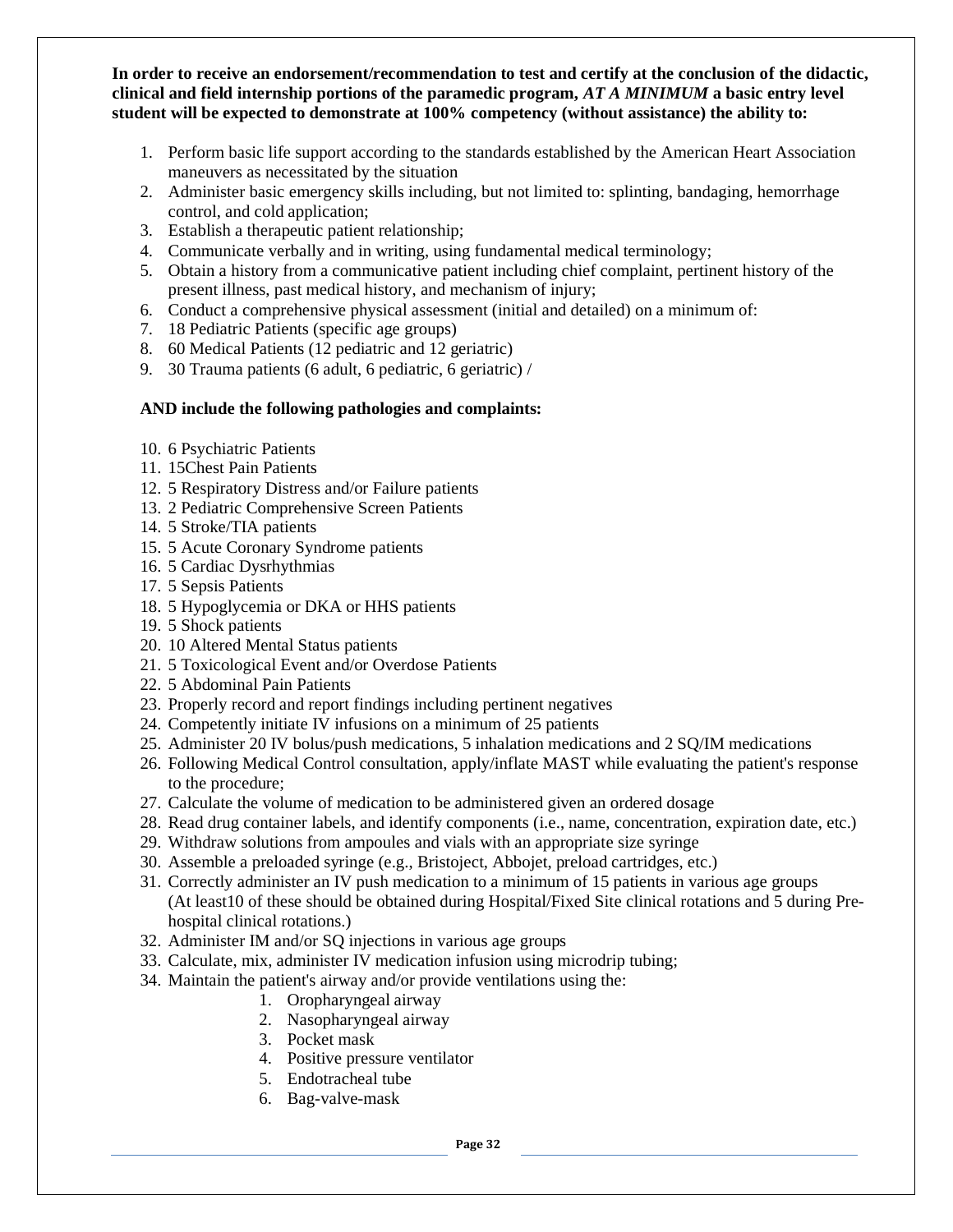The student must demonstrate the ability to effectively ventilate non intubated patients of all age groups. The student should effectively, and while performing all steps of each procedure, ventilate at least 20 live patients of various age groups.

- 1. The student must demonstrate the ability to safely perform endotracheal intubation. The student should safely, and while performing all steps of each procedure, successfully intubate at least 3 live patients.
- 2. In step-by-step fashion, describe the generic procedure of rapid sequence intubation
- 3. Perform the suctioning technique in the following situations:
	- o Oropharyngeal
	- o Nasopharyngeal
	- o Endotracheal
- 4. Obtain an EKG:
	- o EKG electrode application site
	- o Standard limb leads
	- o Standard 12 lead placement
	- o "Quick-look"
- 5. State the area of myocardial infarct or ischemia based on a 12 lead EKG tracing
- 6. Select and administer the appropriate drug for an identified dysrhythmia according to local and national protocol and evaluate the patient's response to the therapy;
- 7. Recognize and provide proper treatment for the following dysrhythmias:
	- 1. Normal Sinus Rhythm
	- 2. 2nd degree, Type 1 (Wenckebach)
	- 3. Second-degree, Type 2
	- 4. Sinus bradycardia
	- 5. Sinus tachycardia
	- 6. Ventricular fibrillation
	- 7. PAC's
	- 8. PJC's
	- 9. PVC's
	- 10. SVT/PSVT
	- 11. First degree block
	- 12. Third-degree block
	- 13. Ventricular tachycardia and TDP
	- 14. Asystole
	- 15. Pulseless electrical activity (PEA)
	- 16. Pacemaker rhythm
- 8. Instruct the patient to accomplish the Valsalva maneuver;
- 9. Safely establish transcutaneous pacing, defibrillate or synchronized cardiovert as indicated;
- 10. Accomplish venipuncture using vacuum collection tubes;
- 11. Determine a blood sugar using a glucometer or equivalent chemical testing device
- 12. Employ safety precautions while controlling and restraining a violent patient;
- 13. Intervene in a situation using fundamental crisis intervention techniques;
- 14. Objectively observe and report nonverbal behaviors;
- 15. Assign a neurological score utilizing the Glasgow coma scale;
- 16. Estimate percentage of burns using the Rule of Nines;
- 17. Monitor of the patient in labor and decide when birth is imminent;
- 18. Attend an uncomplicated delivery, including resuscitation of the neonate;
- 19. Assess and assign an APGAR score for the neonate;
- 20. Apply primary injury prevention techniques at opportune moments;
- 21. Recognize basic terms utilized in EMS research
- 22. State techniques that will preserve a crime scene
- 23. State the basic functions of incident command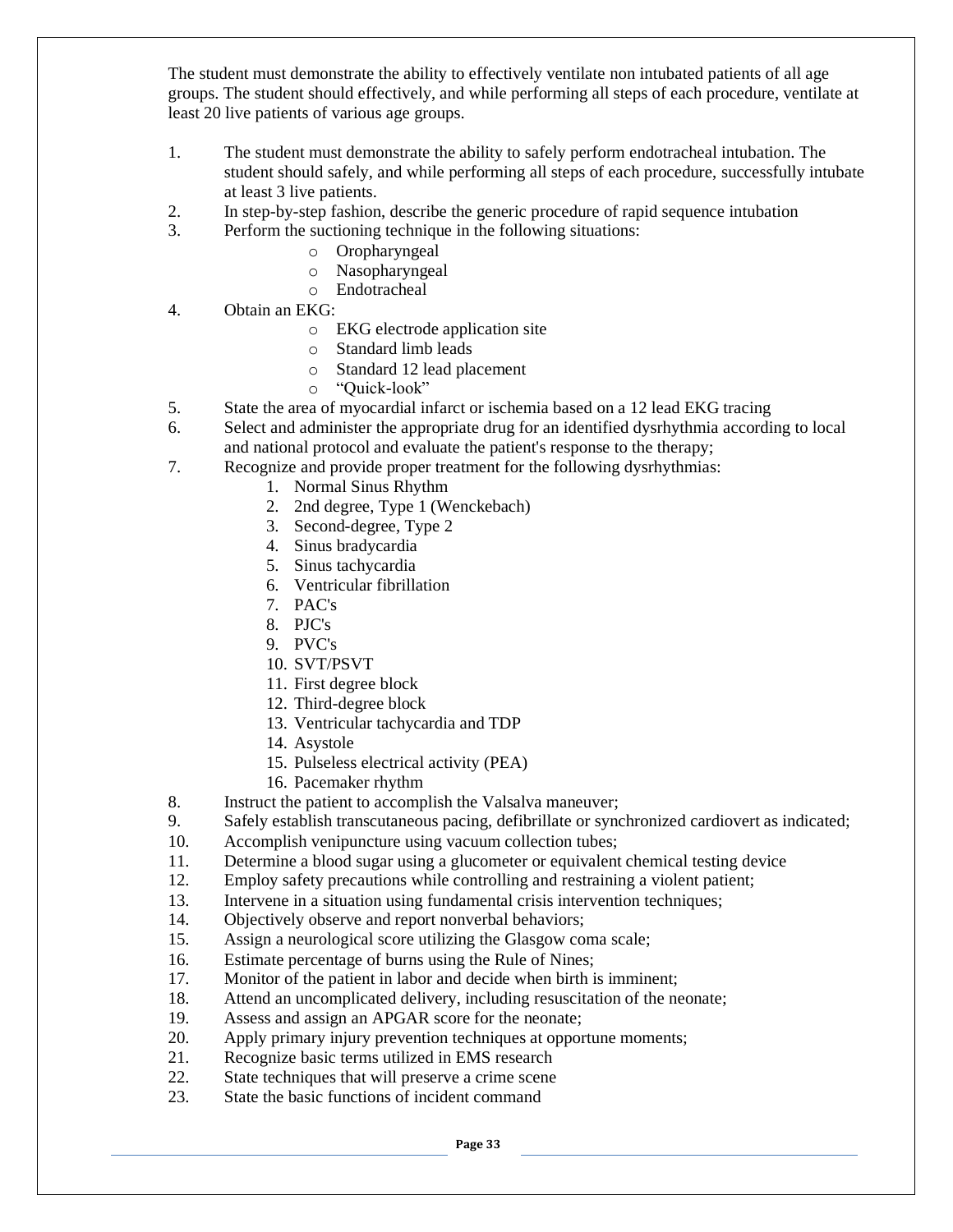- 24. State the considerations and PPE needed for both HAZMAT and terrorism events
- 25. Upon speaking to the lay public, be able to communicate basic concepts of wellness to include, nutrition, stress, alcohol, smoking and illegal drugs
- 26. Demonstrate the ability to team lead in a variety of prehospital situations on a minimum of 50 patients in various emergency responses
- 27. Possess the ability to perform patient transfer techniques commonly practiced pre and intra hospital
- 28. Maintain the ability to perform all skills of the EMT-Basic.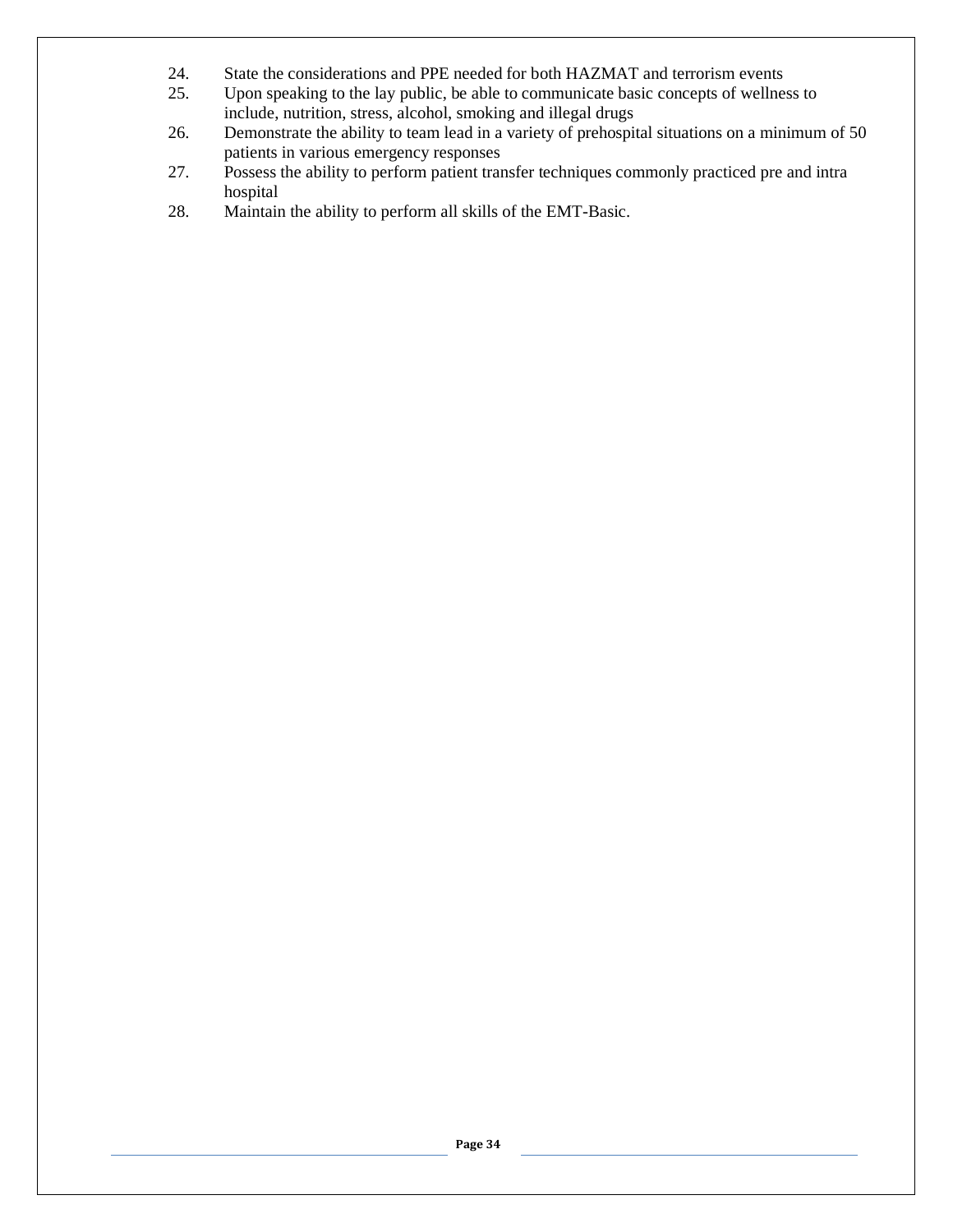#### **Course Descriptions**

#### **Paramedic Program**

#### **EMSP1161 Clinical 1 – Hospital Internship – 200 Clock Hours – Prerequisite EMSP 2238**

This course is a method of instruction providing detailed education, training, and work-based experience and direct patient/client care at a clinical site.

#### **EMSP1162 Clinical 2 – Field Internship – 300 Clock Hours – Prerequisite EMSP 1161**

This course is a method of instruction providing detailed education, training and work-based experience and direct patient/client care at a clinical site.

#### **EMSP1334 Introduction to Advance Practice – 64 Clock Hours – Corequisite EMSP2301**

This course is an exploration of the foundations necessary for mastery of the advanced topics of clinical practice out of the hospital. Course Learning Outcomes: at the completion of this module, the student will be required to understand the roles and responsibilities of a paramedic within the EMS system, apply the basic concepts of development and pathophysiology to assessment, and management of emergency patients.

#### **EMSP1335 Trauma Management – 64 Clock Hours – Prerequisite EMSP 2334**

This course is a detailed study of the knowledge and skills necessary to reach competence in the assessment and management of patients with traumatic injuries and to safely manage the scene of an emergency. At the completion of this module, the student will be required to integrate the pathophysiological principles and assessment findings to formulate a field impression and implement the treatment plan for the trauma patient.

#### **EMSP1356 Patient Assessment & Airway Management – 64 Clock Hours – Prerequisite EMPS 1334**

This course is a detailed study of the knowledge and skills required to reach competence in performing patient assessment and airway management. Course Learning Outcomes: At the completion of this module, the student will be required to take a proper history and perform a comprehensive physical exam on any patient, develop a patient care plan, communicate with others, and establish and/or maintain a patent airway, oxygenate, and ventilate a patient.

#### **EMSP2330 Special Populations – 64 Clock Hours – Prerequisite 1355**

This course is a detailed study of the knowledge and skills necessary to reach competence in the assessment and management of ill or injured patients in nontraditional populations.

#### **EMSP2334 Medical Emergencies – 66 Clock Hours - Prerequisite 2444**

This course is a detailed study of the knowledge and skills necessary to reach competence in the assessment and management of patients with medical emergencies. At the completion of this module, students will be required to integrate pathophysiological principles and assessment findings to formulate a field impression and implement a treatment plan for the medical patient.

#### **EMSP2238 EMS Operations – 64 Clock Hours – Prerequisite EMSP 2243**

This course provides students the knowledge of operational roles and responsibilities to ensure patient, public, and personnel safety.

#### **EMSP2243 Assessment Based Management – 48 Clock Hours – Prerequisite 2330**

This course is the capstone course of the EMSP program. Designed to provide for teaching and evaluating comprehensive assessment-based patient care management. At the completion of this module, the student will be required to integrate pathophysiological principles and assessment findings to formulate a field impression and implement a treatment plan for patients with common complaints.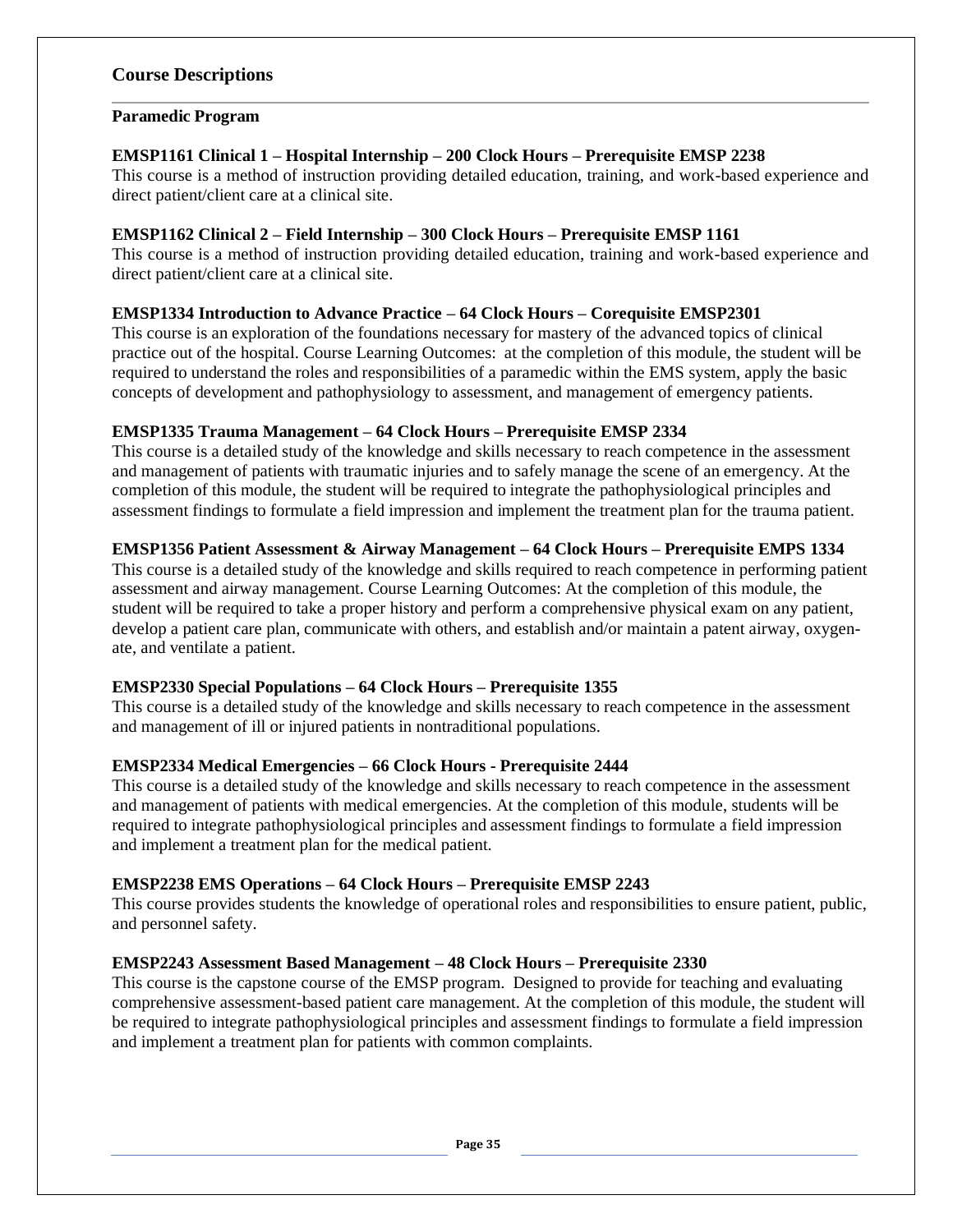#### **EMSP2444 Cardiology – 112 Clock Hours – Prerequisite 2248**

This course is a detailed study of the knowledge and skills necessary to reach competence in the assessment and management of patients with cardiac emergencies. At the completion of this module, the student will be required to integrate pathophysiological principles and assessment findings to formulate a field impression and implement a treatment plan for the cardiac patient.

#### **EMSP2248 Emergency Pharmacology – 42 Clock Hours – Prerequisite 1356**

This course is a comprehensive course covering all aspects of the utilization of medications in treating emergencies. The course is designed to complement Cardiology, Special Populations, and Medical Emergency courses. Course Learning Objectives: The student will be required to display a command of general pharmacological terminology, general drug mechanisms, administration routes and administration procedures, and drug dose calculations. Students will be required to demonstrate understanding of the pharmacodynamics, pharmacokinetics, indications, contraindications, possible side effects, and common drug interactions of a variety of medications used in out-of-hospital medical care.

#### **EMSP2301 Anatomy & Physiology for Paramedic Practice – 64 Clock Hours – Prerequisite None**

This course is a study of the structure and function of the human body, emphasis will be given to the study of cells and tissues, and anatomical and physiological interrelationships of the skeletal, muscular, nervous, and endocrine systems. This course is designed primarily for Paramedic students.

#### **EMSP2500 Paramedic Capstone Exam- 16 clock hours – Prerequisite EMSP1162 Clinical 2 – Field Internship**

This capstone combines cognitive, psychomotor, and affective evaluations of the entry-level paramedic competencies. This is a summative evaluation process to ensure the student is not only well prepared for the NREMT exam but also is well prepared to work independently in the field as a paramedic.

#### **\*\* Requirements for Certification**

- o -Successful completion of requirements for graduation including summative written and practical exams.
- o -Apply for NREMT Certification
	- a. Students must make any request for accommodations for the exam to the NREMT directly
- o -Meet the NREMT's minimum entrance requirements.
- o -Pass both the NREMT's Paramedic Practical & Written examinations within the allotted time frame.

#### **How to apply for Massachusetts EMS Certification:**

<https://www.mass.gov/guides/apply-for-an-initial-emt-advanced-emt-or-paramedic-certification>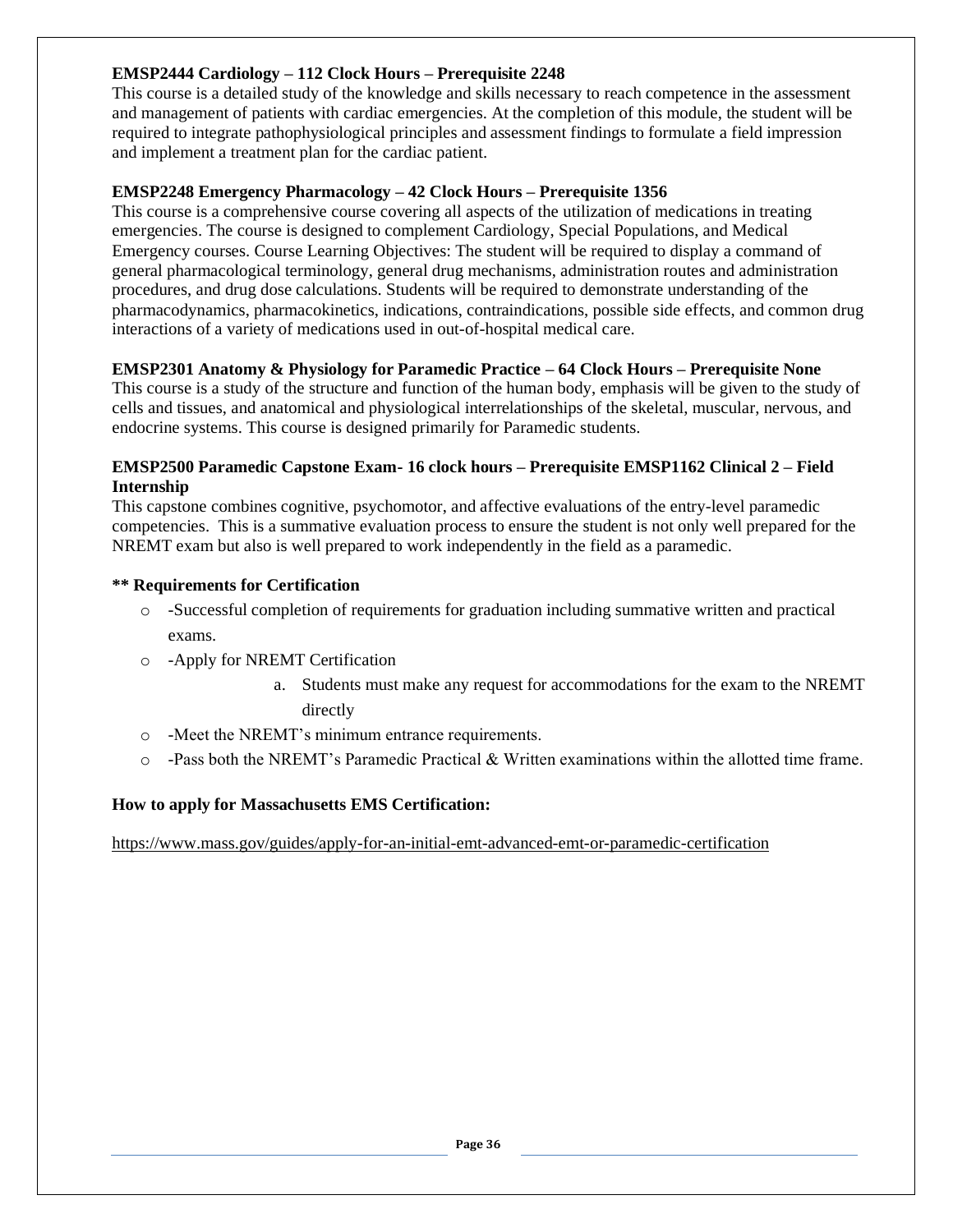# **Emergency Medical Technician Program** 192 Clock Hours

#### **Description, Goals, and Objectives**

The program will "prepare competent entry-level EMT in the cognitive (knowledge), psychomotor (skills), and affective (behavior) learning domains,".

The Emergency Medical Technician (EMT) course is designed to prepare individuals to provide basic pre hospital care to emergency patients. The program will teach the knowledge, psychomotor skills, attitudes and personal behaviors necessary to function in the role of entry level EMT. The goal of the program is to prepare students to be competent EMT's in the local EMS system and prepared for the National Registry of EMT's Written and Practical Examinations. The primary function of NMETC is to offer a program of study designed to prepare students for careers in pre-hospital emergency care. At a minimum, NMETC prepares students following the *National EMS Core Content* and *Education Standards.*

- Exhibit competency in handling emergencies utilizing all basic life support equipment and skills.
- Evaluate the nature and seriousness of the patient's condition or extent of injuries to assess requirements for emergency medical treatment and transportation to appropriate care.
- Demonstrate the ability to perform safely and effectively the expectations of an entry level EMT. Provide a service in an environment requiring special skills and knowledge in such areas as communications, transportation, and keeping records.
- Display the ability to serve as liaisons with other emergency services.
- Initiate transportation of patients by safely lifting, moving, positioning and otherwise handling the patient to minimize discomfort and prevent further injury.
- Perform assessment and serve as a team leader and patient advocate.
- Gather, interpret and report information verbally and in writing.
- Understand organ systems and have a basic understanding of pathophysiology pertaining to these systems.
- Utilize effective communication skills when working with patients, family, colleagues, and other healthcare professionals.
- Apply legal and ethical principles to professional behaviors.

| <b>Section Number</b> | <b>Content</b>                  | <b>Lecture Hours</b> | <b>Lab Hours</b> |
|-----------------------|---------------------------------|----------------------|------------------|
| Section 1             | Introduction to Emergency Care, | 20                   | 4                |
|                       | Anatomy and Physiology, and     |                      |                  |
|                       | Pathophysiology                 |                      |                  |
| Section 2/3           | Airway & Patient Assessment     | 24                   | 8                |
| Section 4             | <b>Medical Emergencies</b>      | 24                   | 16               |
| Section 5             | Trauma                          | 24                   | 16               |
| Section 6             | <b>Special Populations</b>      | 12                   | 8                |
| Section 7             | <b>EMS</b> Operations           | 12                   | 24               |
| <b>Total Clock</b>    |                                 | 116                  | 76               |
| Hours                 |                                 |                      |                  |

### **Total Program Hours 192**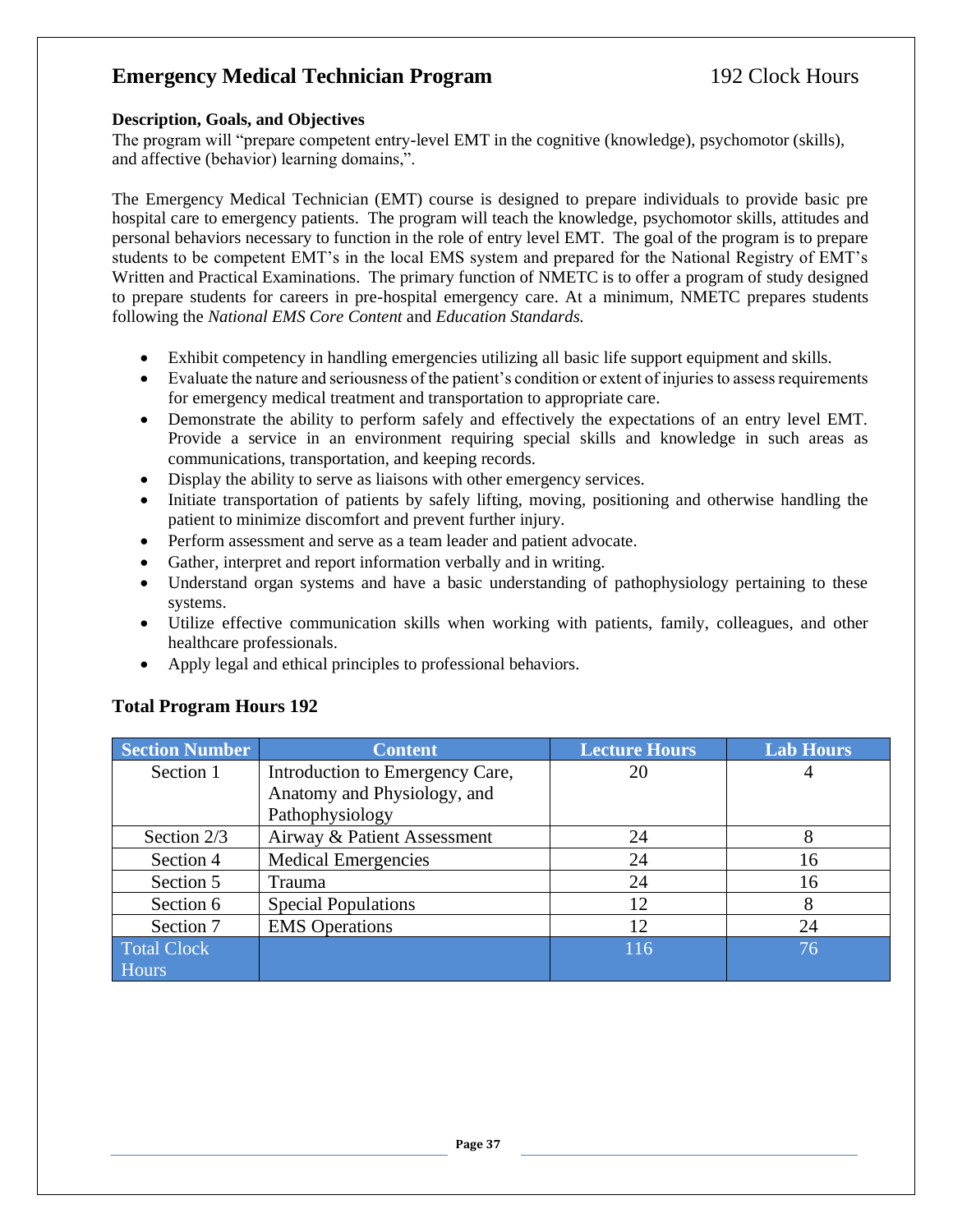# **Academic Performance**

Student knowledge, skills, grades, conduct and professional behavior are factors in successful completion of the course. The Emergency Medical Technician Program consists of seven (7) sections. Each of these sections includes quizzes, assignments, readings, exams, and lectures. To satisfy the objectives of each section the student must complete and submit all required assignments, quizzes and exams. Due dates for course work are listed on the program syllabus or course outline. Failure to submit course work or complete exams by the due date will result a score of zero (0). In the event that the student scores less than 75% on a section exam, **one** retest for that exam will be allowed. Students may retest **two** (2) section exams. An average grade of less than a 75% for a particular section is grounds for probation or dismissal from the Emergency Medical Technician Program. Students must maintain an overall grade point average of 75% throughout the program. If a student's average falls below a 75% the student will be placed on academic probation and may be dismissed from the Emergency Medical Technician Program. A final exam (HESI) is administered at the end of each program. The student must score a 600 or higher on the final exam. There is no retest or make up for the final exam.

Grades and course progress is tracked through the learning management system and is available to the student. Review of academic performance and academic counseling is available to the student upon request.

| <b>Grading Rubric- EMT Program</b> |
|------------------------------------|
| Quizzes 40%                        |
| Section Exams 60%                  |
| Final Exam must pass with a HESI   |
| score of $600$ )                   |

#### **\*\* Requirements for Certification**

-Successful completion of requirements for graduation including summative written and practical exams.

-Apply for NREMT Certification

- Students must make any request for accommodations for the exam to the NREMT directly

-Meet the NREMT's minimum entrance requirements.

-Pass both the NREMT's Paramedic Practical & Written examinations within the allotted time frame.

**How to apply for Massachusetts EMS Certification:**

<https://www.mass.gov/guides/apply-for-an-initial-emt-advanced-emt-or-paramedic-certification>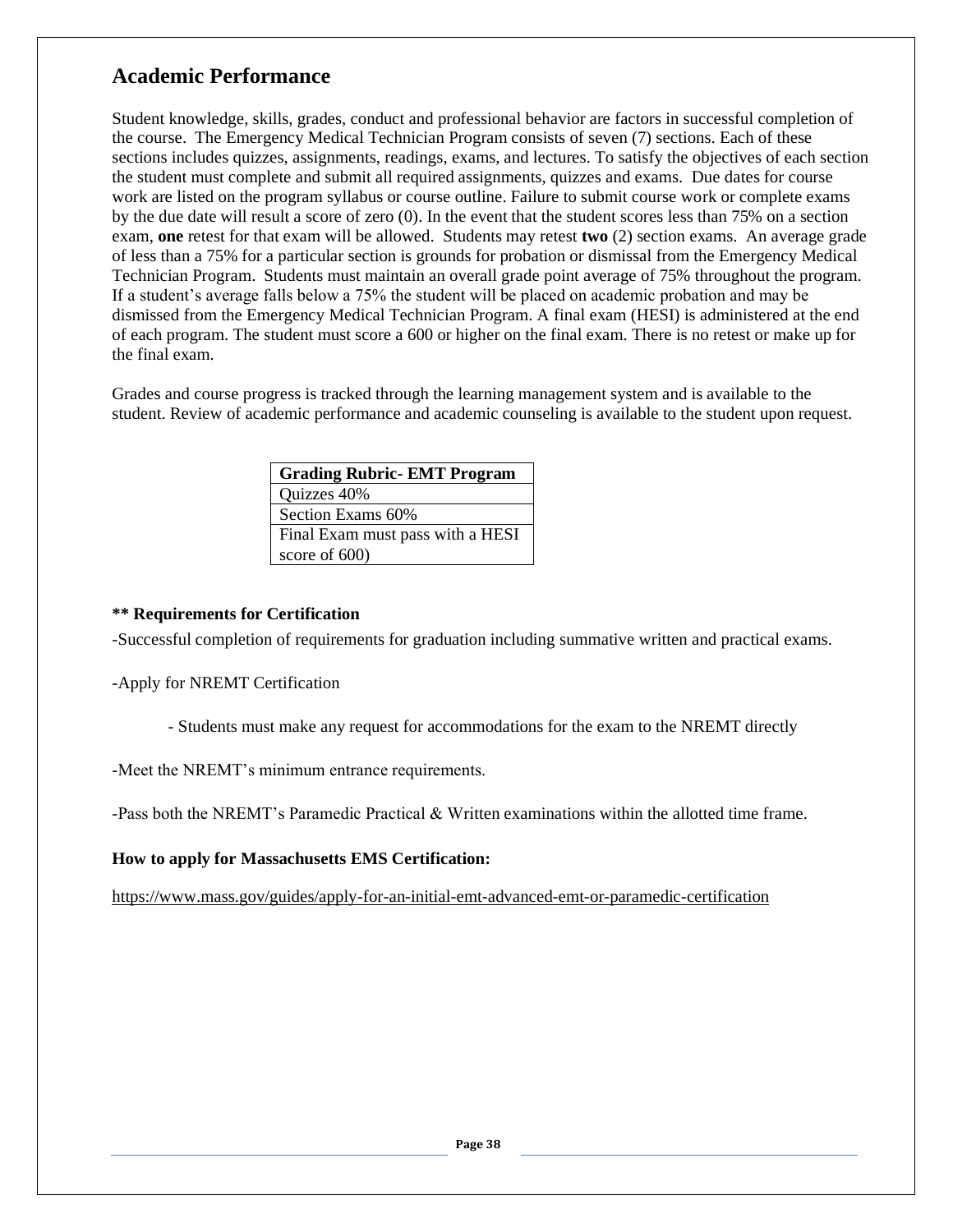#### Advanced Emergency Medical Technician 500 Clock Hours Minimum

#### **Description, Goals, and Objectives**

The Advanced EMT certificate program is a professional course (minimum of 500 hours) designed to prepare individuals to provide advanced pre-hospital care to emergency patients. The program will teach the knowledge, psychomotor skills, attitudes and personal behaviors necessary to function in the role of entrylevel paramedic. The goal of the program is to prepare students to be competent AEMT's in the local EMS system and prepared for the National Registry of EMT's AEMT Written and Practical Examinations. The primary function of the National Medical Education and Training Center (NMETC) is to offer a program of study designed to prepare students for careers in pre-hospital emergency care. At a minimum, NMETC prepares students following the *National EMS Core Content* and *Education Standards.*

- Exhibit competency in handling emergencies utilizing all basic and advanced life support equipment and skills.
- Evaluate the nature and seriousness of the patient's condition or extent of injuries to assess requirements for emergency medical treatment and transportation to appropriate care.
- Demonstrate the ability to perform safely and effectively the expectations of an entry level AEMT. Provide a service in an environment requiring special skills and knowledge in such areas as communications, transportation, and keeping records.
- Display the ability to serve as liaisons with other emergency services.
- Initiate transportation of patients by safely lifting, moving, positioning and otherwise handling the patient to minimize discomfort and prevent further injury.
- Perform advanced patient assessment and serve as a team leader and patient advocate.
- Gather, interpret and report information verbally and in writing.
- Understand organ systems and pathophysiology pertaining to these systems.
- Utilize effective communication skills when working with patients, family, colleagues, and other healthcare professionals.
- Apply legal and ethical principles to professional behaviors.

#### **Program Requirements**

Successful completion of the Advanced EMT Certification Program students must successfully meet the following requirements.

a.A grade of 75% or higher on each exam

- b.A score of 75% or higher on the mid-term exam
- c.A score of 650 or higher on a final comprehensive capstone HESI exam
- d.Verification of all basic skills competency
- e.Verification of advanced skills competency
- f. All clinical and or field internship objectives
- g.Affective/professional behavior competencies

#### **Academic Performance**

Student knowledge, skills, grades, conduct and professional behavior are factors in successful completion of the course. Each of these courses includes quizzes, assignments, readings, exams, and lectures. To satisfy the objectives of each course the student must complete and submit all required assignments, quizzes and exams. Due dates for course work are listed on the program syllabus or course outline. Failure to submit course work or complete exams by the due date will result a score of zero (0). In the event that the student scores less than 75% on a course exam or the midterm exam, **one** retest for that exam will be allowed. The score on the retest will be used to calculate the average of the two exams (the initial module exam and the retest exam). An average grade of less than a 75% for the course is grounds for probation or dismissal from the program. Students must maintain an overall grade point average of 75% throughout the program. If a student's average falls below a 75% the student will be placed on academic probation and may be dismissed from the program.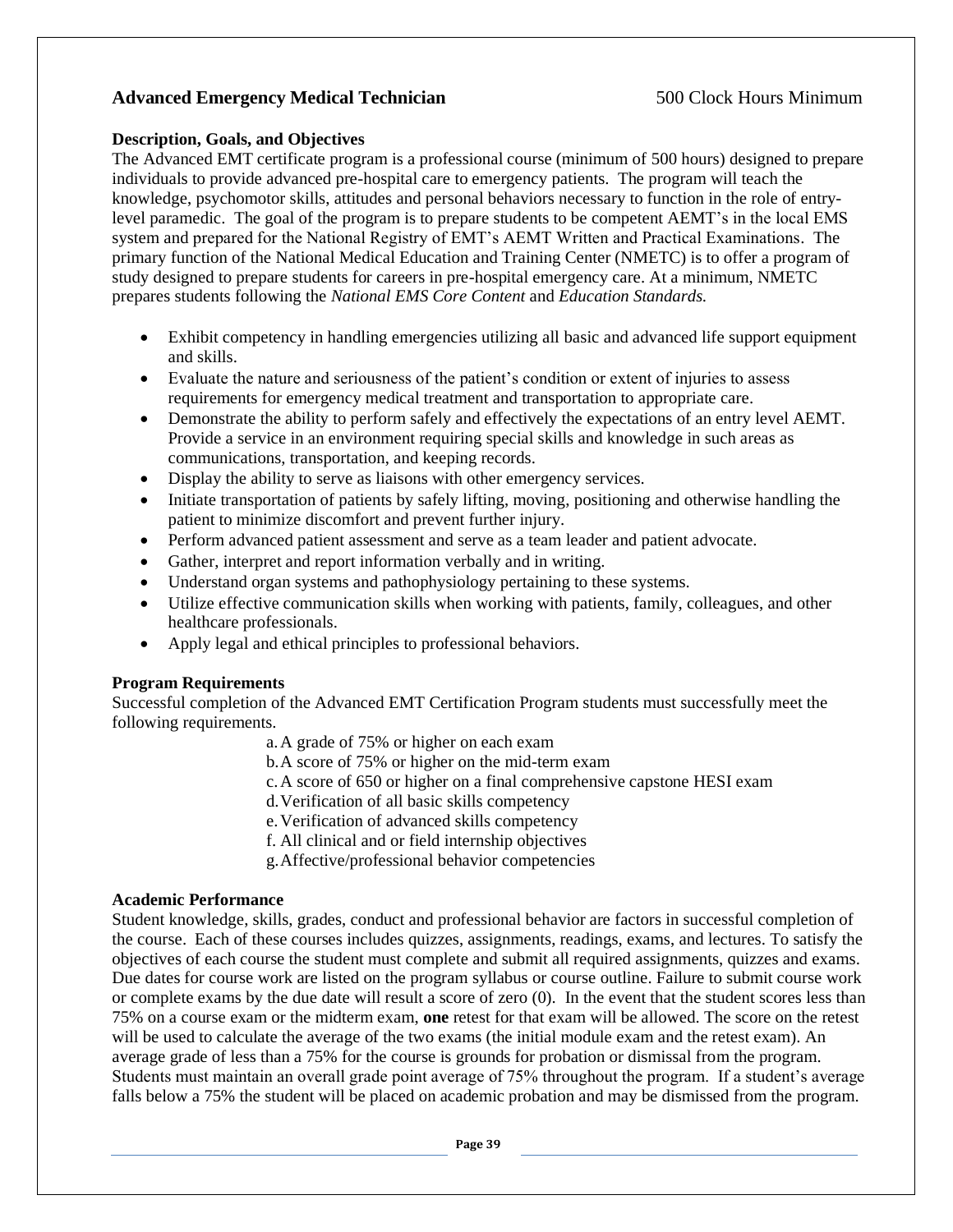A final exam is administered at the end of each program. The student must score a 75% or higher on the final exam. There is no retest or make up for the final exam.

Grades and course progress is tracked through the learning management system and is available to the student. Review of academic performance and academic counseling is available to the student upon request. The following grading rubric is used for the program:

| <b>Grading Rubric-Paramedic</b>   |
|-----------------------------------|
| Program                           |
| Quizzes 30%                       |
| <b>Discussion Questions 10%</b>   |
| Course Exams 60%                  |
| Final Exam - Pass/Fail- Students  |
| must pass HESI exam with          |
| conversion score of 600 or better |

#### **\*\* Requirements for Certification**

-Successful completion of requirements for graduation including summative written and practical exams.

-Apply for NREMT Certification

- Students must make any request for accommodations for the exam to the NREMT directly

-Meet the NREMT's minimum entrance requirements.

-Pass both the NREMT's Paramedic Practical & Written examinations within the allotted time frame.

**How to apply for Massachusetts EMS Certification:**

<https://www.mass.gov/guides/apply-for-an-initial-emt-advanced-emt-or-paramedic-certification>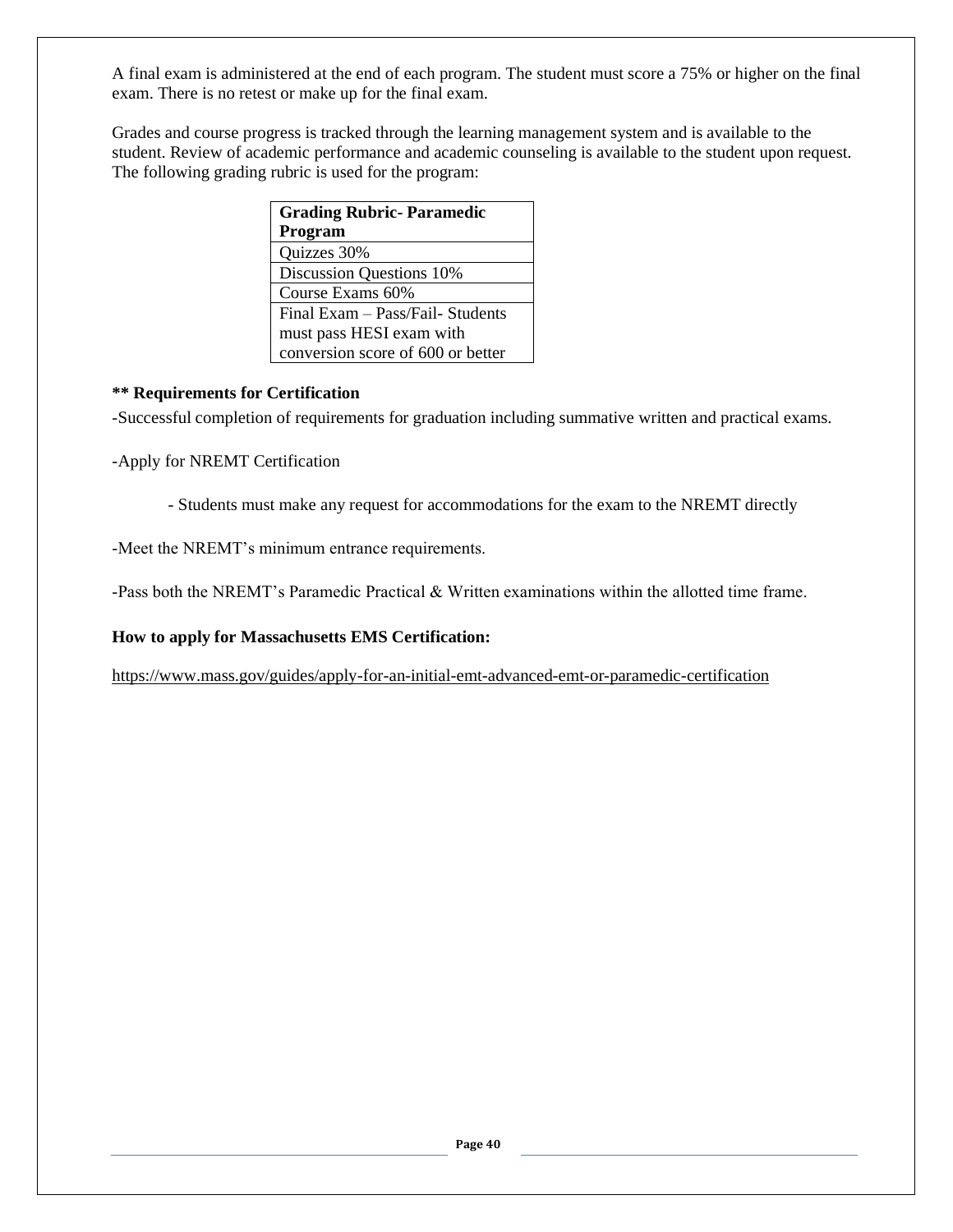# **Paramedic Program Clinical Internship**

#### **Initial Requirements**

Prior to beginning the Clinical Rotation, the student must meet the following requirements.

- Be cleared to begin Clinical Internship by the Program Director. Any student who begins a clinical internship and has not been cleared by the Program Director will be dismissed from the Paramedic Program.
- Meet all financial obligations to NMETC.
- Completed the didactic portion of the paramedic program with no less than a 75% GPA and has met all other course requirements; i.e., passed ACLS, PALS, and pass Didactic HESI exam with a 600 or greater.
- Show proof of medical coverage (Personal Health Insurance) and maintain such coverage during the didactic, clinical and field rotations. Must have a current physical within the 12 months of the programs end date in which you are found to be in good physical condition by a physician and able to perform the duties of a paramedic intern.
- Provide proof of immunizations of Varicella, Measles, Mumps, Rubella, and Hepatitis B Vaccine. All titers require proof of immunity by including lab results from facility. Students must also have one TB test within 60 days of the didactic end date portion of the program. Which a negative result was found. All health form deadlines are subject to change given special circumstances due to hospital requirements.
- Drug Testing: Proper chain of custody must be followed and results from testing company must be sent directly to NMETC with proof of successful testing (negative results) on a 12-panel drug screen. If a student has a prescription medication that may alter the results, they must provide documentation from their physician prior to taking the drug test.
- All documentation of immunizations, background check, physical form and drug testing MUST be on hand at NMETC prior to any clinical place being made for a student.
- (Distant Students Only) Return a signed contract from a secured clinical and field site 4 months prior to completion of didactic component. (NMETC will work diligently to aid the student in securing a clinical and field internship site near them; however, if we are not able to accomplish this, the student will have to travel to Massachusetts to complete their clinical and field rotations.)
- (Distant Students Only) *All paperwork mailed to NMETC should be sent Priority Mail, Return Receipt Requested. Original forms should be sent, and the students should keep copies.*

#### **Goal**

It is the goal of the Clinical Internship to assist the paramedic student to put into practice all the combined knowledge of both the didactic and psychomotor skills that he/she has obtained during this program, while under the supervision of a clinical preceptor; so as to aid him/her in becoming a competent ALS provider.

#### **Objective**

NMETC will evaluate students in the clinical setting contacting clinical preceptors and discuss students' performance as well as review student evaluations. The student evaluations will evaluate student's skill competency and proficiency, knowledge base and affective domain.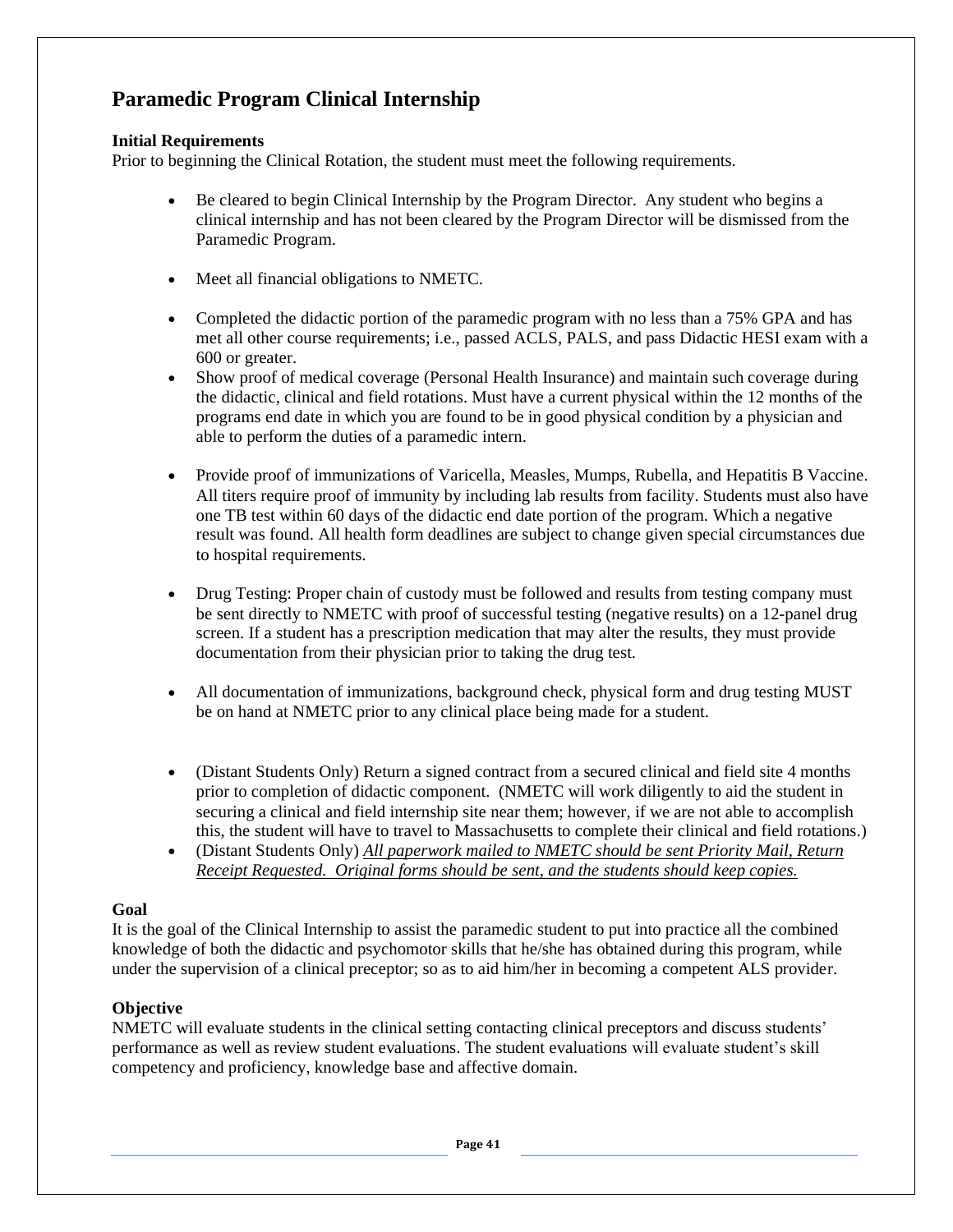#### **Liability Insurance**

NMETC will cover each student during the didactic, clinical and field rotations in the sum of \$2,000,000/\$5,000,000. Coverage will begin on the day training begins and remain in effect until the student has completed all aspects of the training program. Health Care Providers Insurance Organization HPSO provides coverage.

#### **Required Personal Equipment**

It is expected that each student arrives at the clinical site prepared to participate in patient care. To accomplish this, students are expected to arrive on time with credentials and personal equipment. This shall include, but not limited to: stethoscope, penlight, pen, EMT and CPR/ACLS/PALS cards, notebook, and clinical internship paperwork/book. (Copies of your signed material should be made frequently in case sheets are lost or damaged.) Please place your name at the top of each documentation sheet along with your state EMT number. Each student must adhere to the NMETC uniform policy at any clinical or field internship.

#### **Clinical Rotation**

The clinical internship is divided into several parts as shown below. During this time the student is a representative of this training organization and must act accordingly. The student must have documentation of each skill and time log signed by an approved hospital preceptor. It is the responsibility of the student to maintain these records throughout the training program. Each signature line must be filled out individually. A line through several skills representing duplicate signatures from the same staff member will not count.

Copies of the clinical documentation are not acceptable. If any documentation is lost, the student must get the appropriate paperwork signed again, or must repeat all the skills and time. All students will have tested and be credentialed in ACLS and PALS as part of the Paramedic Program. See the program syllabus. A skill performed in the clinical setting must be conducted under the supervision of an authorized preceptor.

Any student who performs a skill they are not authorized to perform will be terminated from the program and reported to OEMS for discipline.

Each student must participate in 24 hours of clinical studies per week. Failure to do so can result in removal of the program. Clinical rotations MUST be completed within four (4) months of your provided clinical start date creating the given time frame of the minimum 24 hours per week. The clinical start date will vary between each student and will be provided by the clinical coordinator. This time frame may be shorted to meet the 1-year time restraint on clinical and field internship per Massachusetts OEMS regulations Any student that does not complete clinical and field internship within 1 year from the end of the didactic and lab portion of the program will not graduate. Student may receive an extension if they have successfully completed the LOA process and have been granted time for their leave.

#### **Clinical Rotation Hours/Skills**

These areas are ideally where we would like to see students placed, but all clinical sites might not have each area within the hospital. In that case, the mandatory areas are ER, OB and OR. 200 hours must be completed regardless of the setting.

#### **National Goals**

 Although clinical time has traditionally been measured in hours, the Program will place a higher emphasis on student progress towards the National Goals. Student progress is measured, real time, using FISDAP. Students must participate skills and procedures, not just observer of them (exception is OB). The syllabus for each clinical course will outline the specific areas students should be focusing on during clinical rotations. Each student should achieve a minimum of 100% of the National Registry Goals in order to complete the program. This will include 100% completion for all assessment and skills goals. Students who do not reach these benchmarks by the end of their clinical or field internship will be required to complete additional hours to complete the aforementioned requirements.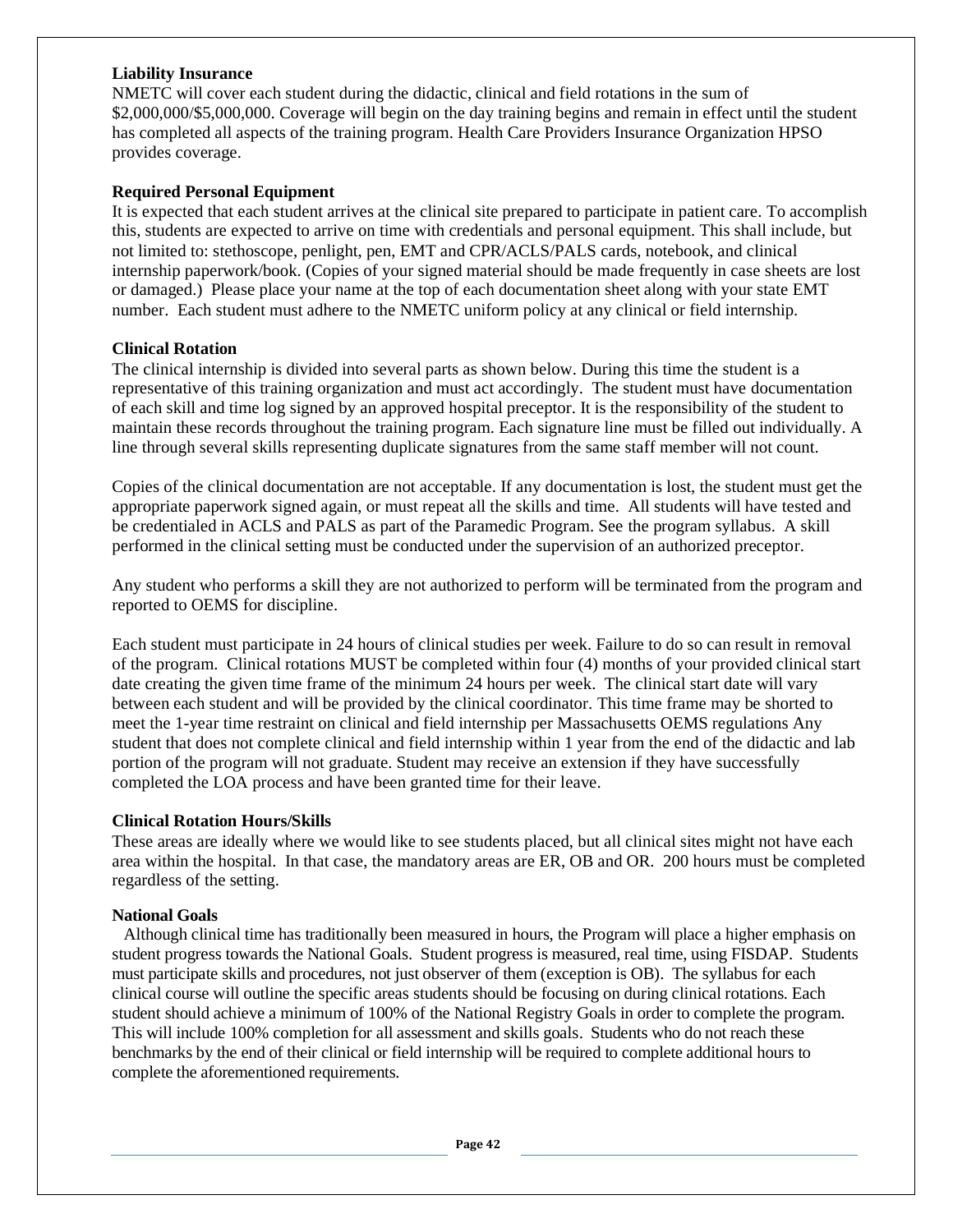|  | <b>Required Skills Clinical Experience Summary</b> |
|--|----------------------------------------------------|
|--|----------------------------------------------------|

| Trauma                                                    | Minimum                 |
|-----------------------------------------------------------|-------------------------|
| Trauma: Total                                             | 30                      |
| Trauma: Pediatric                                         | 6                       |
| *Trauma Physical Assessment: Adult                        | 6                       |
| Trauma: Geriatric                                         | 6                       |
| <b>Pediatrics</b>                                         | Minimum                 |
| Pediatric Total Must Include Following Ages:              | 18                      |
| Newborn: 0 months                                         | 0                       |
| Infant: <i>I month to 11 months</i>                       | $\overline{2}$          |
| Toddlers: <i>1 year to 3 years</i> , 11 months            | $\overline{2}$          |
| Preschool: 4 years to 5 years, 11 months                  | $\overline{2}$          |
| School Age: 6 years to 12 years 11 months                 | $\overline{2}$          |
| Adolescent: 13 years to 17 years 11 months                | $\overline{2}$          |
| <b>Medical (Impressions)</b>                              | Minimum                 |
| Medical Total: *Including Cardiac Physical Assessment     | 60                      |
| Medical - Pediatric                                       | 12                      |
| *Comprehensive Normal Physical: Pediatric Healthly Screen | $\overline{2}$          |
| Medical - Geriatric                                       | 12                      |
| Stroke and/or TIA                                         | 5                       |
| <b>Acute Coronary Syndrome</b>                            | $\overline{5}$          |
| Cardiac Dysrhythmia                                       | $\overline{5}$          |
| Respiratory Distress and/or Failure                       | $\overline{5}$          |
| Hypoglycemia or DKA or HHS (Diabetic)                     | 5                       |
| Sepsis                                                    | 5                       |
| Shock                                                     | 5                       |
| Toxicological Event and/or OD                             | 5                       |
| Psychiatric                                               | $\overline{6}$          |
| <b>Altered Mental Status</b>                              | 10                      |
| <b>Abdominal Pain</b>                                     | 5                       |
| Chest Pain (Complaint)                                    | 15                      |
| Skills                                                    | Minimum                 |
| *IV                                                       | 25                      |
| Medication Administration - Must Include                  | 27                      |
| *IV Medication Administration                             | 20                      |
| *IM or SQ Injection                                       | $\overline{\mathbf{c}}$ |
| Inhaled Medication (MDI, Nebulizer)                       | 5                       |
| EKG                                                       | 25                      |

Students must also be tested for proficiency and competency on Alternative Airways (Combitube and LMA) NG Tubes, IO infusion, needle decompression, needle cricothyrotomy, and RSI. This proficiency will be documented prior to students beginning clinical rotation and will remain in the students' file.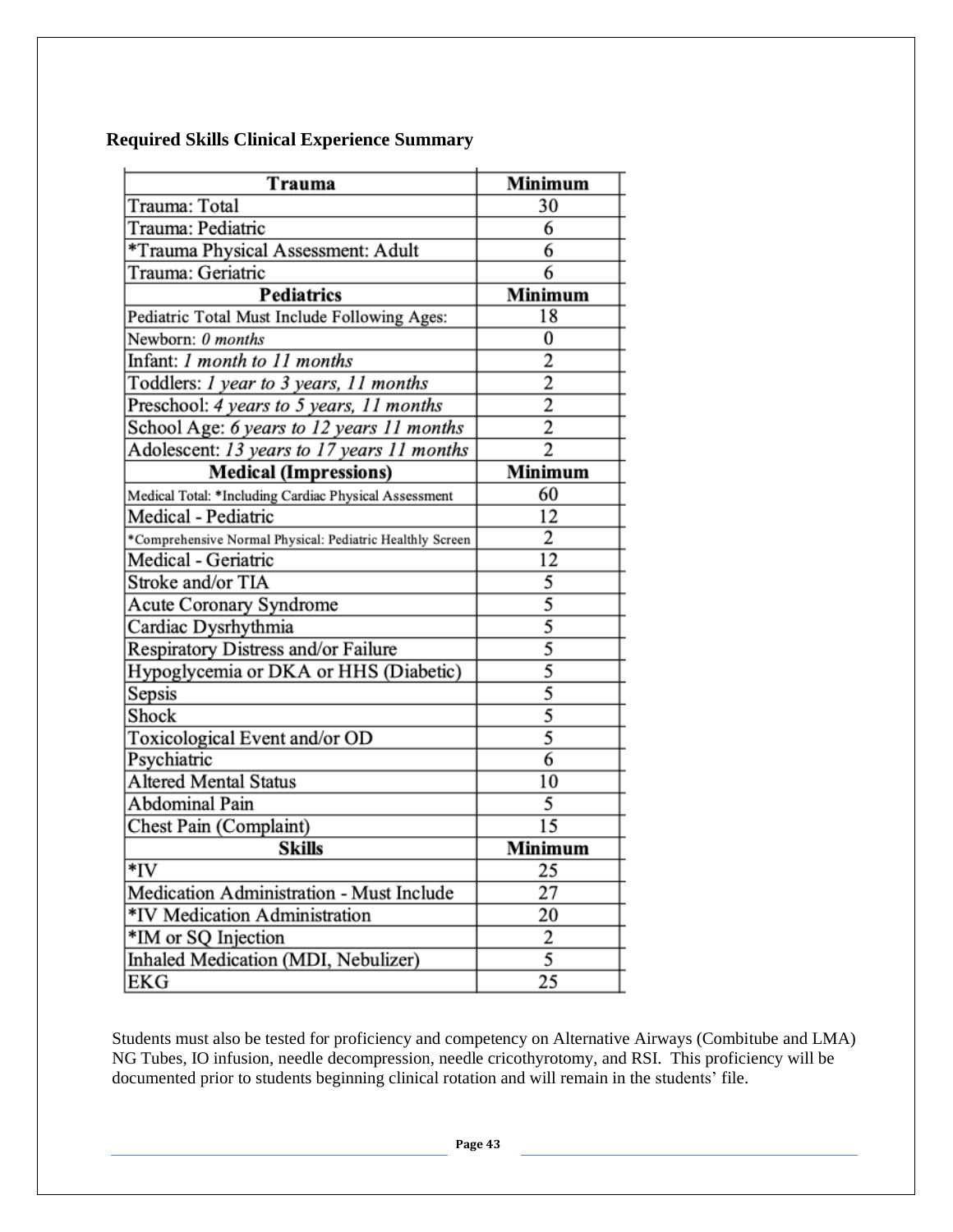#### **Rotations**

While performing any skill, a student must be supervised by a qualified clinical preceptor. Qualified preceptors include RNs, MDs, Dos, PAs, CNM (certified midwife), CRNAs and Paramedics.

Students must schedule a meeting with the clinical coordinators once they have completed their clinical rotations. This is to review paperwork and assure that their documentation is complete and accurate. This must be done before beginning your field internship. Online students will meet via virtual classroom or telephone.

#### **Additional Clinical Fees**

Students may be subject to additional clinical site fees. Any and all additional fees charged by a clinical site for participation in a Hospital or Field intern rotation shall be the responsibility of the student, and is not part of the tuition or any fees of NMETC. This fee will be paid to NMETC and not the clinical site; NMETC will pay the clinical site directly for the student's participation and the student will not cleared for testing or licensure until the debt is satisfied.

#### **Skill Performance**

Performance of ALS skills and invasive therapies must be completed by students while under the supervision of a qualified clinical preceptor. Under NO circumstance is a student to take credit for a skill they did not perform (this is grounds for expulsion); nor perform a skill not signed off for or not qualified to perform. Performance of an ALS skill that students are not signed off to perform by the Clinical Coordinator or the Program Director is grounds for immediate dismissal from the training program.

#### **Clinical Rotation Scheduler**

Students will be allowed to sign up to shifts at clinical sites that NMETC has an affiliation agreement with. Sign up will be available in FISDAP or by contacting the Clinical Coordinator. No student is allowed to monopolize time at a particular clinical site. Violations should be reported to the Clinical Coordinator or Program Director immediately. Each clinical site may add additional restrictions or procedures. The Program Director or the Clinical Coordinator will make clinical assignments. A student may not participate in a clinical setting he/she has not been assigned to. **Each student is required to complete a minimum of 24 hours in his/her clinical rotation per week.**

#### **Clinical and Field Internship Outside of Massachusetts**

It will be the policy of NMETC to contact preceptors to conduct a review of the students' performance and to ensure competencies. Students must work with NMETC's Clinical Coordinator to secure distant clinical and field sites as well as secure an appropriately emergency trained physician to act as the Assistant Medical Director in that state. (Please contact NMETC office as we may already have a physician in your state)

#### **Internship Paperwork**

To aid students in completing the clinical internship, it is necessary to complete certain state and training program paperwork. To aid in alleviating any confusion, the following is a brief description of these forms. Student's paperwork must correlate with entry into the FISDAP system.

#### *Note: Should a student fail to obtain the required number of skills during the clinical rotation and or field rotation, it will be required that students continue their rotation until the required number of skills is completed.*

**Skill Sign Off Sheet:** It is mandated by the State of Massachusetts that a student must accumulate a minimum number of skills during the clinical internship. The skills are documented on skills sheet that is to be filled out by the student and then signed by the clinical preceptor at the completion of each shift, or after each skill is performed. Skills sheets must be signed prior to the end of each clinical shift. Skills that are not signed WILL NOT COUNT.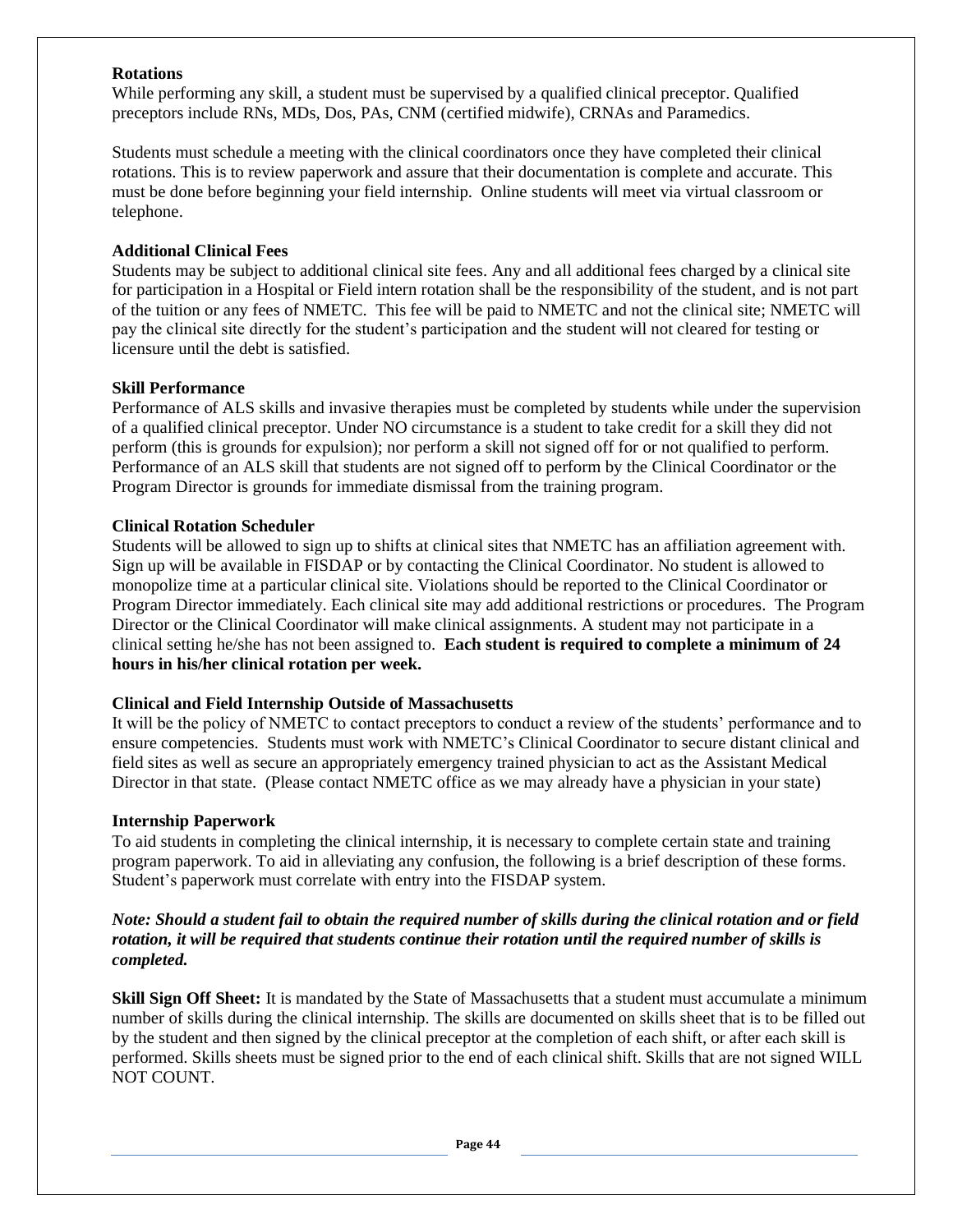To aid students in becoming exceptional ALS providers, it is important that the student's abilities are monitored and areas of needed improvement identified early on.

**Patient Assessments:** It is important to fully assess a patient during a student's clinical rotation. After conducting a patient assessment, it is required that the skill be signed off by a Clinical Preceptor and then documented in FISDAP. Each patient experience must include the chief complaint, objective and subjective findings, allergies, past medical history, vital signs, medications including dosages, care rendered in the clinical setting and diagnosis of the patient, along with any improvement you observed. Again, these patient assessments will be completed in the FISDAP online program.

**Clinical Preceptor Evaluations:** must be completed daily on the back of the student's paperwork. At the end of the clinical rotation a psychomotor evaluation must be completed by the hospital.

**Mailing Internship Paperwork:** All paperwork mailed to NMETC should be sent Priority Mail, Return Receipt Requested. Original forms must be sent, and the students should keep copies.

#### **Clinical and Field Internship Tracking**

The following policy will be implemented regarding tracking students in various stages of their Clinical and Field Rotations. This system  $\&$  policy will allow the Clinical and Field Coordinators to track the progress of students in various stages of their Clinical and Field Rotations. This policy is meant to meet the requirements of National Accreditation. Compliance with this policy is mandatory and any variation of this policy may result in IMMEDIATE termination from the program.

#### **Tracking Student Hours**

Once a student has participated in an orientation regarding the FISDAP system, the tracking system must be updated in the following manner.

Certain sites utilize the FISDAP scheduler and shifts must be added prior to attending per the site's guidelines.

Should a student need to cancel a scheduled rotation he/she MUST immediately return to the FISDAP system and cancel that time. Students will also be required to email the Clinical Coordinator and will be marked absent in scheduler. Please be aware that excessive cancelations are cause for termination. Slots during a rotation are limited; therefore, we need to take advantage of available slots accordingly. Repeated cancelation also puts students coming behind at a disadvantage by extending the time that would be needed for them to compete their rotation.

If the tracking system is updated after a student has actually participated in a shift, that time, as well as any skills performed, MAY NOT BE COUNTED towards the final requirements. Students must put scheduled times into the tracking system BEFORE the shift is worked. There are no deviations accepted.

If a shift is scheduled last minute, students must update the tracking system within 24 hours. Last minute sign ups should be in addition to your base 24 hours, unless students canceled a portion of time that week. Should we see last minute shifts, we will compare it to that hospital's official log to ensure students did in fact work that shift.

**IMPORTANT***:* Schedules must be provided in advance so staff may audit participation by visiting students while in clinical rotations. In the event staff discover that students are not where they are reported to be, students may be disciplined by being removed from the site and terminated from the program. Fraudulent activity is monitored and if found the student will be terminated from the program.

Students must make the most of their schedule time. With that in mind, students should not leave early unless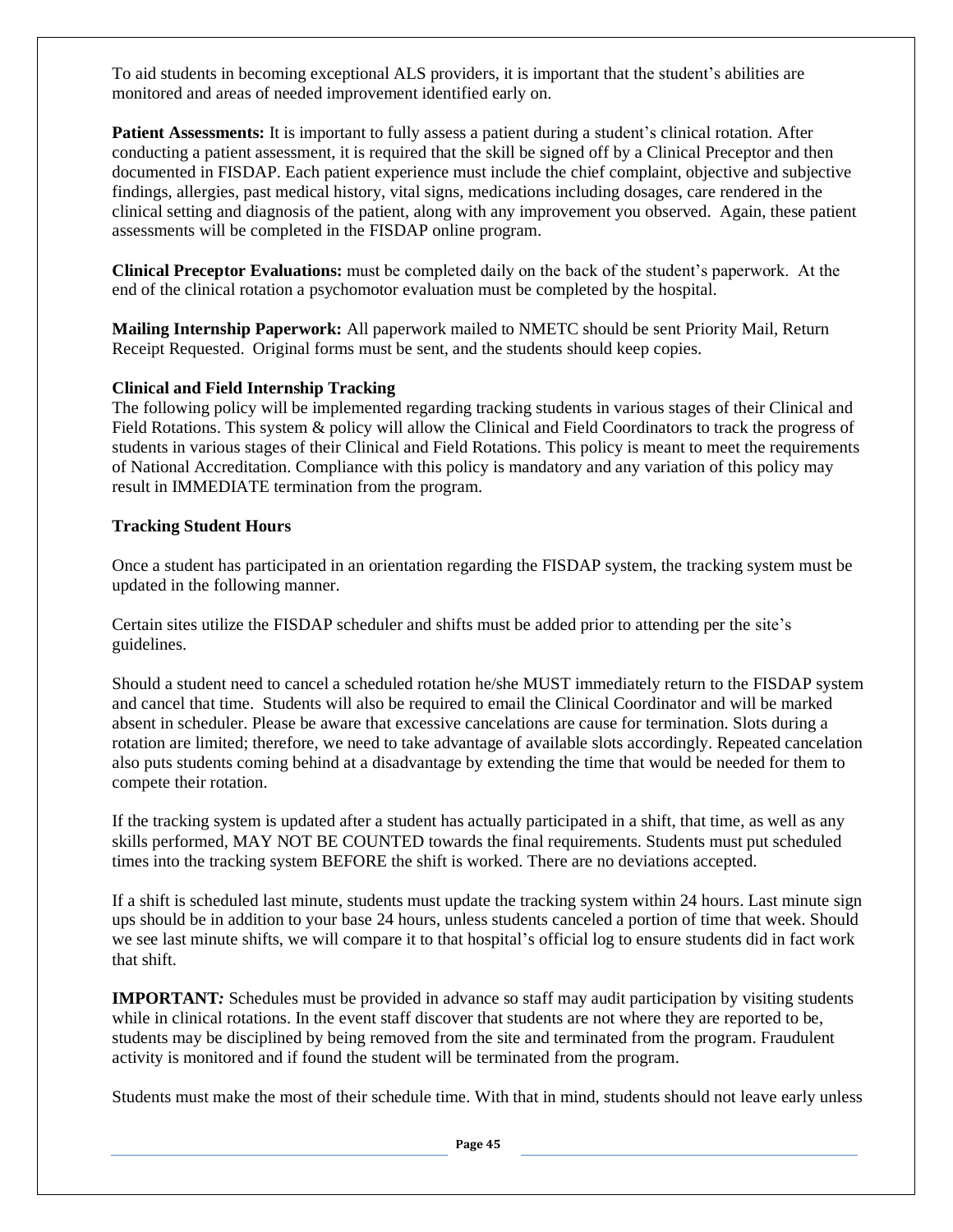there is a unique situation requiring them to do so. If students do leave early, they must email a clinical staff member as soon as possible with the reason for leaving early. A quiet emergency department is not a good reason to leave a shift early.

If students are not at the clinical site during the times indicated, either by arriving late, leaving early or failing to attend, and attempt to claim credit either on the tracking system or on the state time log, termination from the program will result. A site audit may take place at any time, and only after documents are submitted for review, will students be advised that such a visit did occur.

#### **Tracking Student Skills**

Students must update shifts in FISDAP within five days of the preformed shift. After the allotted five (5) days, the shift will be locked by FISDAP and will no longer be available to edit. Any skill or patient that was not recorded in FISDAP after the shift locks will no longer be credited to the student.

#### **Clinical Rotation Cancellations**

Cancellation of time at a clinical site should be avoided at all costs. Remember, if a shift is signed up for, other students could not sign up for it. Should illness become a factor and there is need to cancel a day/night rotation, call the site to notify them of the cancellation. Following the cancellation, students must inform the Clinical Coordinator of the cancellation and the reason for it. Students must also mark the shift absent in FISDAP. Failure to notify the site of cancellations by the student could result in suspension from the clinical rotation. If a student sets a pattern of shift punctuality and cancels rotations that student could result in suspension from the clinical component. Students who cancel their clinical rotation within 24 hours of their scheduled time will receive a verbal warning. A second offense may result in removal from clinical site and or the program.

#### **Conduct and Appearance**

While at the clinical site, students are expected to behave as a professional. Conduct and appearance at a clinical site represents both the training program and the student's professionalism. Inappropriate conduct will result in expulsion from the clinical site; which in turn could jeopardize the affiliation with that site. Expulsion from a clinical site for unprofessional conduct will result in expulsion from this training program. It is expected that as part of being a professional, students arrive at the clinical site on time and prepared. Keep in mind that NMETC faculty will be making unannounced inspections at start and finish times of the clinical facility. Students are required to wear the NMETC uniform shirt with Blue EMS pants and appropriate black shoes or boots with a plain black belt. (Exception to this policy is only made where a clinical site requires specialty clothing, i.e., OR scrubs) Any student that attends a clinical rotation out of uniform will be asked to leave the site and may be suspended from that particular site. Further infractions of the uniform policy will result in dismissal from the program. It is a contracted requirement with clinical and field sites that NMETC students be in uniform.

#### **HIPAA**

The Office for Civil Rights enforces the HIPAA Privacy Rule, which protects the privacy of individually identifiable health information; the HIPAA Security Rule, which sets national standards for the security of electronic protected health information; and the confidentiality provisions of the Patient Safety Rule, which protect identifiable information being used to analyze patient safety events and improve patient safety.

Patient confidentiality must be maintained and it is expected that students will respect this confidence. Any breach in HIPPA laws will result in expulsion from the program and be reported OEMS. During orientation, all students will sign, agree and comply with the Clinical Site's HIPPA policy. Please note, while documenting FISDAP reports, or obtaining clinical reports, no patient identifying information is to be recorded or kept in a student's possession.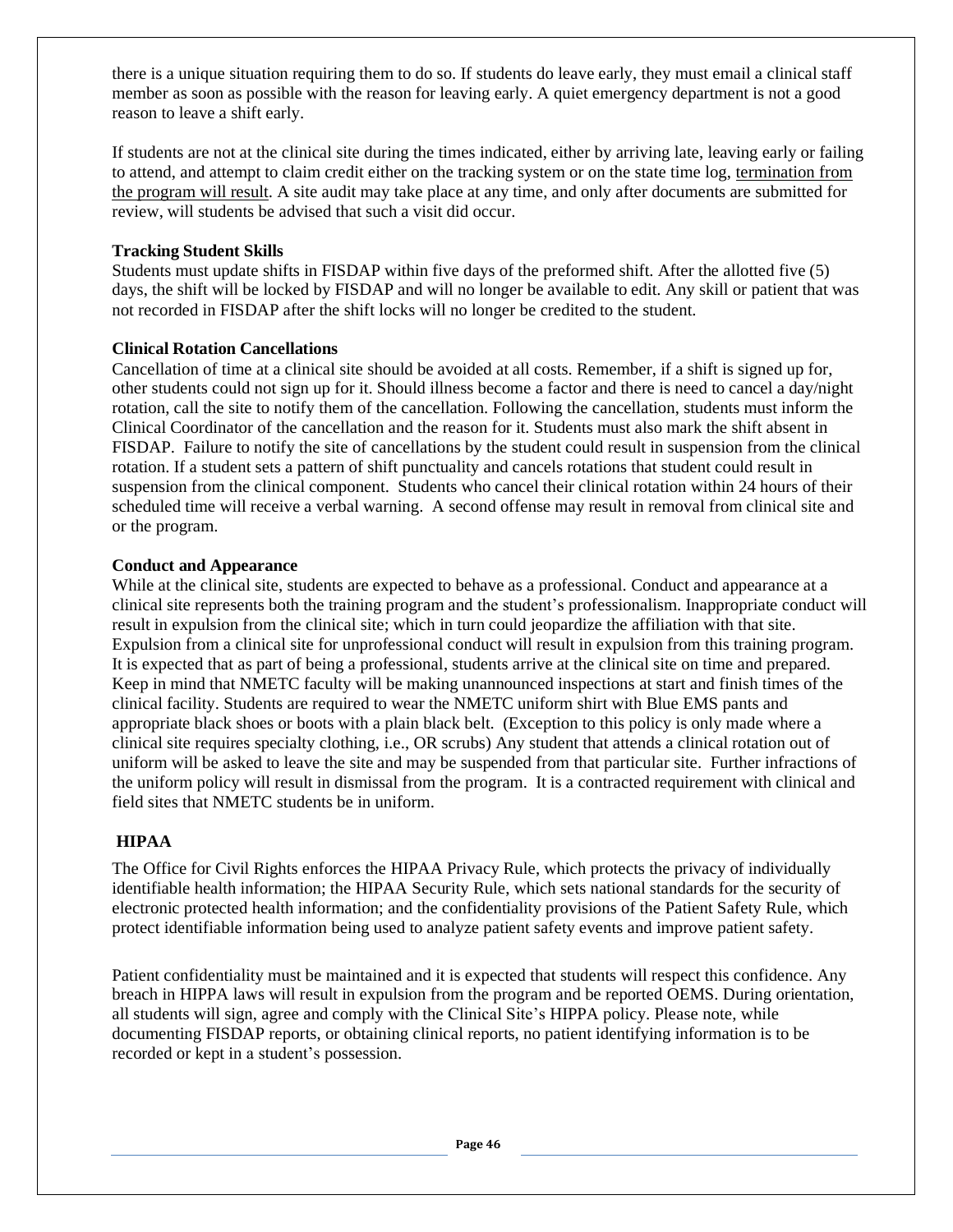#### **Infectious Control**

It is the policy of this program that universal precautions will be followed on ALL patients. In addition to this policy, each clinical site may have additional policies in force, which students will be expected to adhere to while at the clinical site. It is also the policy of this program that students have standard vaccinations prior to the clinical component. It is strongly recommended, but not required, that you also receive the Hepatitis A/B and Influenza vaccine as well as an HIV base line. Please be advised some clinical sites mandate influenza vaccination.

Students must show documentation of current vaccines; including measles, mumps and rubella (MMR), as well as a TB test as part the application process. If a student has a previous exposure to TB, a chest x-ray must be conducted to prove the disease in not active.

#### **Exposures/Needle Sticks**

In the event of an accidental unprotected exposure to communicable diseases or hazardous materials, students must notify the preceptor and seek treatment in the ER immediately. The Clinical Coordinator and Program Director must be notified as soon as possible. An exposure form must be filled out for the hospital, with a copy sent to the Program Director at NMETC. Please contact the campus immediately (508) 510-3666 if an exposure occurs.

#### **Expulsion from a Clinical Site**

In the event that a student has been expelled from a clinical site, both the Clinical Coordinator and Program Director must be notified immediately. Fact-finding will be done to find the cause of the expulsion. The student must complete an incident report. The Clinical Coordinator will contact the site and ask for staff documentation of the incident. Due process will be given to the student. The President/Chief Executive Officer of NMETC, Program Director and Medical Director will evaluate the information and determine if any disciplinary action will be taken. This can include possible removal from the program and may be reported to State OEMS at the discretion of NMETC administration.

#### **Problems at a Clinical Site**

In the event that students encounter problems at a clinical site, notify the Clinical Coordinator as soon as possible. If the problem warrants leaving the clinical site, notify the Clinical Coordinator or Program Director immediately. Never be confrontational.

#### **Loss of a Clinical Site Affiliation**

In the event that an affiliation with a clinical site is lost, it is expected that each student will be able to successfully complete the clinical component with NMETC's remaining clinical sites. The loss of a clinical site, although problematic, does not jeopardize the integrity of the clinical component. In the event that this occurs, all reasonable attempts at securing additional clinical sites will be made.

#### **Summary**

Failure to meet all the Policies and Procedures of the Pre-Hospital Training clinical internship may result in suspension or termination from the Paramedic training program and students will not enter their field internship until all clinical goals are met.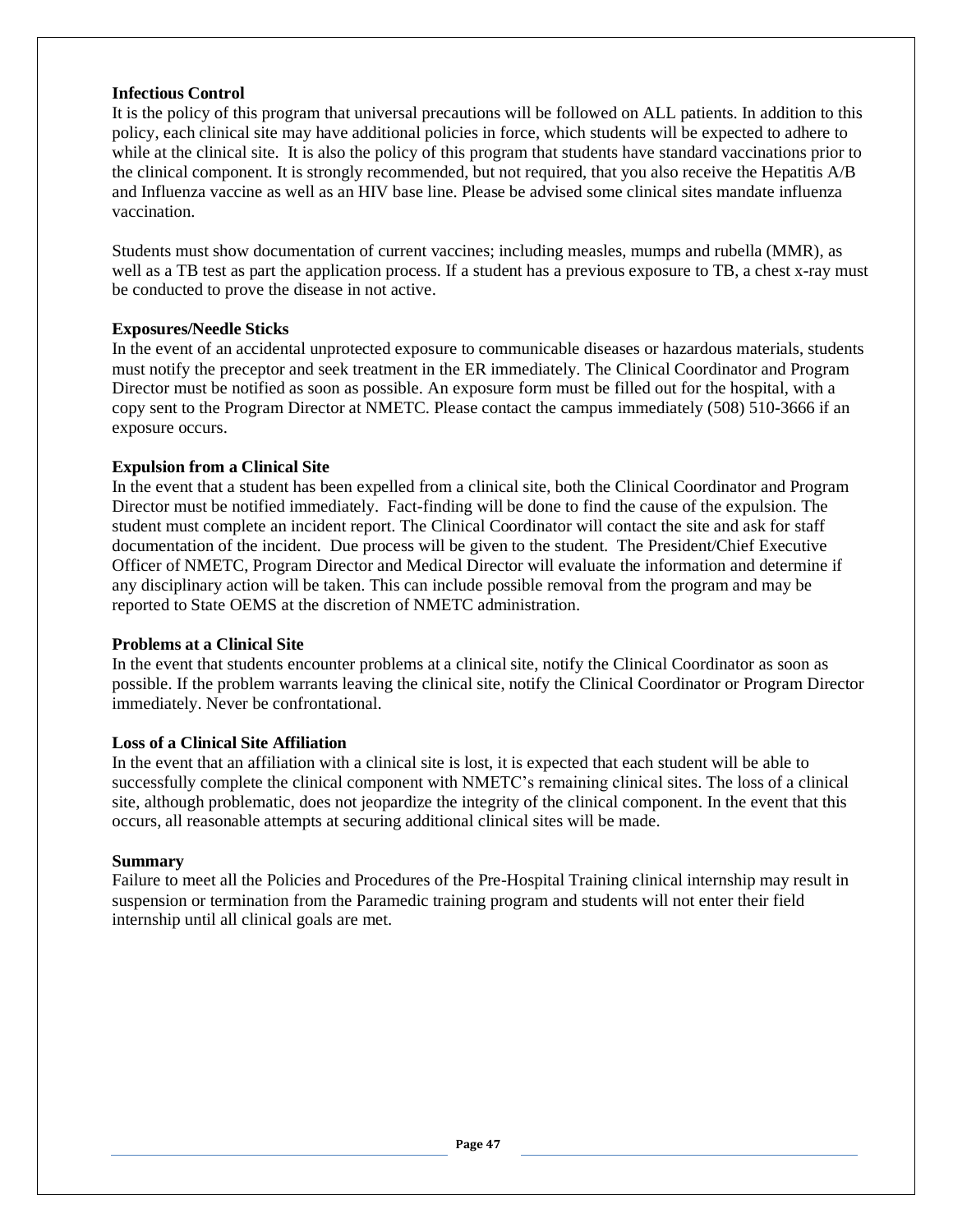# **Paramedic Program Field Internship**

#### **Field Internship**

Prior to beginning Field Internships, students must meet all financial obligations to NMETC. Distant Students, return a signed contract from a secured field site, complete all clinical objectives, clinical paperwork and FISDAP must be reviewed and cleared by the Clinical Coordinator.

The final part of this training program is the field internship. During the field internship the student is required to ride third party with an ALS level ambulance for a minimum of 300 hours. During this ride time, the student must perform a minimum number of skills. Both the minimum time and skill points must be performed to complete the internship. The student must maintain current certifications. Students cannot practice in the field until the student receives authorization by the Clinical Coordinator and Program Director.

The student must also maintain documentation of all hours and skills performed. Again, these logs must be original documents and all data must correlate with your FISDAP account. To receive credit for the skills performed, the student must be precepted by a paramedic with a minimum of two-years of experience. Students in Massachusetts will have a working knowledge of the statewide protocols. If outside of Massachusetts, the preceptor/FTO have 2 years of experience and knowledge of the protocols and applicable laws of that state. Minimum ALS team leads must be obtained on a 911 response vehicle. Interfacility transfers will not count towards the 50 ALS team leads. Once the student has completed all the requirements of the field internship, he/she will schedule a meeting with the Clinical Coordinator or Program Director to review the field paperwork and documentation. When all documentation is accepted, the student then has successfully completed the program and is ready to apply for the state exam. Each student should evaluate the field paperwork to assure that they have met all OEMS requirements for hours, skills and points prior to scheduling an exit interview from the program.

Field preceptor evaluations must be completed daily on the back of the student's paperwork. A psychomotor evaluation in the field is done at the 150-hour mark and the completion of the field rotation. At the 150 hours mark the student's preceptor must contact the clinical coordinator to discuss student's progress.

Students are reminded they must participate in 24 hours per week to complete the field rotation and required skills. A field internship once the Clinical Coordinator and Program Director have reviewed the clinical paperwork and notification has been issued allowing students to continue into the Field Rotation portion of the program.

#### **Field Rotation**

Field internships will only begin at the conclusion of the didactic and clinical portion of this program. No field internship is to begin until the clinical rotation is complete and the Clinical Coordinator reviews the paperwork. The Clinical Coordinator then approves the student for field internship placement. Students are reminded that although they are not reporting to class, they remain the responsibility of this training program. As such, all policies and procedures set forth in this program will remain enforceable. Field requirements are further outlined in the field internship policies and procedures sections of this text.

Once the student reaches the required patient contacts and required skills needed, the student must review his/her paperwork in an exit interview with the Clinical, Field Internship Coordinator or Program Director.

During the field internship the student must always serve as a third rider. The student is never part of the assigned two-person EMT crew. Students are not allowed to receive compensation while on their field rotation from any individual, private or public service, unless the sponsoring agency is allowing the student to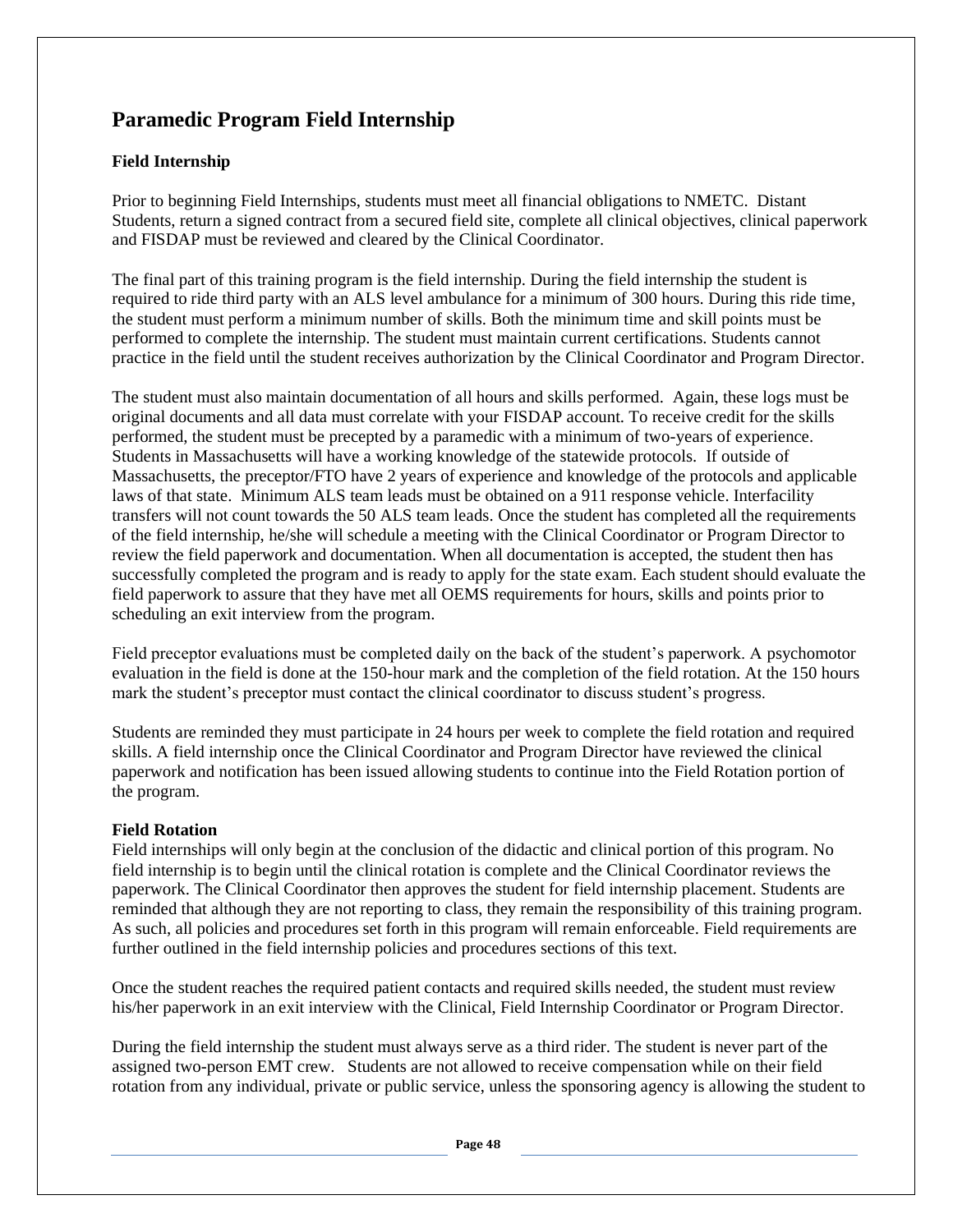participate as an intern during regular work hours. The student who is working for the same agency they are participating in for field internship may participate in a skill on a call and be signed off for that skill if the student is part of a 3-person team in the ambulance and maintains patient contact throughout the call. Only one paramedic student is allowed per ambulance, per shift for observation privileges. To be credited with hours, patient contacts or skills the student must be part of a three-person team in the ambulance at all times during the call.

#### **Team Leader Role**

Each student will be required to act as the Team Leader (lead paramedic) for a minimum of 50 patients. 40 of those must be ALS contacts and 10 can be BLS.

#### **Team Leads (Field)**

In order for a patient contact to qualify as a team lead, students must indicate they were the team leader and perform both the patient assessment and patient interview. The Field Preceptor must also verify the student was the team lead by signing the report form. To count as an ALS team, lead a student must obtain both an assessment and a minimum of one skill. Interfacility transfers will not count towards your team

#### **Required Competencies for Completion of Field Internship**

| <b>Skills</b>                                                                                | <b>Minimum</b> |
|----------------------------------------------------------------------------------------------|----------------|
| ALS Team Leads (10 Team Leads may be BLS)                                                    | 50             |
| *Electrical Therapy (Must have either Electrical Therapy or Endotracheal<br>Intubation)      | $\mathbf{1}$   |
| *Endotracheal Intubation (Must have either Electrical Therapy or Endotracheal<br>Intubation) | $\overline{1}$ |
| <b>IV</b> Cannulation                                                                        | 25             |
| <b>Medication Administration - IV Bolus</b>                                                  | 5              |
| Medication Administration - Miscellaneous                                                    | $\mathbf{1}$   |
| EKG Recognition/12 lead Interpretation                                                       | 25             |
| 12 Lead ECG                                                                                  | 15             |
| 12-Lead ECG Placement                                                                        | $\overline{A}$ |

#### **Clinical and Field Internship Outside of Massachusetts**

It will be the policy of NMETC to contact preceptors to conduct a review of the students' performance and to ensure competencies.

#### **Additional Field Internship Fees**

Any and all additional fees charged by a field site for participation in an ambulance rotation shall be the responsibility of the student and is not part of the tuition or any fees of NMETC.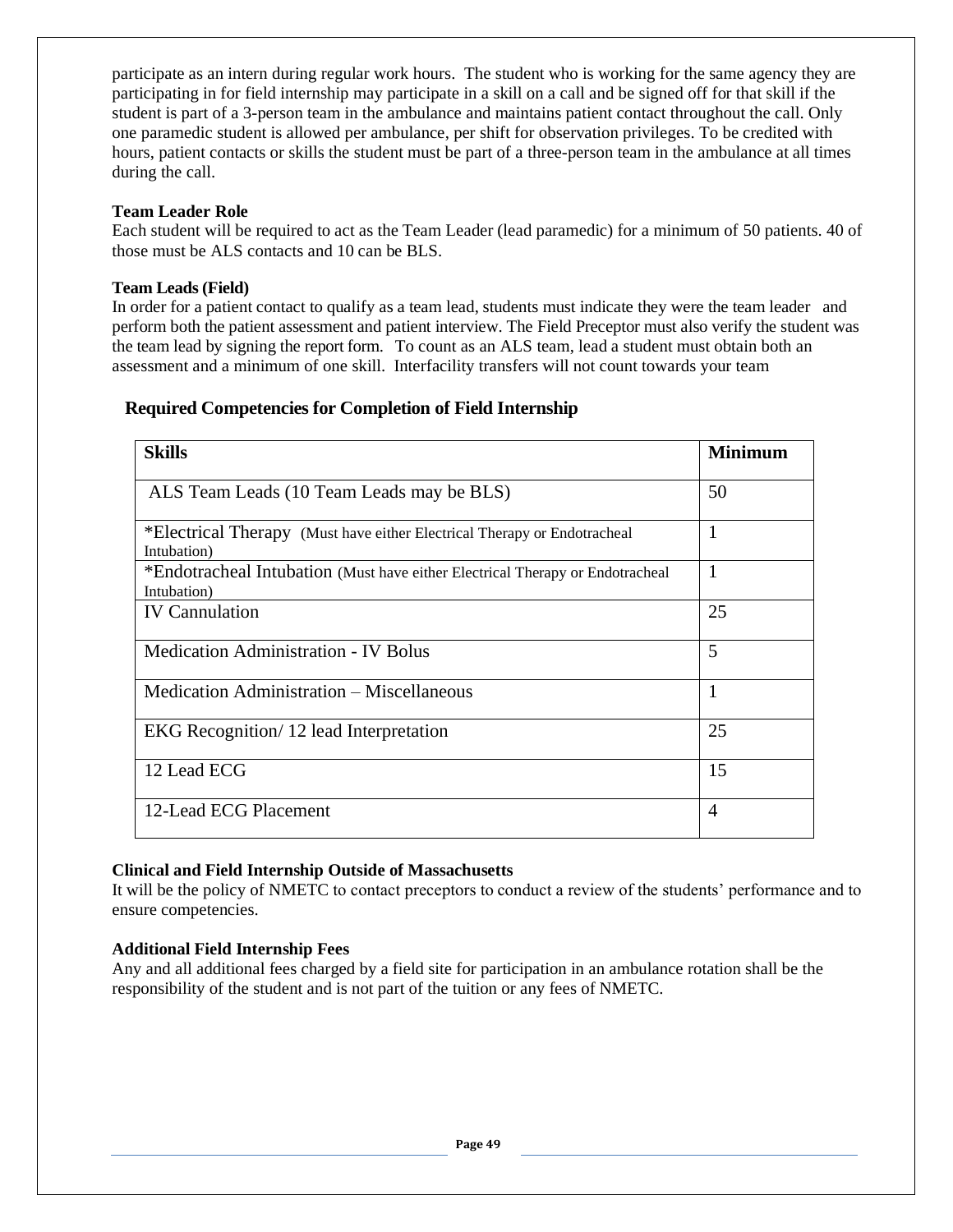#### **Field Internship Rotation**

Each student is responsible to know and understand the policies set forth in both the field and clinical rotations policies and procedures booklets. Field internships will begin at the conclusion of the clinical portion of this program. Students are reminded that although they are not reporting to class, they remain the responsibility of this training program. As such, all policies and procedures set forth in this program will remain enforceable. Field requirements are further outlined in the field internship policies and procedures sections of this text. Once the student reaches the required hours and minimum competencies, the student must review his/her paperwork and schedule an exit meeting with the Program Director.

Students found to be falsifying documentation in field or clinical rotations will be immediately terminated from the program. Students must schedule a meeting with the Program Director after completing Field Rotations. This will be the exit interview and will assure that the field documentation is complete. For Distance students this can be done over the phone.

#### **Paramedic Program Clinical & Field Documentation**

#### **Clinical and Field Documentation**

In order to receive credit for each skill performed in the field the shift skill and evaluation form must be filled out and signed by the preceptor. All patient assessments/ Team Leads performed by the student, shall be completed by the student in the SOAP narrative format and will be evaluated by the Clinical/Field Coordinator for completeness, accuracy, and appropriateness. The student PCRs will be documented in FISDAP and will not include any personal patient information.

All documentation must be maintained in accordance to OEMS regulations. Students remain the responsibility of the training program.

Once issued to the student, documentation binders become the sole responsibility of the student. Any lost paperwork will result in additional time performed and additional skills to be performed in either the clinical or field setting. Students are to keep all documentation in neat, clear wrinkle free order. Any documentation that is not acceptable will have to be repeated.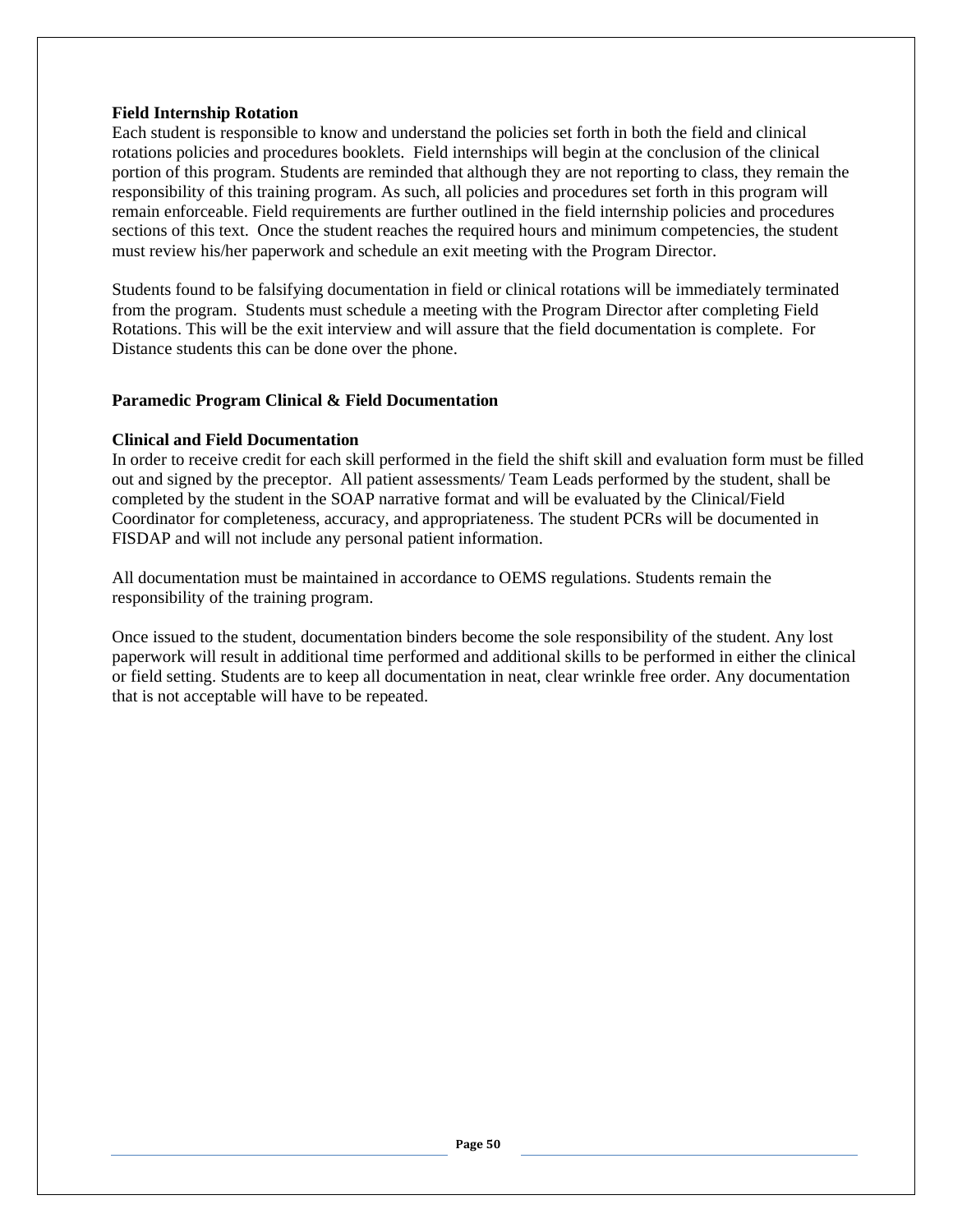### **Advanced Emergency Medical Technician Clinical Rotation**

#### **Initial Requirements**

Prior to beginning the Clinical Rotation, the student must:

- Meet all financial obligations to NMETC.
- Completed the didactic portion of the AEMT program with no less than a 75% GPA and has met all other course requirements; i.e., passed ACLS, and Final exam.
- Show proof of medical coverage (Personal Health Insurance) and maintain such coverage during the didactic, clinical and field rotations. Must have a current physical within the 12 months of the programs end date in which you are found to be in good physical condition by a physician and able to perform the duties of a AEMT intern.
- Documentation MUST be on hand at NMETC.
- Provide proof of immunizations to Measles, Mumps, Rubella, and Hepatitis B Vaccine. Students must also have had a TB test within the past six months of beginning clinical rotation! Which a negative result was found. A base line HIV test is recommended but not required.
- Provide proof of successful testing (negative results) on a 12-panel drug screen. Results MUST BE MAILED DIRECTLY TO: NMETC 5 Manley Street West Bridgewater, Ma 02379 Attention Director. Only records received by regular USPS mail or equivalent will be accepted as uncompromised medical evidence.
- (Online Students Only) Return a signed contract from a secured clinical and field site *1 month prior* to completion of didactic component. (NMETC will work diligently to aid the student in securing a clinical site near them, however if we are not able to accomplish this, the student will have to travel to Massachusetts to complete their clinical and field rotations.
- (Online Students Only) All paperwork mailed to NMETC should be sent Priority Mail, Return Receipt Requested. Original forms should be sent, and the students should keep copies.

#### **Goal**

It is the goal of the Clinical Internship to assist the AEMT student to put into practice all the combined knowledge of both the didactic and psychomotor skills that he/she has obtained during this program, while under the supervision of a clinical preceptor; so as to aid him/her in becoming a competent Advanced provider.

#### **Objective**

NMETC will evaluate students in the clinical setting by direct observation from an adjunct faculty member of our school and student surveys completed by the clinical preceptors. The surveys will evaluate student's skill competency and proficiency, knowledge base as well as the affective domain.

#### **Liability Insurance**

NMETC will cover each student during the didactic, clinical and field rotations in the sum of \$2,000,000/\$6,000,000. Coverage will begin on the day training begins and remain in effect until the student has completed all aspects of the training program. Health Care Providers Insurance Organization HPSO provides coverage.

#### **Required Personal Equipment**

It is expected that each student arrives at the clinical site prepared to participate in patient care. To accomplish this, students are expected to arrive on time with credentials and equipment. This equipment shall include, but not be limited to: stethoscope, penlight, pen, EMT and CPR/ACLS cards, notebook, and clinical internship paperwork/book. (copies of your signed material should be made frequently in case sheets are lost or damaged.).

#### **Clinical Rotation**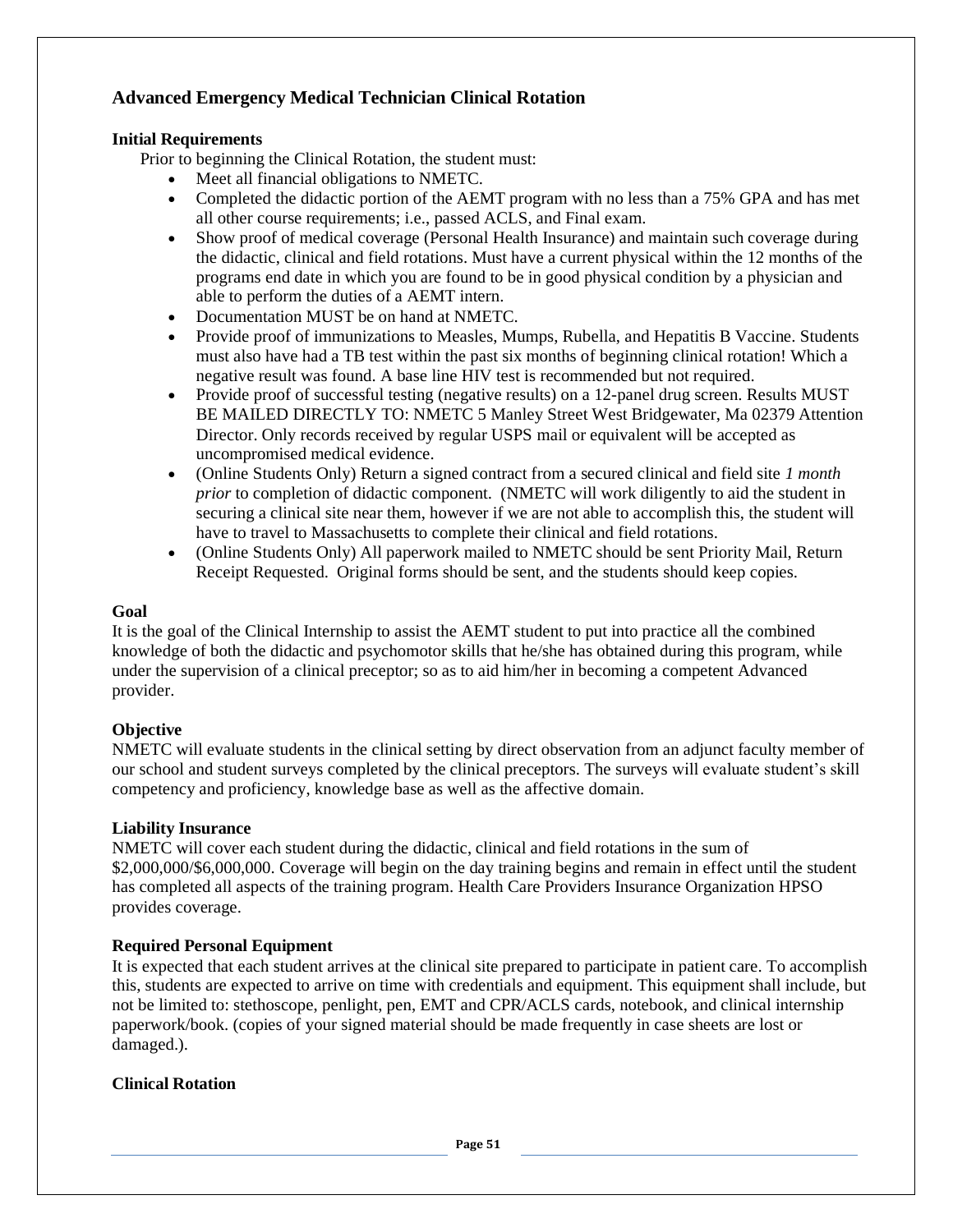The clinical internship is divided into several parts as shown below. During this time the student is a representative of this training organization and must act accordingly. The student must have documentation of each skill and time log signed by an approved hospital preceptor. It is the responsibility of the student to maintain these records throughout the training program. Each signature line must be filled. A line through several skills from the same staff member will not count. Copies of the clinical documentation are not acceptable. If any documentation is lost, the student must get the appropriate paperwork signed again, or must repeat all the skills and time. A skill performed in the clinical setting must be conducted under the supervision of an authorized preceptor.

Any student who performs a skill they are not authorized to perform will be terminated from the program. Each student must participate in 24 hours of clinical studies per week. Failure to do so can result in removal of the program. Clinical Rotations MUST be completed within six (6) months of beginning the clinical rotation.

#### **Clinical Rotation Hours/Skills**

100 hours must be completed in a site that will allow the student to meet the clinical objectives.

| 90 Hours | Emergency Department (ED) or Clinic                                              |
|----------|----------------------------------------------------------------------------------|
| 10 Hours | Elective: at Clinical Coordinator discretion and may be accomplished in the E.D. |
| 100      | <b>Total Clinical Hours</b>                                                      |

#### **National Goals**

Although clinical time has traditionally been measured in hours, the Program will place a higher emphasis on student progress towards the National Goals. Student progress is measured, real time, using FISDAP. Students are awarded points for doing skills and procedures, not for observing them. The syllabus for each clinical course will outline the specific areas students should focus on in the clinical site. Each student must achieve a minimum of 90% of National Goals in order to complete the program. Students who do not reach the assessment and skills benchmarks by the end of their clinical or field internship may be required to complete additional hours above the required amount.

#### **Required Skills Clinical Objectives**

The following goals must be successfully accomplished within the context of the learning environment. Clinical experiences should occur after the student has demonstrated competence in skills and knowledge in the didactic and laboratory components of the course. Items in bold are essentials and must be completed. Items in italics are recommendations to achieve the essential and should be performed on actual patients in a clinical setting. Recommendations are not the only way to achieve the essential. If the program is unable to achieve the recommendations on live patients, alternative learning experiences (simulations, programmed patient scenarios, etc.) can be developed. If alternatives to live patient contacts are used, the program should increase the number of times the skill must be performed to demonstrate competency.

These recommendations are based on information from the U.S. Department of Transportation's AEMT and the National Standard Curriculum. Programs are encouraged to adjust these recommendations based on thorough program evaluation. For example, if the program finds that graduates perform poorly in airway management skills, they should increase the number of intubations and ventilations required for graduation and monitor the results. This program will exceed the Intermediate- I85 curriculum for Massachusetts.

#### **Psychomotor Skills**

The student must demonstrate the ability to safely administer medications.

*The student should safely, and while performing all steps of each procedure, properly administer medications at least 15 times to live patients*.

The student must demonstrate the ability to safely perform esophageal- tracheal intubation.

*The student should safely, and while performing all steps of each procedure, successfully intubate at least five live patients or manikins in the laboratory setting.*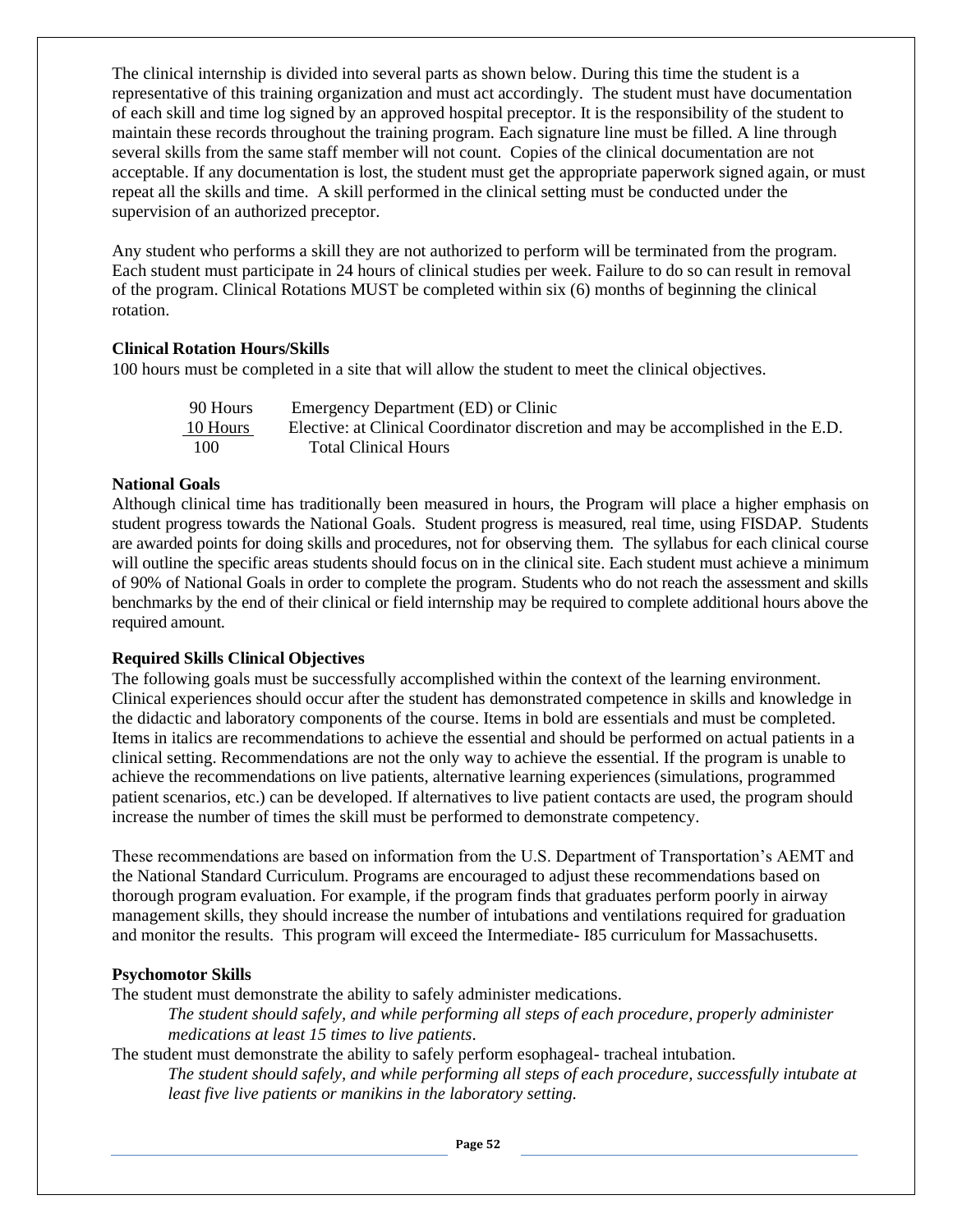The student must demonstrate the ability to safely gain venous access in all age group patients. *The student should safely, and while performing all steps of each procedure, successfully access the venous circulation at least 25 times on live patients of various age groups.* 

The student must demonstrate the ability to effectively ventilate non-intubated patients of all age groups. *The student should effectively, and while performing all steps of each procedure, ventilate at least five live patients of various age groups.* 

#### **Ages**

The student must demonstrate the ability to perform an advanced assessment on pediatric patients. *The student should perform an advanced patient assessment on at least five (including newborns, infants, toddlers, and school age) pediatric patients.* 

The student must demonstrate the ability to perform a compressive assessment on adult patients. *The student should perform an advanced patient assessment on at least 10 adult patients.* 

The student must demonstrate the ability to perform an advanced assessment on geriatric patients. *The student should perform an advanced patient assessment on at least five geriatric patients.* 

#### **Pathologies**

The student must demonstrate the ability to perform an advanced assessment on trauma patients. *The student should perform an advanced patient assessment on at least 20 trauma patients.* 

#### **Complaints**

The student must demonstrate the ability to perform an advanced assessment, formulate and implement a treatment plan for patients with chest pain.

*The student should perform an advanced patient assessment, formulate and implement a treatment plan on at least five patients with chest pain.* 

*The student must demonstrate the ability to perform an advanced assessment, formulate and implement a treatment plan for patients with dyspnea/respiratory distress.* 

*The student should perform an advanced patient assessment, formulate and implement a treatment plan on at least five adult patients with dyspnea/respiratory distress.* 

*The student should perform an advanced patient assessment, formulate and implement a treatment plan on at least four pediatric patients (including infants, toddlers, and school age) with dyspnea/respiratory distress.* 

The student must demonstrate the ability to perform an advanced assessment, formulate and implement a treatment plan for patients with abdominal complaints.

*The student should perform an advanced patient assessment, formulate and implement a treatment plan on at least five patients with abdominal complains (for example: abdominal pain, nausea/vomiting, GI bleeding, gynecological complaint, etc.)* 

The student must demonstrate the ability to perform an advanced assessment, formulate and implement a treatment plan for patients with altered mental status.

*The student should perform an advanced patient assessment, formulate and implement a treatment plan on at least five patients with altered mental status.* 

#### **Team Leader Skills**

The student must demonstrate the ability to serve as a team leader in variety of pre-hospital emergency situations.

All official correspondence is to be sent via email to Clinical Coordinator.

#### **Field Internship Hours/Skills**

100 hours must be completed in a site that will allow the student to meet the Field objectives. Th*e student should serve as the team leader for at least 30 pre-hospital emergency responses.*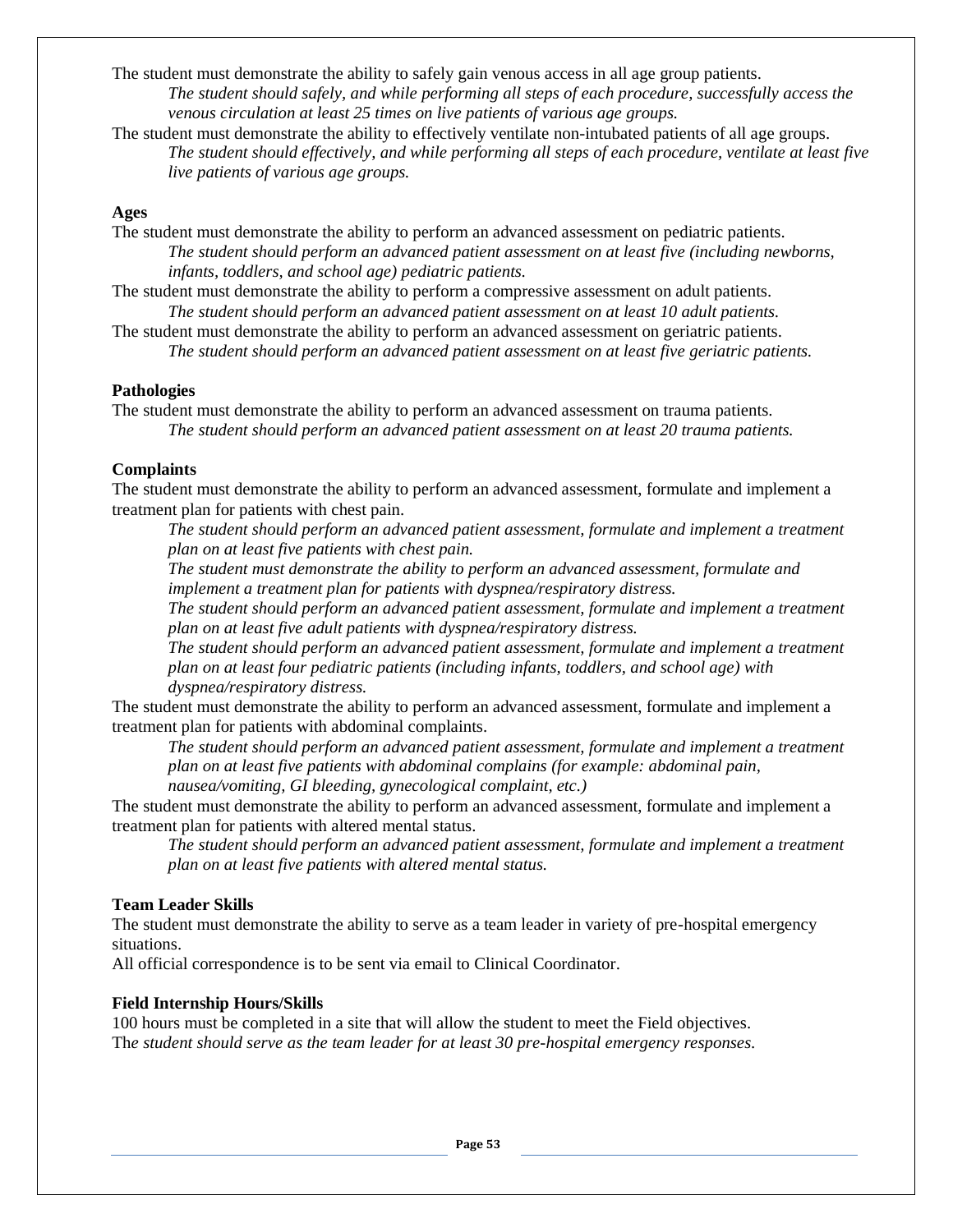#### **Rotations**

Students must be supervised by an RN, MD, PA, MSN, CRNA or paramedic while performing any required skill. Students must schedule a meeting with the Clinical Coordinator once they have completed their clinical rotations. This is to review paperwork and assure that their documentation is complete and accurate. This must be done before beginning your field internship. Online students will meet via virtual classroom or telephone.

#### **Additional Clinical Fees**

Students may be subject to additional clinical site fees. Any and all additional fees charged by a clinical site for participation in a Hospital or Field intern rotation shall be the responsibility of the student and is not part of the tuition or fees of NMETC. This fee will be paid to NMETC and not the clinical site; NMETC will pay the clinical site directly for the student's participation and the intern will not be cleared for testing or licensure until the debt is satisfied.

#### **Skill Performance**

Performance of ALS skill and invasive therapies must be performed by the student while under the supervision of a qualified clinical preceptor. Under **NO** circumstance is a student to take credit for a skill they did not perform (this is grounds for expulsion); nor perform a skill not signed off for or not qualified to perform. Performance of an ALS skill that a student is not signed off to perform by either the Clinical Coordinator or the Program Director during your clinical rotation is grounds for immediate dismissal from this training program.

#### **Clinical Rotation Scheduler**

Students will be allowed to sign up to clinical sites that NMETC has an agreement with. Shift assignment will be available in FISDAP or by contacting the Clinical Coordinator. No student is allowed to monopolize time or a particular clinical site. Violations should be reported to the Clinical Coordinator or Program Coordinator. Each clinical site may add additional restrictions or procedures.

The Program Coordinator or Clinical Coordinator will assign each clinical site. A student may not participate in a clinical setting he/she has not been assigned to. Each student is required to complete a minimum of 24 hours in his/her clinical rotation per week.

#### **Clinical and Field Internship Outside of Massachusetts**

It will be the policy of NMETC to seek out an RN, MD, PA, MSN, CRNA or Paramedic in the geographic area in which any student is completing his or her hospital rotation. This will be for the purpose of auditing the student's participation in clinical rotation, which shall include document review and interview with staff at internship rotation. This person will be independent and unbiased, and may be compensated for his/her time. This individual will be considered a private contractor hired solely for this purpose.

In the case that the student is a member of the military, the Commanding officer of the student's unit will be contacted and asked to assign an impartial superior officer to act as our auditor. In the event that no person is available to audit the clinical or field internship, a staff member from NMETC will travel to the site to complete the audit. This will be at the expense of NMETC and be considered part of the student's tuition. This individual will submit a written report via letter or email describing the student's progress. This will include; Evaluation of the student's paperwork and conversation with the preceptors that the student has worked with.

#### **Internship Paperwork**

To aid students in completing the clinical internship, it is necessary to complete certain state and training program paperwork. To aid in alleviating any confusion, the following is a brief description of these forms.

#### **Attendance or Time Sheet**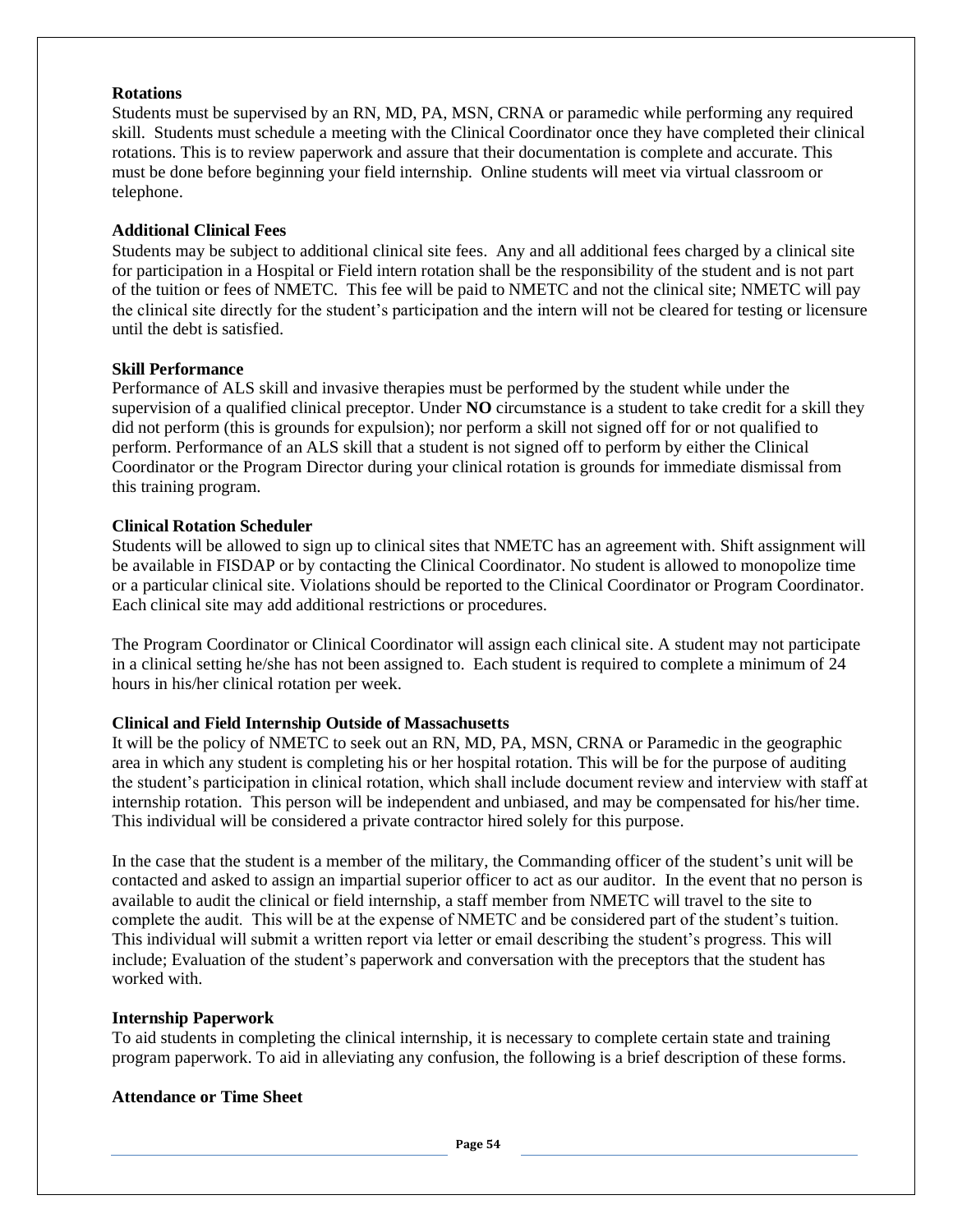This document provides a running total of the number of hours students spend in a clinical rotation. This sheet should be filled out by the student and signed by clinical preceptor at the completion of each shift prior to leaving the clinical site. Unsigned times do not count towards completion. Student's work must correlate with entry into the FISDAP system.

*Note: Should a student fail to obtain the required number of skills during the clinical rotation and or field rotation, it will be required that students continue their rotation until the required number of skills is completed.* 

#### **Skill Sign Off Sheet**

It is mandated by the State of Massachusetts that a student must accumulate a minimum number of skills during the clinical internship. The skills are documented on skills sheet that is to be filled out by the student and then signed by the clinical preceptor at the completion of each shift, or after each skill is performed. Skills sheets must be signed prior to the end of each clinical shift. Skills that are not signed WILL NOT COUNT. Every line must have a signature. Lines or parenthesis representing duplicate signatures are NOT acceptable.

#### **Student Evaluation Forms**

To aid students in becoming exceptional ALS providers, it is important that abilities are monitored, and areas of needed improvement be identified early on so as to allow time to accomplish the objectives of the clinical component. This form should be given to the preceptor at the beginning of the shift, completed and returned the student. This form is then to be given to the Clinical Coordinator. Correlating documentation should be entered into FISDAP to support the information on the clinical and field documentation sheets.

#### **Patient Assessments**

It is important to fully assess a patient during the clinical rotation. It is expected that for each patient assessment signed off, a separate patient assessment sheet should follow. This documentation platform is found in FISDAP on the sign in page. Each sheet should include the patient's chief complaint, objective and subjective findings, allergies, past medical history, vital signs, medications including dosages, care rendered in the clinical setting and diagnosis of the patient along with any improvement observed. These patient assessments will be completed in FISDAP and be printed for submission with the clinical paperwork.

#### **Attention Online Students**

All paperwork mailed to NMETC should be sent Priority Mail, Return Receipt Requested. Original forms should be sent, and the students should keep copies.

#### **Clinical and Field Internship Tracking**

The following policy will be implemented regarding tracking students in various stages of their Clinical and Field Rotations. This system & policy will allow the Clinical and Field Coordinator to track the progress of students in various stages of their Clinical and Field Rotations. This policy is meant to meet the requirement of National Accreditation. Compliance with this policy is mandatory, and any variation of this policy may result in IMMEDIATE termination from the program.

#### **Tracking Student Hours**

Once a student has participated in an orientation regarding the FISDAP system, the tracking system must be updated in the following manner.

Students must update their scheduled shifts no later than 23:59 hours every Sunday night. This update will indicate where and when students will be participating in Clinical/Field rotation over the next seven days. If the site allows students to sign up for time beyond those seven days, students would be expected to provide that information as well.

Should a student need to cancel a scheduled rotation he/she MUST immediately return to the FISDAP system and cancel that time. Students will also be required to email the Clinical Coordinator and will be marked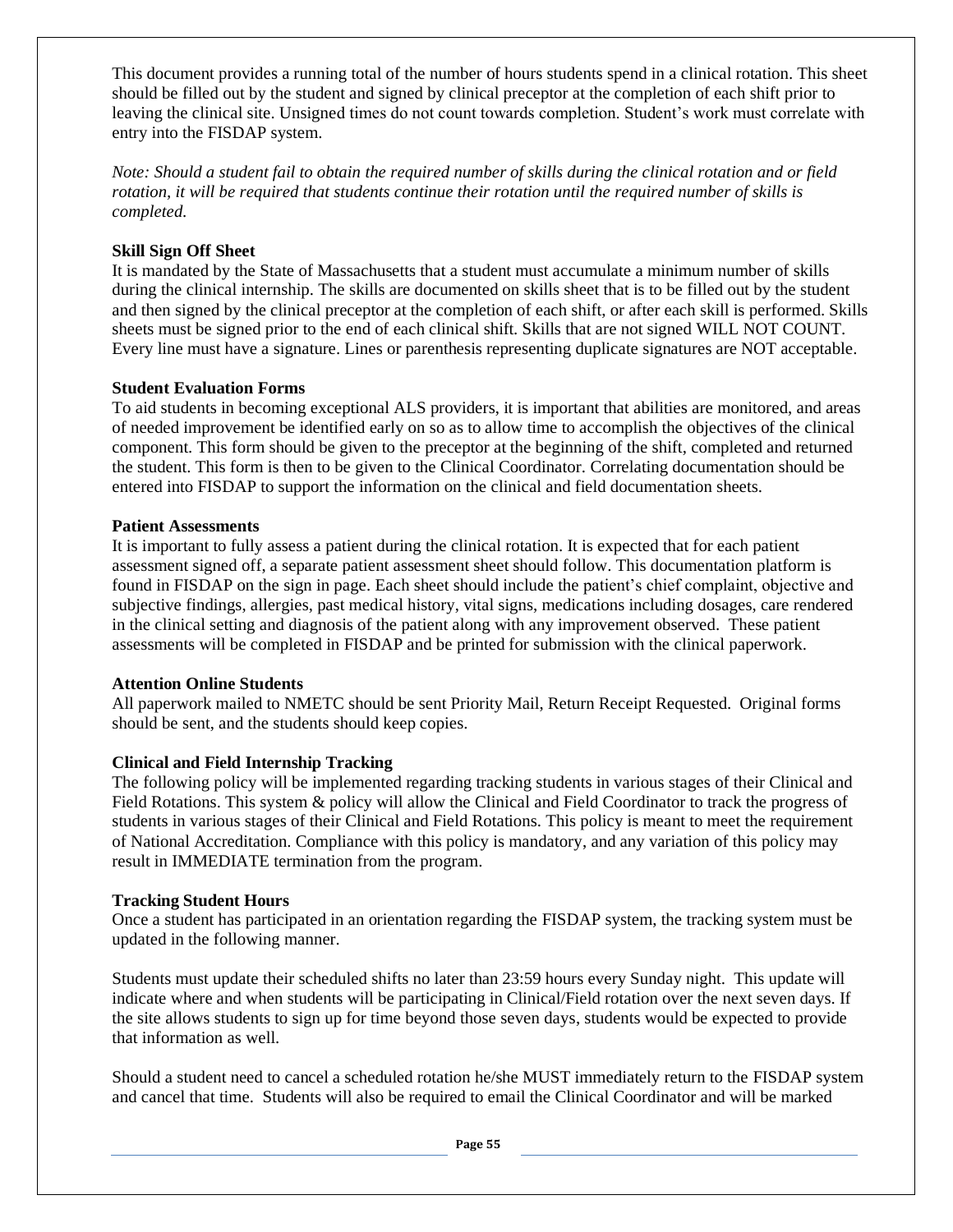absent in scheduler. Please be aware that excessive cancelations are cause for termination. Slots during a rotation are limited; therefore, we need to take advantage of available slots accordingly. Repeated cancelation also puts students coming behind at a disadvantage by extending the time that would be needed for them to compete their rotation.

If the tracking system is updated after a student has actually participated in a shift, that time, as well as any skills performed, WILL NOT BE COUNTED towards the final requirements. Students must put scheduled times into the tracking system BEFORE the shift is worked. There are no deviations accepted.

If a shift is scheduled last minute, students must update the tracking system within 24 hours. Last minute sign ups should be in addition to your base 24 hours, unless students canceled a portion of time that week. Should we see last minute shifts, we will compare it to that hospital's official log to ensure students did in fact work that shift.

**IMPORTANT***:* Schedules must be provided in advance so staff may audit participation while in clinical rotations. In the event staff discovers that students are not where they are reported to be, students may be disciplined by being removed from the site and terminated from the program. Fraudulent activity is monitored and will be reported to OEMS.

Students must make the most of their schedule time. With that in mind, students should not leave early unless there is a unique situation requiring them to do so. If students do leave early, they must email the Clinical Coordinator and Program Director as soon as possible with the reason for leaving early. A quiet emergency department is not a good reason to leave a shift early.

If students are not at the clinical site during the times indicated, either by arriving late, leaving early or failing to attend, and attempt to claim credit either on the tracking system or on the state time log, termination from the program will result. A site audit may take place at any time, and only after documents are submitted for review, will students be advised that such a visit did occur.

#### **Tracking Student Skills**

Students must update the skills performed in FISDAP within five (5) days of when that skill was performed. Any skill documented after the five (5) days will not be credited to you.

#### **Clinical Rotation Cancellations**

Cancellation of time at a clinical site should be avoided at all costs. Remember, if a shift is signed up for, other students could not sign up for it. Should illness become a factor and there is need to cancel a day/night rotation, call the site to notify them of the cancellation. Following the cancellation, students must inform the Clinical Coordinator of the cancellation and the reason for it. Students must also mark the shift absent in FISDAP. Failure to notify the site of cancellations by the student could result in suspension from the clinical rotation. If a student sets a pattern of shift punctuality and cancels rotations that student could result in suspension from the clinical component. Students who cancel their clinical rotation within 24 hours of their scheduled time will receive a verbal warning. A second offense may result in removal from clinical site and or the program.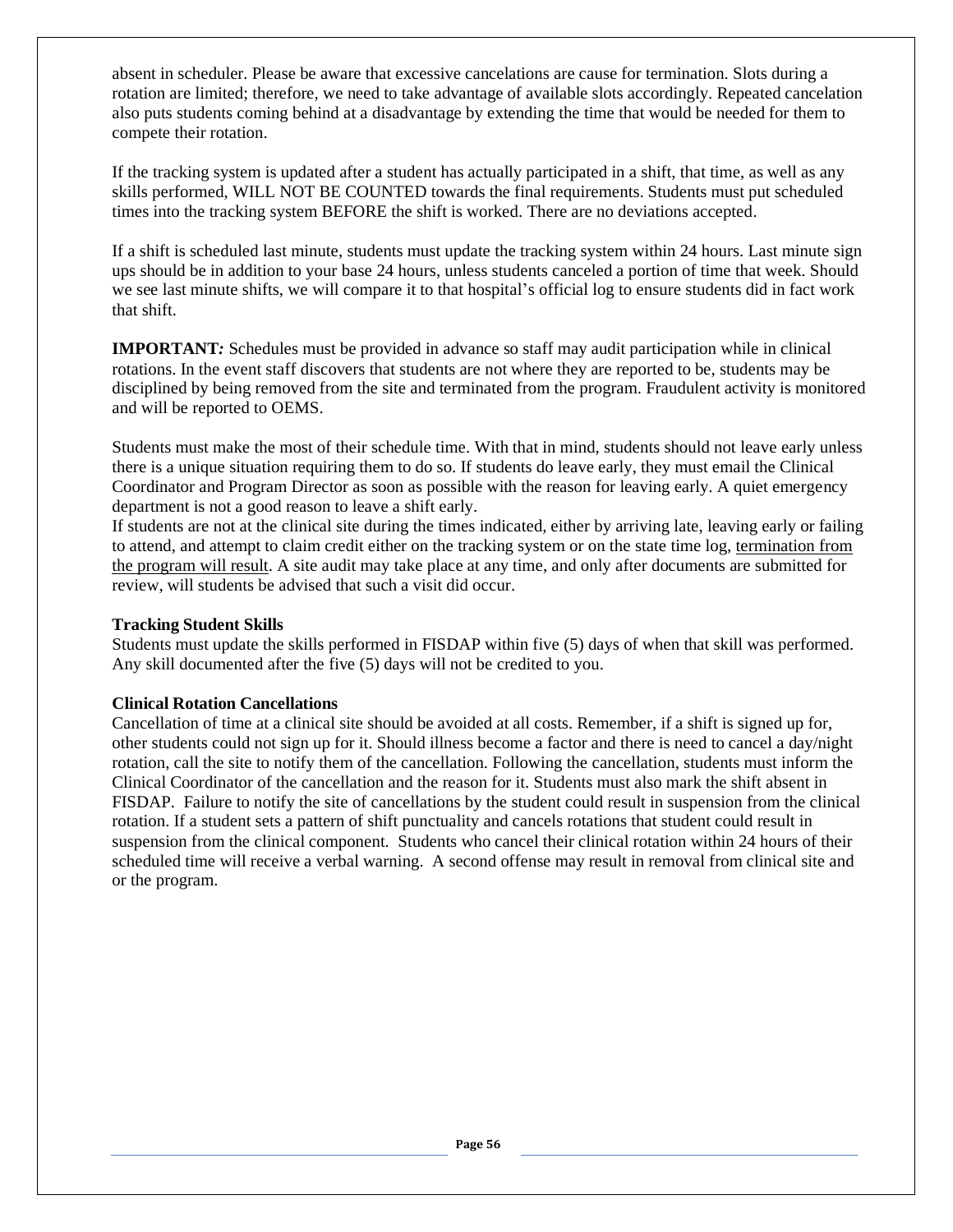#### **Conduct and Appearance**

While at the clinical site, students are expected to behave as a professional. Conduct and appearance at a clinical site represents both the training program and the student's professionalism. Inappropriate conduct will result in expulsion from the clinical site; which in turn could jeopardize the affiliation with that site. Expulsion from a clinical site for unprofessional conduct will result in expulsion from this training program. It is expected that as part of being a professional, students arrive at the clinical site on time and prepared. Keep in mind that NMETC faculty will be making unannounced inspections at start and finish times of the clinical facility. Students are required to wear the NMETC uniform shirt with Blue EMS pants and appropriate black shoes or boots with a plain black belt. (Exception to this policy is only made where a clinical site requires specialty clothing, i.e., OR scrubs) Any student that attends a clinical rotation out of uniform will be asked to leave the site and may be suspended from that particular site. Further infractions of the uniform policy will result in dismissal from the program. It is a contracted requirement with clinical and field sites that NMETC students be in uniform.

#### **HIPAA**

The Office for Civil Rights enforces the HIPAA Privacy Rule, which protects the privacy of individually identifiable health information; the HIPAA Security Rule, which sets national standards for the security of electronic protected health information; and the confidentiality provisions of the Patient Safety Rule, which protect identifiable information being used to analyze patient safety events and improve patient safety.

Patient confidentiality must be maintained and it is expected that students will respect this confidence. Any breach in HIPPA laws will result in expulsion from the program and be reported OEMS. During orientation, all students will sign, agree and comply with the Clinical Site's HIPPA policy. Please note, while documenting FISDAP reports, or obtaining clinical reports, no patient identifying information is to be recorded or kept in a student's possession.

#### **Infectious Control**

It is the policy of this program that universal precautions will be followed on ALL patients. In addition to this policy, each clinical site may have additional policies in force, which students will be expected to adhere to while at the clinical site. It is also the policy of this program that students have standard vaccinations prior to the clinical component. It is strongly recommended, but not required, that you also receive the Hepatitis A/B and Influenza vaccine as well as an HIV base line. Please be advised some clinical sites mandate influenza vaccination.

Students must show documentation of current vaccines; including measles, mumps and rubella (MMR), as well as a TB test as part the application process. If a student has a previous exposure to TB, a chest x-ray must be conducted to prove the disease in not active. A clinical site may request a TB test within 6 months from beginning clinical time. Failure to comply with this policy may result in either suspension or removal from the training program.

#### **Exposures/Needle Sticks**

In the event of an accidental unprotected exposure to communicable diseases or hazardous materials, students must notify the preceptor and seek treatment in the ER immediately. The Clinical Coordinator and Program Director must be notified as soon as possible. An exposure form must be filled out for the hospital, with a copy sent to the Program Director at NMETC. Please contact the campus immediately (508) 510-3666 if an exposure occurs.

#### **Expulsion from a Clinical Site**

In the event that a student has been expelled from a clinical site, both the Clinical Coordinator and Program Director must be notified immediately. Fact-finding will be done to find the cause of the expulsion. The student must complete an incident report. The Clinical Coordinator will contact the site and ask for staff documentation of the incident. Due process will be given to the student. The President/Chief Executive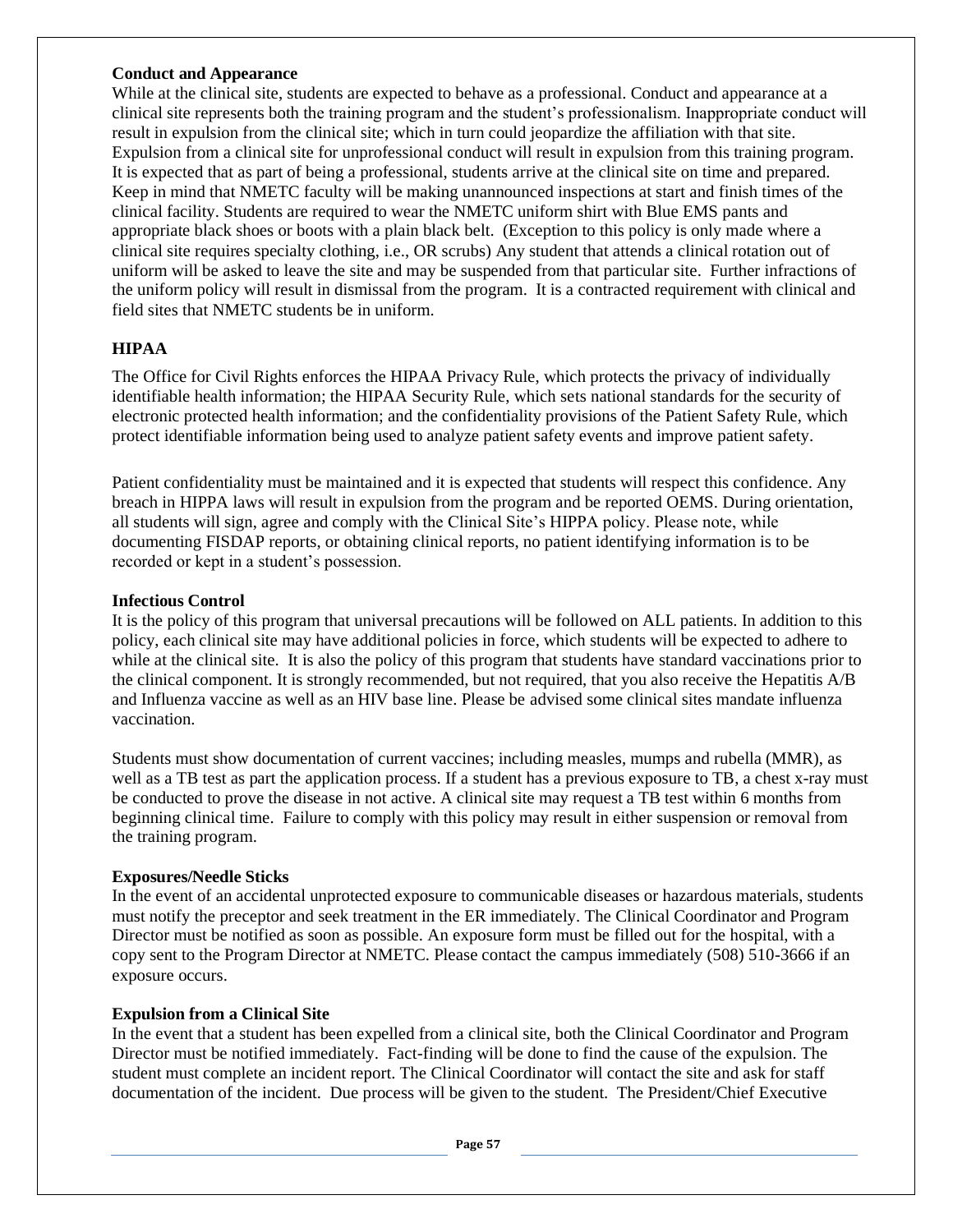Officer of NMETC, Program Director and Medical Director will evaluate the information and determine if any disciplinary action will be taken. This can include possible removal from the program and may be reported to State OEMS at the discretion of NMETC administration.

#### **Problems at a Clinical Site**

In the event that students encounter problems at a clinical site, notify the Clinical Coordinator as soon as possible. If the problem warrants leaving the clinical site, notify the Clinical Coordinator or Program Director immediately. Never be confrontational.

#### **Loss of a Clinical Site Affiliation**

In the event that an affiliation with a clinical site is lost, it is expected that each student will be able to successfully complete the clinical component with NMETC's remaining clinical sites. The loss of a clinical site, although problematic, does not jeopardize the integrity of the clinical component. In the event that this occurs, all reasonable attempts at securing additional clinical sites will be made.

#### **Summary**

Failure to meet all the Policies and Procedures of the Pre-Hospital Training clinical internship may result in suspension from the EMT-P training program and students will not enter their field internship until all clinical goals are met.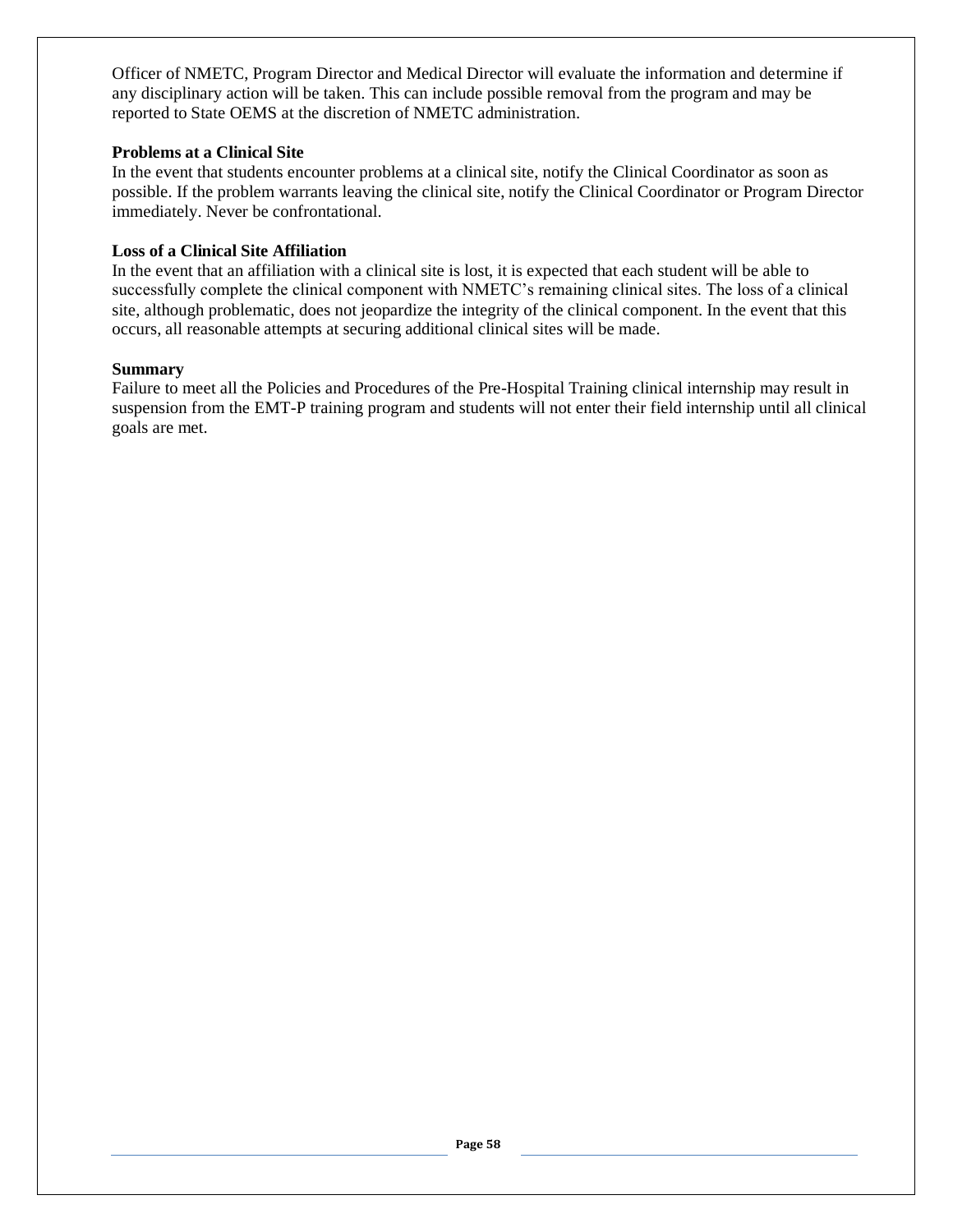#### **Advanced Emergency Medical Technician Field Internship**

#### **Field Externship**

The final part of this training program is the field internship. During the field internship the student is required to ride third party with an ALS level ambulance 80 hours. During this ride time the student must perform a minimum number of skills. Both minimum time and skill points must be performed to complete the internship. The student must maintain current certifications. Students cannot practice in the field until the student receives authorization by the Program Director.

The student must also maintain documentation of all hours and skills performed. Again, these logs must be originals and all data must correlate with your FISDAP account. This must be followed as outlined in the field policy and procedure manual. To receive credit for the skills performed, the student must be precepted by a Paramedic with a minimum of two-year experience. Students in Massachusetts will have a working knowledge of the statewide protocols. If outside of Massachusetts, then the preceptor/FTO must not only have 2 years of experience, but also possess knowledge of the protocols and applicable laws of that state. Once the student has completed all the requirements of the field internship, the student will schedule a meeting with the Program Director to review the field paperwork and documentation. When all documentation is accepted, the student then has successfully completed the program and is ready to apply for the State exam. Each student should evaluate their paperwork to assure that they have met all OEMS requirements for hours and skills goals prior to scheduling an exit interview from the program.

Students are reminded that they have four (4) months to complete their field rotation and required skills. The four-month time period begins once the Clinical Coordinator has reviewed the clinical paperwork and the student has received notification, permitting continuation into the Field Rotation portion of the program.

#### **Field Rotation**

Field internships will only begin at the conclusion of the didactic and clinical portion of this program. No field internship is to begin until the clinical rotation is complete and the Clinical Coordinator clears the paperwork. Students are reminded that although they are not reporting to class, they remain the responsibility of this training program. As such, all policies and procedures set forth in this program will remain enforceable. Field requirements are further outlined in the field internship policies and procedures sections of this text. Once the student reaches the required patient contacts and required skills needed, the student must review his/her paperwork and schedule an exit meeting with the Program Director.

Students will not be allowed to participate in their field rotations while they are working on their regularly scheduled shift. Students should not receive compensation while in field rotation from any individual, private or public service, unless the sponsoring agency is allowing the student to participate as an intern during regular work hours. The student who is working and being paid may participate in a skill and be signed off for that skill if they are part of a 3-person team in the ambulance AND maintains patient contact throughout the call. Only the skill can be counted. The time logged on these calls will not count toward graduation goals. Only one student is allowed per ambulance per shift for observation privileges.

#### **Team Leader Role**

Each student will be required to act as the Team Leader (lead AEMT) for a minimum of 30 ALS contacts and will be documented by the preceptor with the provided form.

#### **Team Leads (Field)**

In order for a patient contact to qualify as a team lead, the student must perform both the patient assessment and patient interview. The preceptor must also verify that the student was the team lead by signing the report form. A Team Lead self-assessment is available in FISDAP. These are required on all calls where the student indicates that they are the team lead. These are tools for personal reflection and are not graded, but offer the student and the Clinical Coordinator insight into the progress made towards being an entry-level AEMT.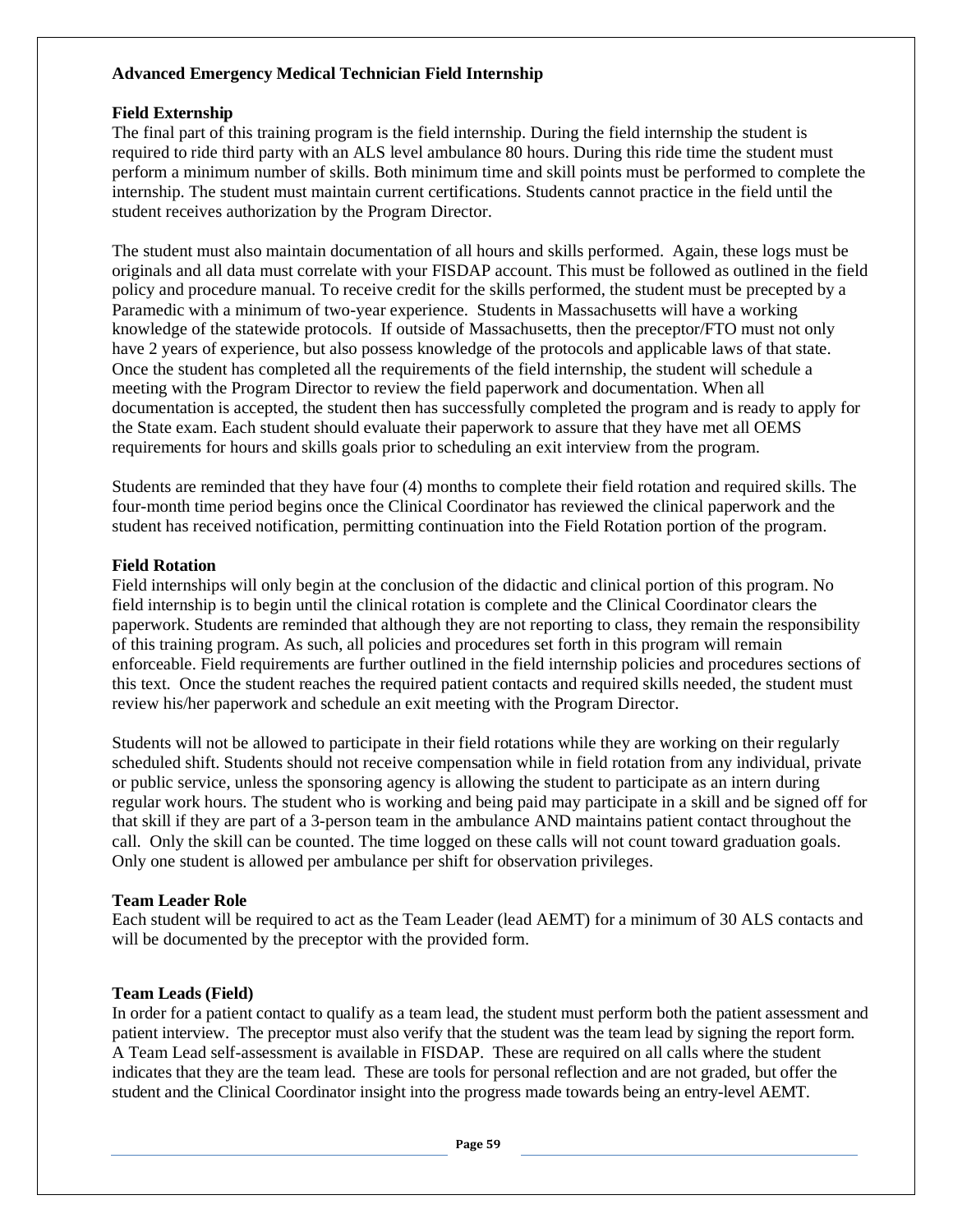#### **Clinical and Field Internship Outside of Massachusetts**

It will be the policy of NMETC to seek out an RN, MD, PA, MSN, CRNA or Paramedic, in the geographic area in which the intern is completing a field rotation. This will be for the purpose of auditing the student's participation in clinical rotation, which shall include documentation review and interview with staff at the internship rotation. This person will be independent and unbiased, and may be compensated for his/her time. This individual will be considered a private contractor hired solely for this purpose.

In the case that the student is a member of the military, the Commanding officer of the student's unit will be contacted and asked to assign an impartial superior officer to act as our auditor. In the event that no person is available to audit the clinical or field internship, a staff member from NMETC will travel to the site to complete the audit. This will be at the expense of NMETC and be considered part of the student's tuition.

This individual will submit a written report via letter or email describing the student's progress. This will include; Evaluation of the student's paperwork, conversation with the preceptors that the student has worked with. Submissions of evaluation forms and any other relevant information about the student that may be need for validation of the clinical hours and participation will be submitted as well

#### **Additional Field Internship Fees**

Any and all additional fees charged by a field site for participation in an ambulance rotation shall be the responsibility of the student and is not part of the tuition or any fees of NMETC.

#### **Field Internship Rotation**

Each student is responsible to know and understand the policies set forth in both the field and clinical rotations policies and procedures booklets. Field internships will begin at the conclusion of the clinical portion of this program. Students are reminded that although they are not reporting to class, they remain the responsibility of this training program. As such, all policies and procedures set forth in this program will remain enforceable. Field requirements are further outlined in the field internship policies and procedures sections of this text. Once the student reaches the required hours and minimum competencies, the student must review his/her paperwork and schedule an exit meeting with the Program Director.

Students found to be falsifying documentation in field or clinical rotations will be immediately terminated from the program. Students must schedule a meeting with the Program Director after completing Field Rotations. This will be the exit interview and will assure that the field documentation is complete. For Distance students this can be done over the phone.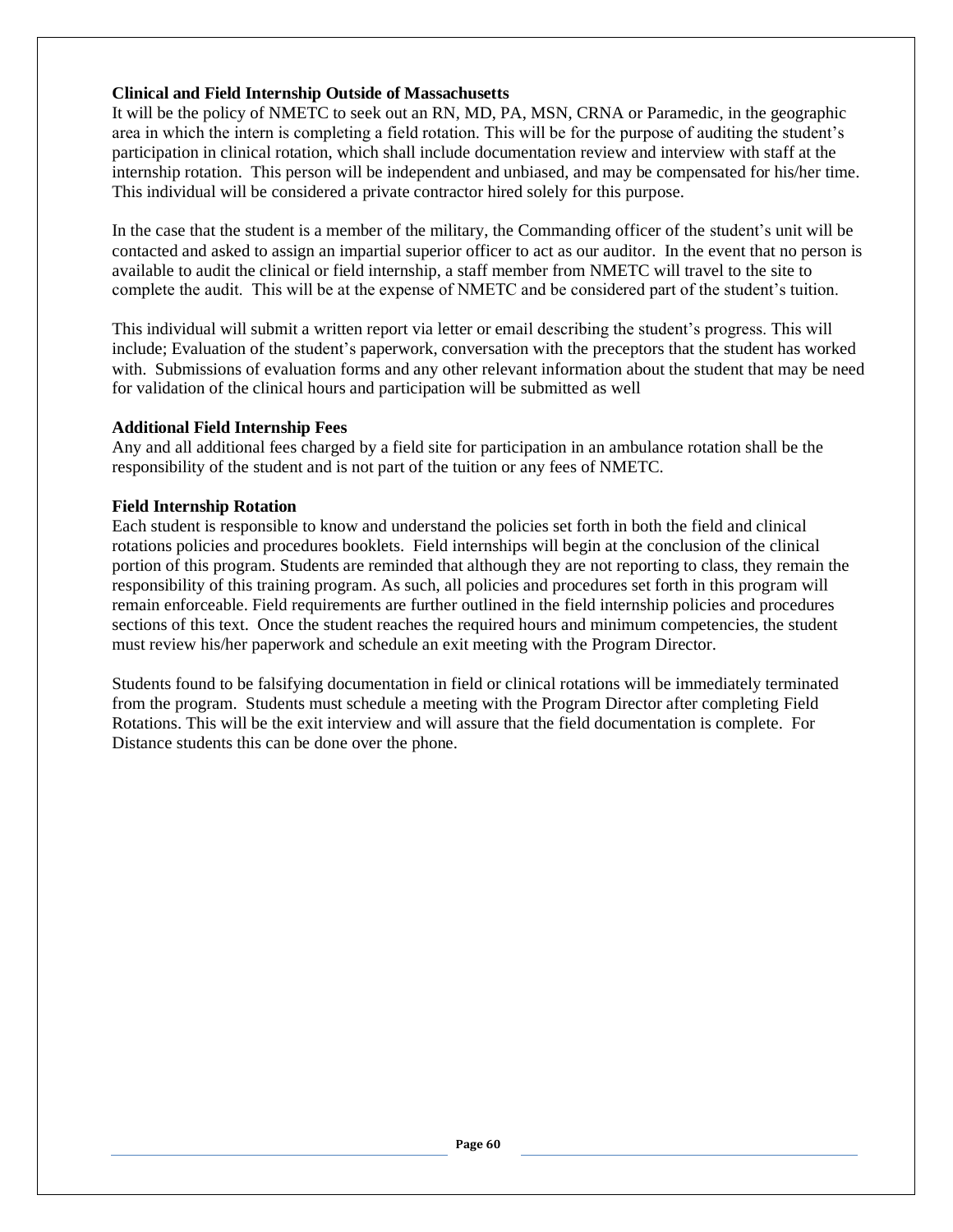#### **Advanced Emergency Medical Technician Clinical and Field Documentation**

#### **Clinical and Field Documentation**

In order to receive credit for each skill performed in the field, a run report (PCR/SARF) or equivalent shall be submitted with the required documentation. All patient assessments performed by the student, regardless of the setting, shall require a run report (SARF) or equivalent. This run report shall be completed by the student in the SOAP narrative format and will be evaluated by the Clinical Coordinator for completeness, accuracy, and appropriateness. The student PCRs will be documented in FISDAP and will not include personal patient information.

All documentation must be neat and legible. Lost documentation must be repeated or replaced by student. All documentation must be maintained in accordance to OEMS regulations. Students remain the responsibility of the training program.

Once issued to the student, documentation binders become the sole responsibility of the student. Any lost paperwork will result in additional time performed and additional skills to be performed in either the clinical or field setting. Students are to keep all documentation in neat, clear wrinkle free order. Any documentation that is not acceptable will have to be repeated.

#### **Emergency Medical Technician Field Rotations**

#### **Field Rotations Requirements**

Students may participate in 8 hours of field internship. Any student qualifying for field rotations will receive a field rotation student package outlining the roles and responsibilities of all parties. Students will not contact any field site directly without written permission by the Program Director of NMETC or his designee. To participate in the field rotations a student must have attained a minimum of 70% GPA, be current on all classwork, and show proof of private medical insurance.

Students must wear their program shirt during field rotations as well as dark blue/black pants, black boots or black sneakers. EMT pants are acceptable. Under no circumstances is a student to report for their field rotation in jeans, high-heel shoes, sneakers, or any other attire that may not be presentable. Should any student violate the dress code he/she shall receive a written warning, and on the second offense will be terminated from the program.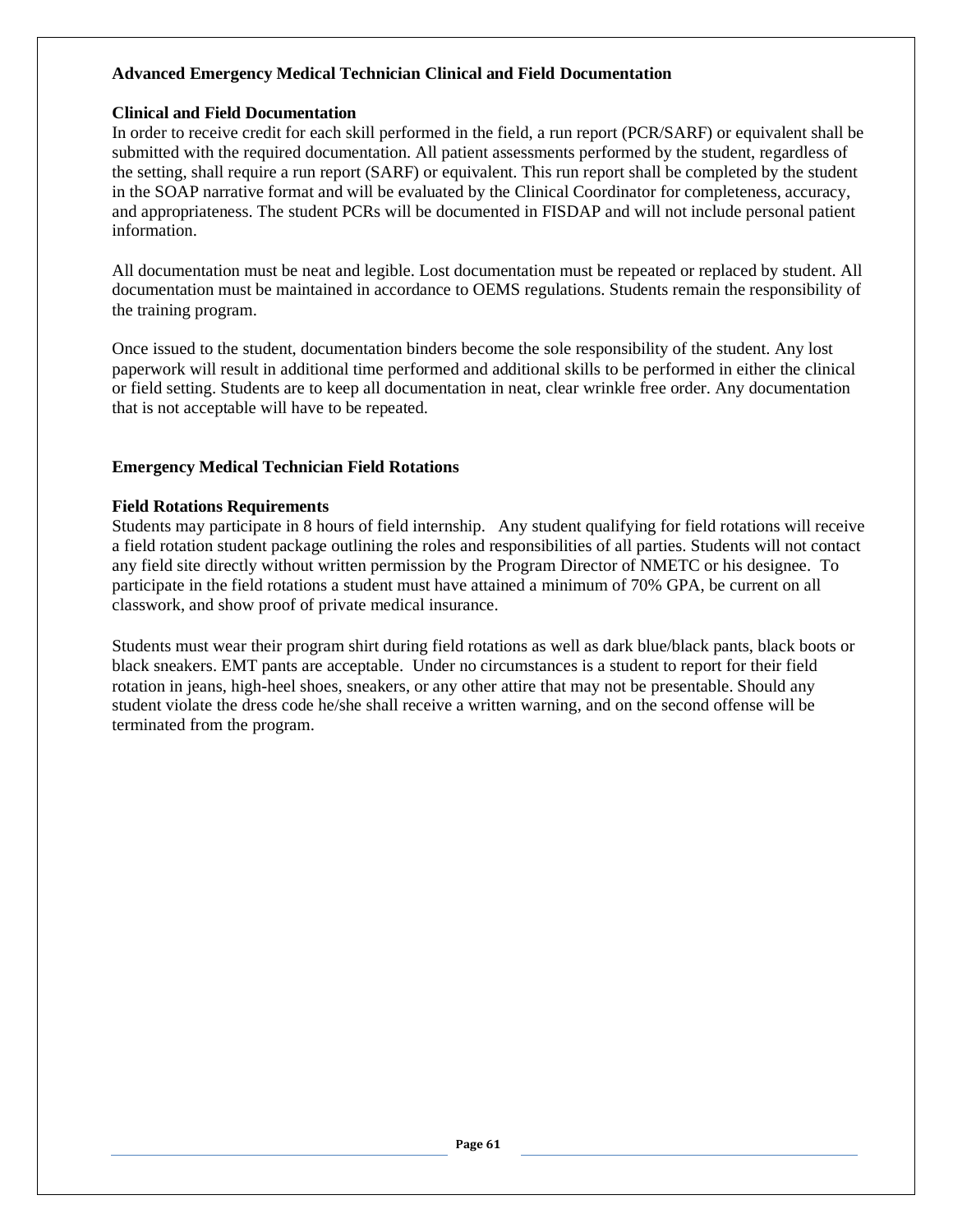# **Tuition and Fees**

# **Emergency Medical Technician Program**

| \$1800  |
|---------|
| \$50    |
| $$165*$ |
|         |

\*Cost could vary.

## **Advanced Emergency Medical Technician Program**

| <b>Fuition</b>          | 32.200 |  |
|-------------------------|--------|--|
| Application Fee   \$100 |        |  |

#### **Paramedic Program**

| Tuition                | \$8500 |
|------------------------|--------|
| <b>Application Fee</b> | \$200  |
| <b>Program Fees</b>    | \$1500 |

#### **Additional Costs that Could Apply**

| Replacement Fees for CPR, PAS, or ACLS Cards            | \$20 Each                  |
|---------------------------------------------------------|----------------------------|
| Replacement Fee for Student ID                          | \$25                       |
| <b>Background Check</b>                                 | $$55*$                     |
| Drug Screen                                             | $$55**$                    |
| <b>HESI</b> Retest Fee                                  | \$70                       |
| Make-Up Lab Fee - EMT                                   | \$200 Per Lab              |
| Make-Up Lab Fee - Paramedic                             | \$300 Per Lab              |
| Paramedic Program Textbooks                             | \$800***                   |
| Advanced Emergency Medical Technician Program Textbooks | $$300***$                  |
| Processing Fee for Tuition payment plans                | 8% of balance at beginning |
|                                                         | of the program, this is a  |
|                                                         | one-time fee               |

\*Fee could vary by state or number of residences.

\*\*Fee could vary depending upon drug screening site.

\*\*\*Costs could vary depending upon vendor.